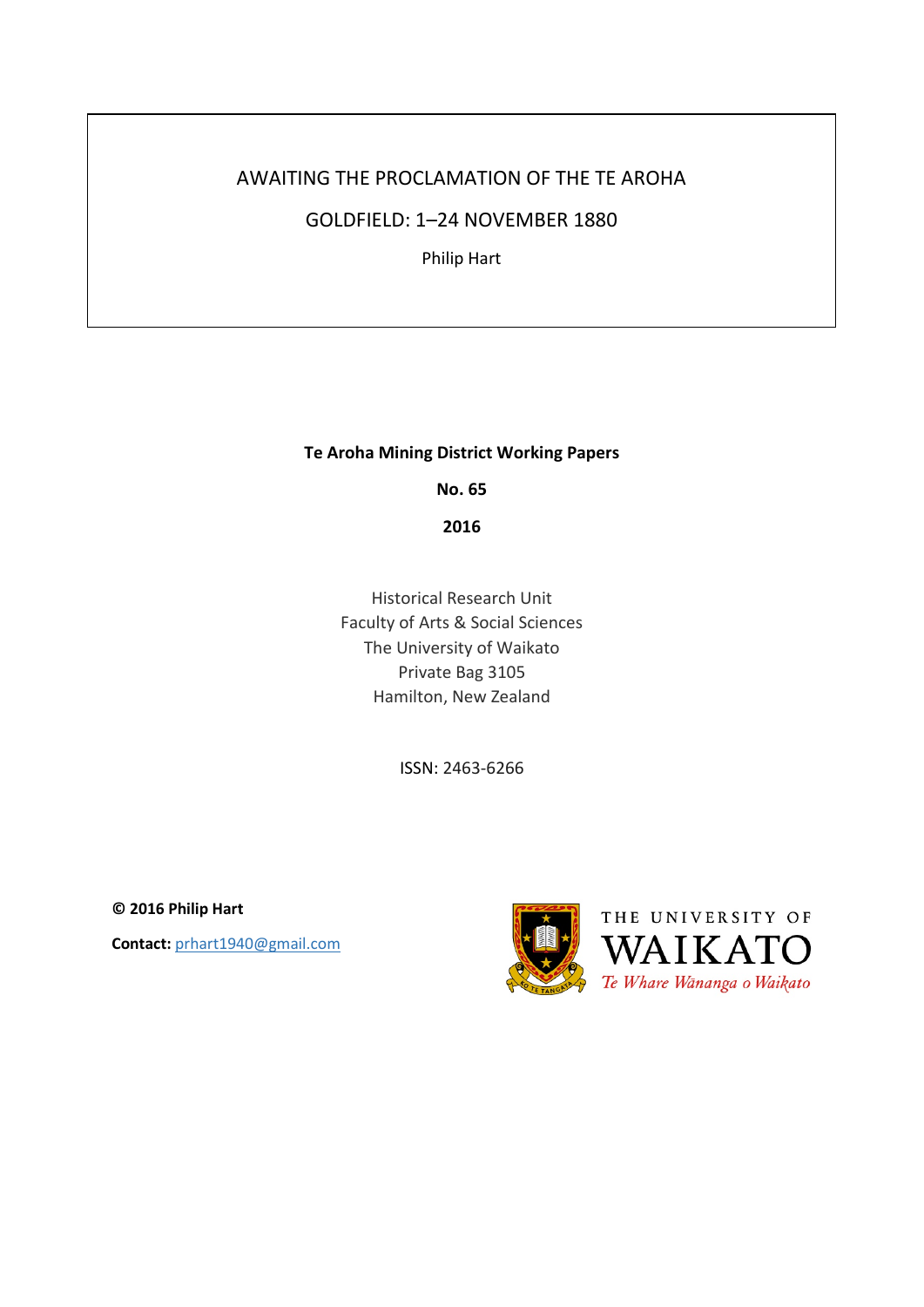# AWAITING THE PROCLAMATION OF THE TE AROHA GOLDFIELD: 1–24 NOVEMBER 1880

**Abstract:** *Rumours about finds and prospects could not be proved either way until more prospecting could be done, and this had to await the official proclamation of the new goldfield. Despite optimism, no reef, or even a leader, had been discovered, and all the hopes were based on surface stone of uncertain value. Apart from the original prospectors, nobody was doing much development, most waiting to see where others made good finds so that they could peg out adjoining ground. Although increasing numbers continued to arrive, some in organized parties, most of their time was spent hanging around the hotels discussing the latest news and arguing about the value of the local ore, which even some experienced miners misunderstood.* 

*As officials considered that delaying the opening would create more difficulties, they were not convinced the field would be valuable. They, like some journalists, discouraged exaggerated hopes and men from rushing to Te Aroha. Two canvas settlements were formed, with storekeepers arriving in increasing numbers to service them. As opening day approached, the influx increased, and so did arguments over the new regulations to be applied. On the eve of the day of the proclamation, hundreds were ready to compete for mining claims and for residence and business sites.*

#### EARLY NOVEMBER

' "Were you ever at Te Aroha?," writes a peregrinating contributor, "because if not, come at once. We have the finest whisky, the prettiest girls, the richest quartz, and the biggest liars in the world" '.[1](#page-1-0) Thus a jest in the *Observer*. While there was plenty of whisky, for life was centred on the Hot Springs Hotel,<sup>[2](#page-1-1)</sup> at the beginning of November there were few if any girls living there, the value of the quartz was yet to be proved, and the extent of the lies was suspected but unproven. Rumours continued about the ore, the prospecting, and the details of when and how the new goldfield would open and be administered. What was certain was that all would be uncertain until a goldfield was proclaimed. There were complaints that until then there could be no security for any finds, and successful prospectors were

<span id="page-1-0"></span><sup>1</sup> *Observer*, 6 November 1880, p. 60.

<span id="page-1-1"></span><sup>2</sup> *Waikato Times*, 4 September 1880, p. 1, Waitoa Correspondent, 19 October 1880, p. 2, Waihou Correspondent, 26 October 1880, p. 2, 16 November 1880, p. 2.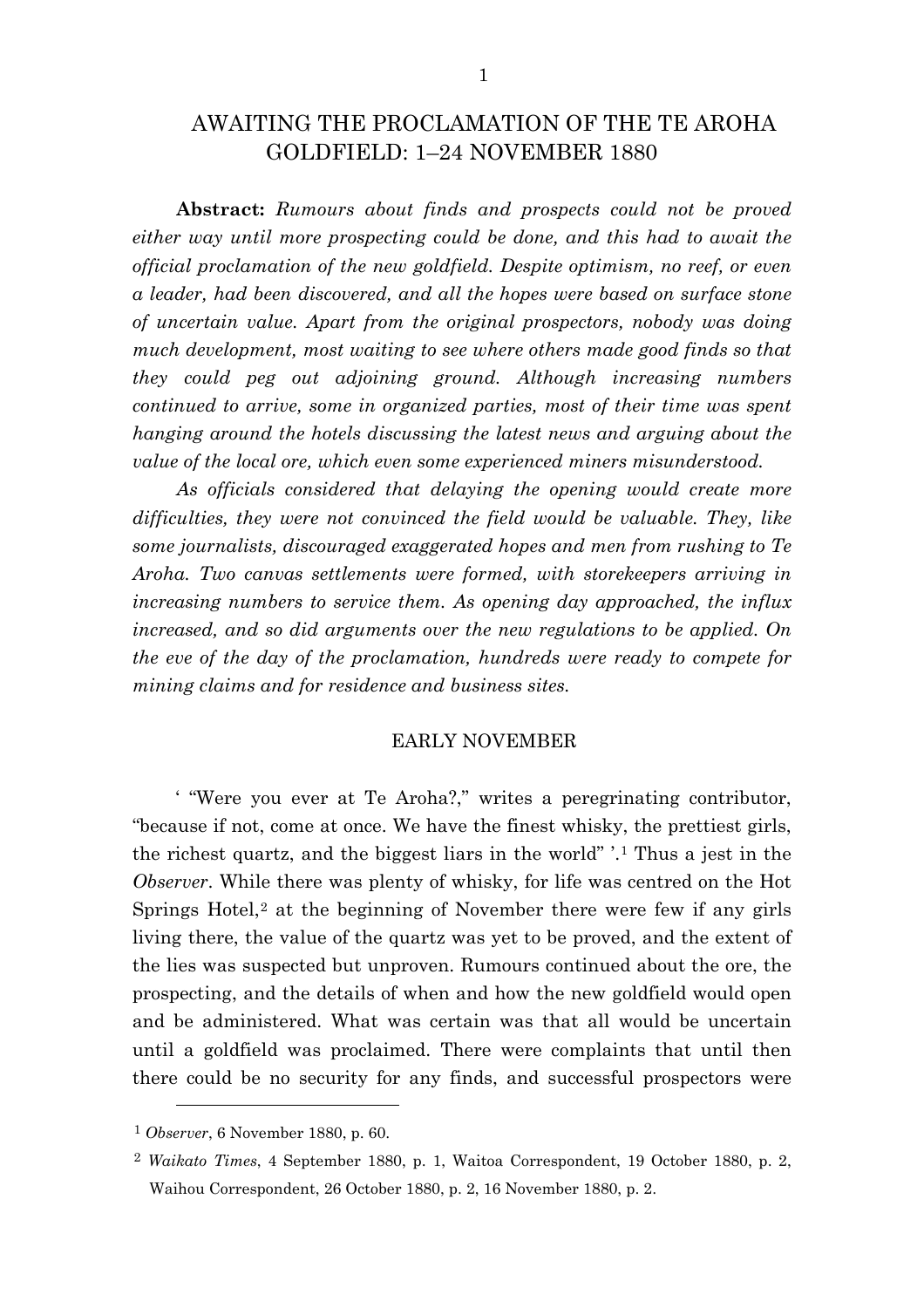liable to be jumped by rivals. This, it was claimed, was preventing prospecting. In response to these worries, on the first day of November the *New Zealand Herald* clarified the legalities:

If any party discovers gold, they have merely to bring the fact to the knowledge of the Government, and steps will be taken to enable them to hold the ground. The Government have power to do this, and have pledged themselves that they will exercise this power in the case of any *bona fide* discovery. Men may therefore engage at prospecting over Te Aroha without any misgivings. The sooner they do so the better; for upon the results of prospecting within the next few days will depend whether the field is proclaimed a goldfield or not. Miners who know how to do prospecting may, therefore, crowd from the Thames or from Waikato. In all probability, however, the outcry arises, not from those who mean to do prospecting, but from the numerous class who follow every new rush, and "hang around" till they hear gold has been struck, and then peg out as near as possible. For these men there certainly will be no protection at Te Aroha, till the field is proclaimed, if it ever should be. The discoveries as yet do not amount to very much. A reef or leader has been found which yielded on the test of a small quantity of the stone at the rate of somewhat over an ounce to the ton. True, loose stones have been picked up at Te Aroha which show gold, and may indeed be classed as specimens, but it would hardly be wise to proclaim a goldfield on the evidence of loose stones.[3](#page-2-0)

Its Thames correspondent responded that this promise of protection would 'scarcely satisfy prospectors':

The men on the ground assert that it is useless for them to start prospecting for their movements would be so closely watched that it would be impossible to keep any find they might make to themselves until they had sufficient time to communicate with the Government and obtain protection, and consequently they would only be laying themselves open to be robbed. For instance, suppose a party of four men selected a likely spot and commenced working on it. In a day or two their movements would have attracted notice, and from that time they would be closely watched. To enable them to get protection for their ground they must make a discovery of some importance, and should they succeed the watchers are aware of the fact as soon as the workers, and would immediately put in a claim for the ground also. Not only so, but should the men working discover a leader carrying

<span id="page-2-0"></span><sup>3</sup> Editorial, *New Zealand Herald*, 1 November 1880, p. 4.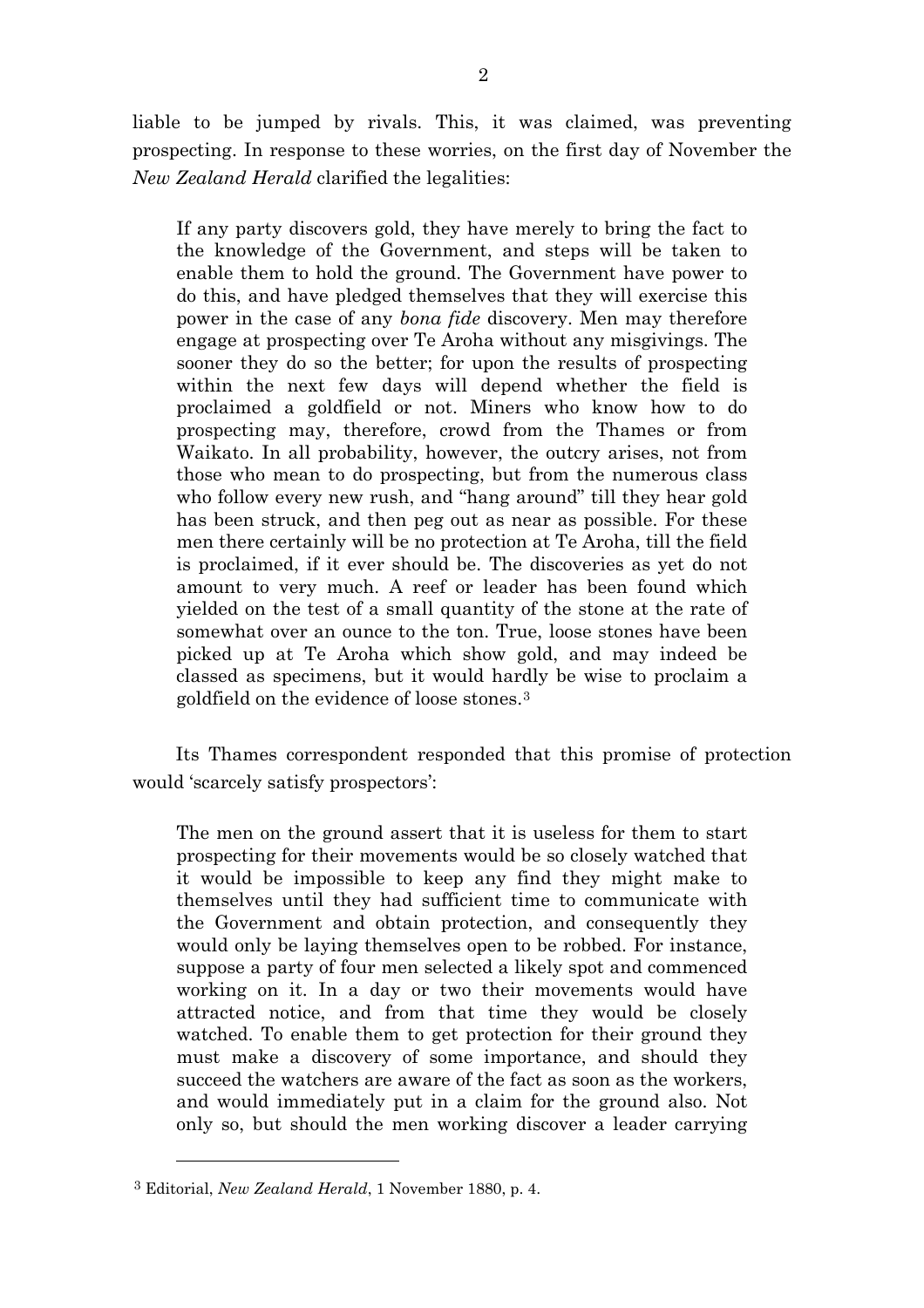rich gold-bearing stone, and apparently this is what the Government require before they will give any protection, every Dick, Tom, and Harry near the place could, and probably would, go and break away a portion of the leader, and the discoverers, having no title to the ground, could not prevent them. The question has also been asked if there are no grounds upon which to open the field, why have the first prospectors been granted protection, and why promised a prospector's claim? Apparently the best plan would be to declare a portion of the field open and give the miners protection at once, and then the first party who discover a payable lode should, if possible, receive a prospector's claim, and, if not, let them have an ample reward. Among the miners the feeling is that, so long as there is any uncertainty about getting a title to their claim, the ground had better be left alone.[4](#page-3-0)

On 2 November, this newspaper stated that,

although few are prepared to express very sanguine views, a feeling exists that if payable gold has not been discovered it may be discovered, and some go so far as to think that it has been discovered, but that the prospectors are too prudent to expose their hands until they have a legal guarantee that they shall own their discovery. At all events there is a very general desire that the field should be opened, and that the best or worst should be known as soon as possible.

It was expected that pressure on the government would cause the district to be opened within a few days, probably under the old Goldfields Act because this would mean more effective prospecting.<sup>[5](#page-3-1)</sup>

On 1 November, the *Thames Star* correspondent at Te Aroha reported an 'impression' held there that the warden would not open the field until satisfied there was a payable goldfield, 'which of course he cannot be yet'. Regarding the resolution at the miners' meeting not to interfere with the prospectors for a limited period, he believed this was 'all the so-called protection'. He had 'heard from several parties' that there was 'likely to be some fun' when the fortnight expired, 'as there will be a general pegging out, and perhaps some heads broken'. Hone Werahiko<sup>[6](#page-3-2)</sup> had shown him more good stone from the Prospectors' Claim, and another party had discovered a

<span id="page-3-0"></span><sup>4</sup> Thames Correspondent, *New Zealand Herald*, 3 November 1880, p. 6.

<span id="page-3-1"></span><sup>5</sup> *New Zealand Herald*, 2 November 1880, p. 5.

<span id="page-3-2"></span><sup>6</sup> See paper on his life.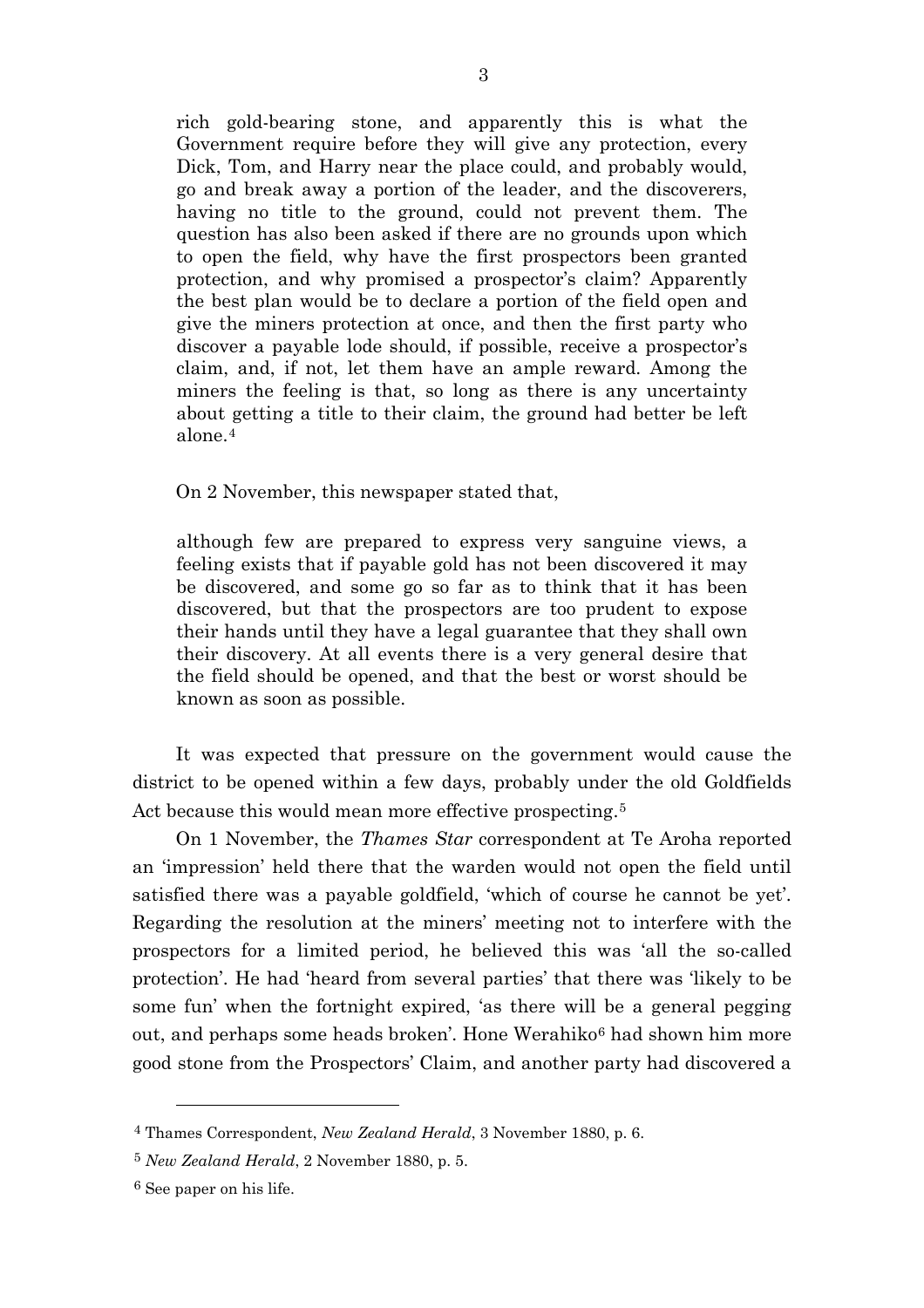seven-foot reef three miles from the latter (at Waiorongomai?), but with no gold showing so far. 'A great many seem to be playing a waiting game'.[7](#page-4-0) In the next issue, he expanded on some of these points:

On the whole I do not consider that the present state of things on the field is at all satisfactory. With the exception of the prospectors – Hone [Werahiko], Davy Morgan [Rewi Mokena],[8](#page-4-1) and [John Mc]Sweeney<sup>[9](#page-4-2)</sup> - scarcely any of the other miners are doing anything. Nor are they to be blamed, because as the field stands at present there is no guarantee that the fact of the making of a discovery will give the finder priority. They consequently prefer the Micawber-like policy of waiting for something to turn up, in the meantime keeping themselves thoroughly acquainted with every move.

He wanted the district proclaimed immediately so that 'men would have heart and confidence to go in for giving the mountain a thorough overhaul, and have security in the event of success'. He reported on some prospecting and the exceptionally good surface specimens he was shown at Mokena Hou's house. It was 'a wonderful thing that this loose stone should be so plentiful, while its source yet remains undiscovered': if they 'came from much higher up the mountain', current prospecting would be 'so much labor thrown away'. He then recounted 'a disappointment' experienced by a visitor from Thames who had visited the Prospectors' Claim:

While laboriously ascending the precipitous hillside, perspiration oozing from every pore, and already faint hearted with his selfappointed task he suddenly espied on the ground in front of him a piece of quartz with something bright and glistening showing in it. He prized it up with his stick. It was quartz, and, lo and behold! right across the stone ran a band of bright yellow mineral. "Gold, and no mistake," he mentally ejaculated. He hastened down to the creek, visions of the future prosperity of the place coursing through his brain, and in this frame of mind dipped his treasure in the pellucid water. Yes, there was the yellow gold glistening and shining in the streaks of sunlight that found their way through the interstices in the canopy of foliage. Then he rubbed it thinking how fortunate he was to pick up a good specimen, but horrible to relate the yellow metal grew faint and soon after disappeared. Our friend, after praying fervently for

<span id="page-4-0"></span><sup>7</sup> Pigeongrams, *Thames Star*, 1 November 1880, p. 2.

<span id="page-4-1"></span><sup>8</sup> See paper on his life.

<span id="page-4-2"></span><sup>9</sup> See paper on his life.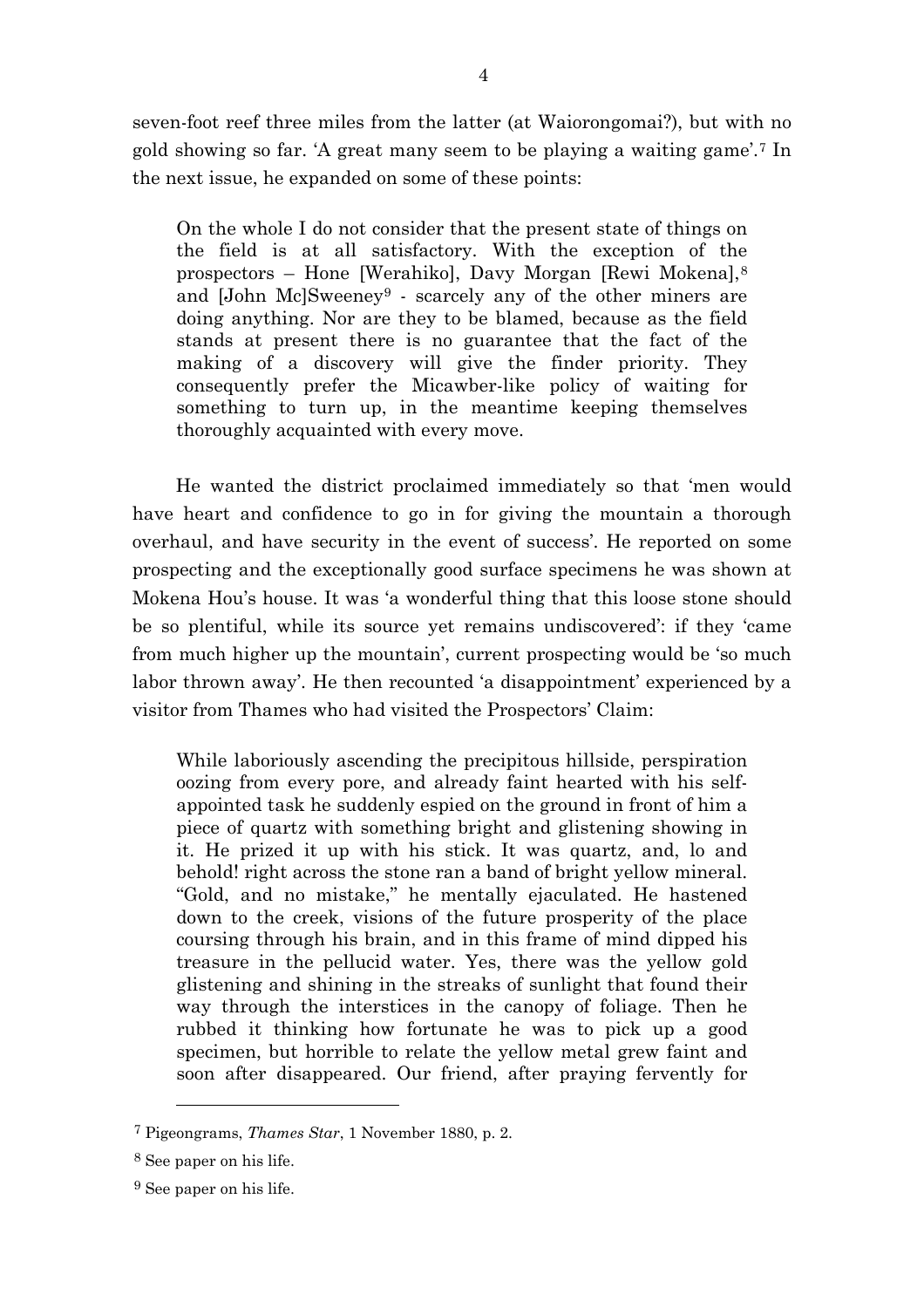about five consecutive minutes, devoted his energies to discovering the cause of the phenomena. He soon realised that the rubbing of the brass ferrule of his stick had produced the auriferous appearance.[10](#page-5-0)

It had been reported, incorrectly, that the government had permitted the granting of protection to other discoveries, and, correctly, that some men were hanging around awaiting to hear of gold being found so they could peg out as close to the new discovery as possible.[11](#page-5-1) Two men from the West Coast of the South Island had commenced prospecting, and a party of ten or 12 experienced miners were coming from Coromandel.[12](#page-5-2) Whether they would find anything payable was still regarded by many as questionable, as shown by the careful investigations of a *Thames Advertiser* reporter. Having hurried to Te Aroha upon reading Charles Featherstone Mitchell's claim to have found a large reef that would produce up to 200 ounces to the ton,[13](#page-5-3) he

met with several "old hands," who have been prospecting around in this locality for the last two months. They assured me that they had not seen anything approaching a gold-bearing reef, and, with the exception of the specimen stones picked up on the surface by the prospectors, they had not seen any indications to warrant the theory that a gold-bearing reef exists in this neighbourhood.

His own examination of the Prospectors' Claim confirmed this, and he described the geology of the area:

Within easy distance of the prospectors' workings is plainly to be seen the outcrop of a conglomerate mass of basalt and sandstone, intermixed with quartz stringers. This immense body has a general north and south course, with a westerly underlie, and runs right through the prospectors' ground. After making a careful examination of this outcrop, and not finding the slightest traces of gold, we made tracks for the outcrop of a reef which is situated about 200 yards further up the gully. This lode will average 2 feet in thickness, with a general north and south course, and a westerly underlie. We gave this lode a thorough

<span id="page-5-0"></span><sup>10</sup> Special Reporter, 'Te Aroha', *Thames Star*, 2 November 1880, p. 2.

<span id="page-5-1"></span><sup>11</sup> *Thames Advertiser*, 2 November 1880, p. 2.

<span id="page-5-2"></span><sup>12</sup> *Thames Advertiser*, 3 November 1880, p. 2.

<span id="page-5-3"></span><sup>&</sup>lt;sup>13</sup> See paper on the discovery of gold at Te Aroha and its consequences.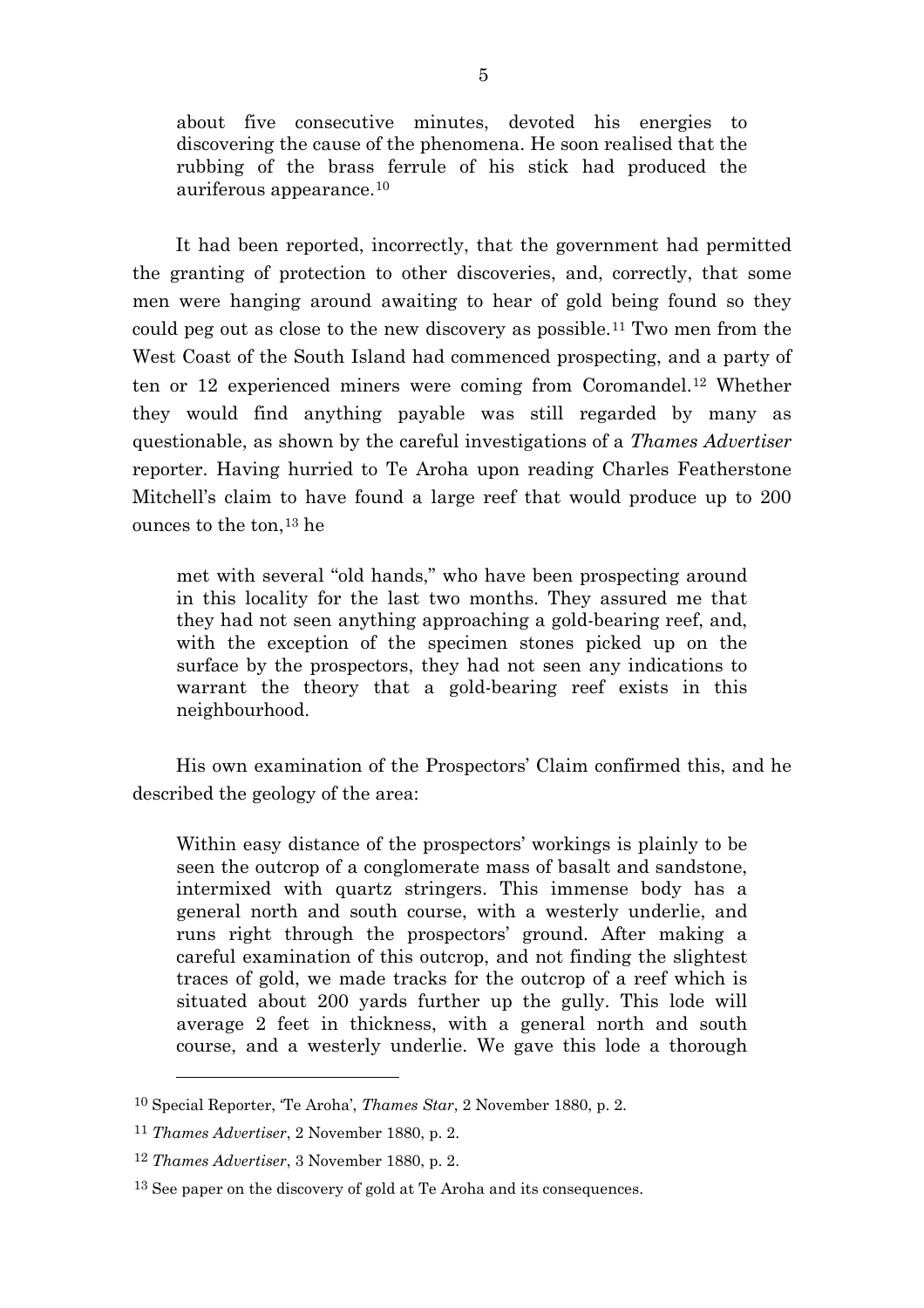prospecting but failed to raise a colour of the precious metal. It presents, however, all the characteristics of a gold-bearing lode, and miners are so convinced of the truth of this that they have pegged off claims on its line for some considerable distance. These are the only reefs out-cropping in the immediate neighbourhood of the prospectors' ground, but there are many others further afield.[14](#page-6-0)

On the following day, the same newspaper noted that, so far, all that had been found were 'mere boulders, apparently released from some undiscovered reef'. The richness of the stone was 'unquestioned', but a successful field required the 'element of permanence'.[15](#page-6-1) A *Waikato Times* reporter confirmed how little was happening and that reefs were yet to be found:

I was much surprised on coming within view of the mountain ... a couple of days ago, to see it in exactly the same place and condition as when last I saw its regal grandeur. The tents of the numerous prospectors and expectant diggers I sought in vain. They were not; although I am positive I saw it stated in print that such things were dotted all around the Hot Springs. On arriving at the hotel I found everything quiet in the extreme, and evidently not the slightest excitement going on.... I found on buzzing round that there were absolutely some fifteen men on the hill, prospecting I suppose, and there were three or four at work on the prospectors claim putting a trench right up the face of the hill. That they have got several rich golden stones is a certainty, as everybody here has seen them, and they still keep finding them as they go on up, *but they are all surface stones*, nothing of the sort having been found in the small leader, which was tested at Grahamstown.... So far this work of the prospectors is all that has been done, and there is nothing here to warrant a rush of any sort. Systematic prospecting is the thing required.

He was pleased to learn that the Waitoa Prospecting Association<sup>[16](#page-6-2)</sup> was about to arrange that 'the prospecting will be done on the ranges and not around the Hot Springs Hotel'.[17](#page-6-3) In the same issue, this newspaper's Waitoa correspondent reported 'several prospecting parties' exploring, finding 'very good specimens of the highly-prized and much coveted mineral', but noted

<span id="page-6-0"></span><sup>14</sup> *Thames Advertiser*, 3 November 1880, p. 3.

<span id="page-6-1"></span><sup>15</sup> *Thames Advertiser*, 4 November 1880, p. 2.

<span id="page-6-2"></span><sup>16</sup> See paper on the Waitoa Prospecting Association/Gold Mining Company.

<span id="page-6-3"></span><sup>17</sup> Special Reporter, 'Te Aroha', *Waikato Times*, 4 November 1880, p. 2.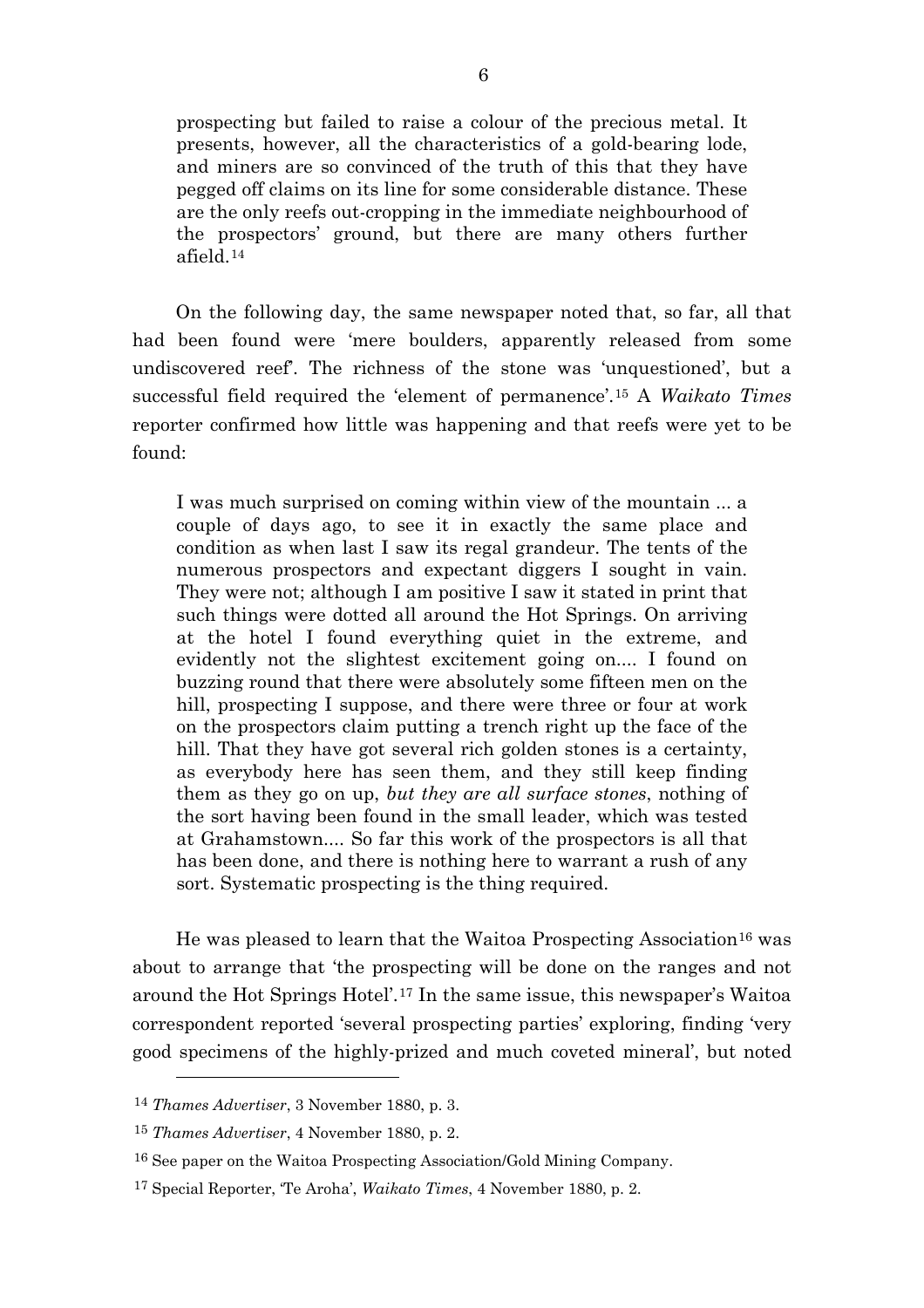that many would be 'inclined to doubt the authenticity of this'.[18](#page-7-0) At the beginning of November 'about a dozen genuine miners' arrived from Thames and elsewhere and started work. They seemed 'to be a class of men likely to make good prospectors, and not "flat" loafers',<sup>[19](#page-7-1)</sup> a reference to men who filled in time at the hotel waiting for others to find gold. A 'small party' left Hamilton on 5 November, intending to prospect for at least three months.[20](#page-7-2)

The *Thames Advertiser* believed that many of the unemployed would go there once they were assured any finds would be protected, and repeated an Auckland rumour that a company with a capital of £10,000 was being floated by 'certain influential persons', whose interests, it argued, would be helped if the *Thames Star* continued to decry the prospects of Te Aroha.<sup>[21](#page-7-3)</sup> In Hamilton, there was suspicion about the motives of the *Waikato Times*' enthusiasm for the new field, based on the same rumour, as explained by a local correspondent: 'It is in the interest of this ring that the local print continues to abuse the HERALD and Thames Advertiser for their fearless publications of the real prospects of the Te Aroha goldfield'.[22](#page-7-4)

### PREPARING TO OPEN THE FIELD

On 6 November, an Auckland newspaper argued that, because no new discoveries were being made, the government should delay declaring the field open. That action would look like 'an invitation to come to a place proved to be auriferous', and might 'cause serious complications' if payable gold was not found. Frederick Whitaker, the Attorney General, and the warden, Harry Kenrick,<sup>[23](#page-7-5)</sup> were praised for taking a 'great deal of trouble' over making arrangements that would avoid 'the difficulties that occurred at the opening of Ohinemuri'.[24](#page-7-6) On the following day, Whitaker told the Minister of Mines it was time to proclaim the goldfield:

<span id="page-7-0"></span><sup>18</sup> Waitoa Correspondent, *Waikato Times*, 4 November 1880, p. 2.

<span id="page-7-1"></span><sup>19</sup> *Thames Star*, 4 November 1880, p. 2.

<span id="page-7-2"></span><sup>20</sup> *Waikato Times*, 6 November 1880, p. 2.

<span id="page-7-3"></span><sup>21</sup> *Thames Advertiser*, 2 November 1880, p. 3.

<span id="page-7-4"></span><sup>22</sup> Hamilton Correspondent, *New Zealand Herald*, 5 November 1880, p. 3.

<span id="page-7-5"></span><sup>23</sup> See paper on his life.

<span id="page-7-6"></span><sup>24</sup> *Auckland Weekly News*, 6 November 1880, p. 16.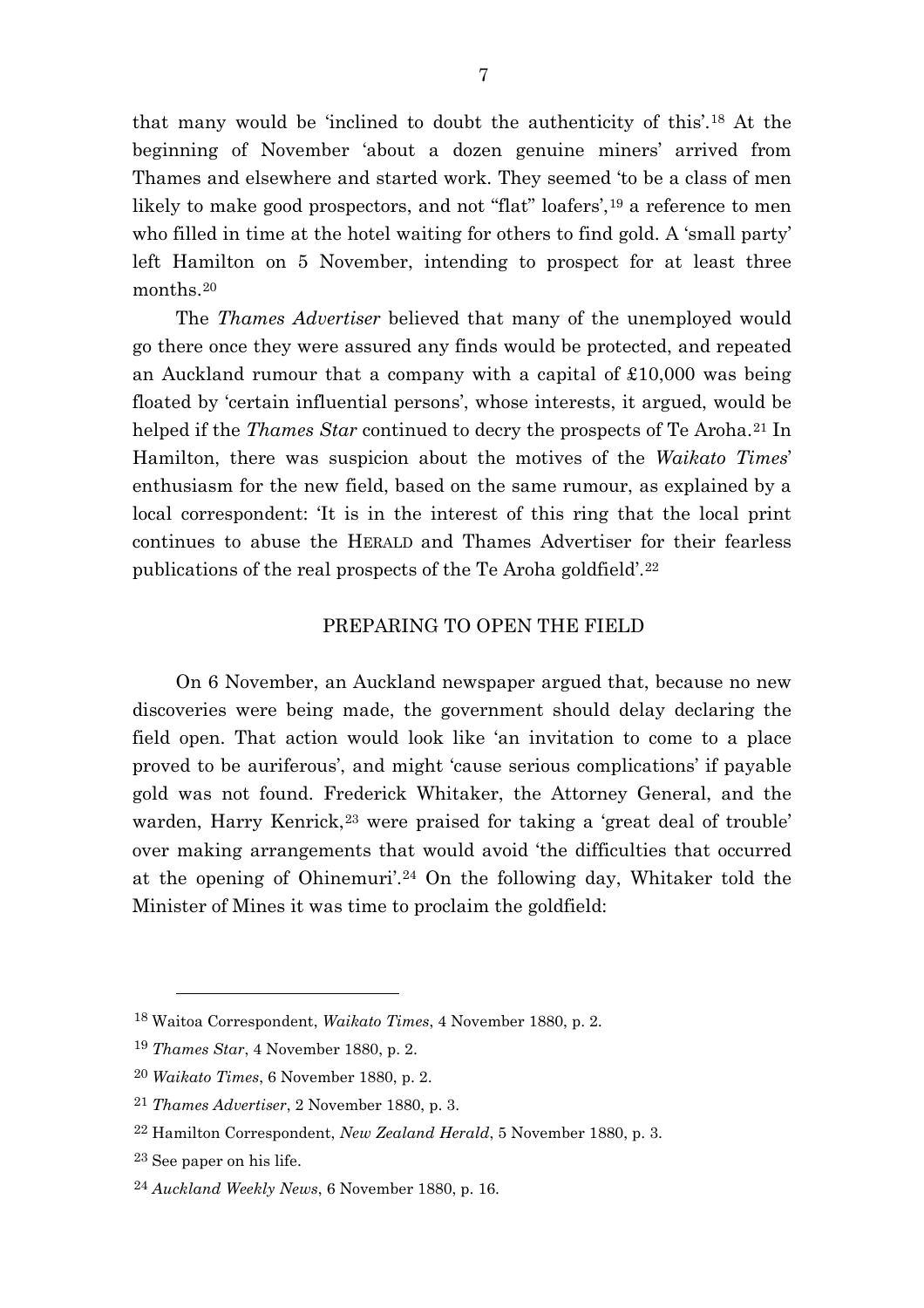It may be that the value of the District for Gold Mining is overrated and I should have preferred to have had some more satisfactory evidence of the value before taking this step, but I feel assured that more difficulty will arise from delay and the complications which will arise from the number of men congregating on the grounds.

Because of the quality of gold found, he had 'not a great deal of confidence as to the Goldfield becoming important'. He had arranged for the prospectors to be granted three acres which including the leader that they had found.<sup>[25](#page-8-0)</sup> This reluctant move to open the field was delayed by some Ngati Rahiri demanding a bonus of £1,000.[26](#page-8-1) As the *New Zealand Herald* reported, miners' rights would be issued in advance to ensure that everyone could be

on the ground ready to peg out when the legal hour strikes. It will be remembered that at Ohinemuri there was a race, but this time that excitement will be left out of the programme. How the scramble can be conducted we cannot imagine, but we suppose it is the only method, and that things will settle themselves somehow.[27](#page-8-2)

One Hamilton correspondent urged an early opening:

While there are large numbers of persons on the ground, but few are engaged in active prospecting, being utterly demoralised by the action of the Government in not "proclaiming" the field. The public houses, three in number, were full to overflowing, people considering themselves fortunate to get room for a shakedown on the floor with their own blankets, and the steamer was continually coming and going between the Thames and the Waihou landing, taking many passengers both ways. Some very excellent stone was shown to our Hamilton visitors, but the utmost closeness was observed as to where it was found.

He disapproved of a 'very discouraging, but palpably overdrawn, report of the new field', written by a special reporter for 'a local print', presumably a Cambridge newspaper (copies of which no longer exist), for the Hamilton

<span id="page-8-0"></span><sup>25</sup> Frederick Whitaker (Attorney General) to Minister of Mines, 7 November 1880, Mines Department, MD 1, 12/353, ANZ-W.

<span id="page-8-1"></span><sup>26</sup> See paper on Maori and mining at Te Aroha.

<span id="page-8-2"></span><sup>27</sup> *New Zealand Herald*, 12 November 1880, p. 5.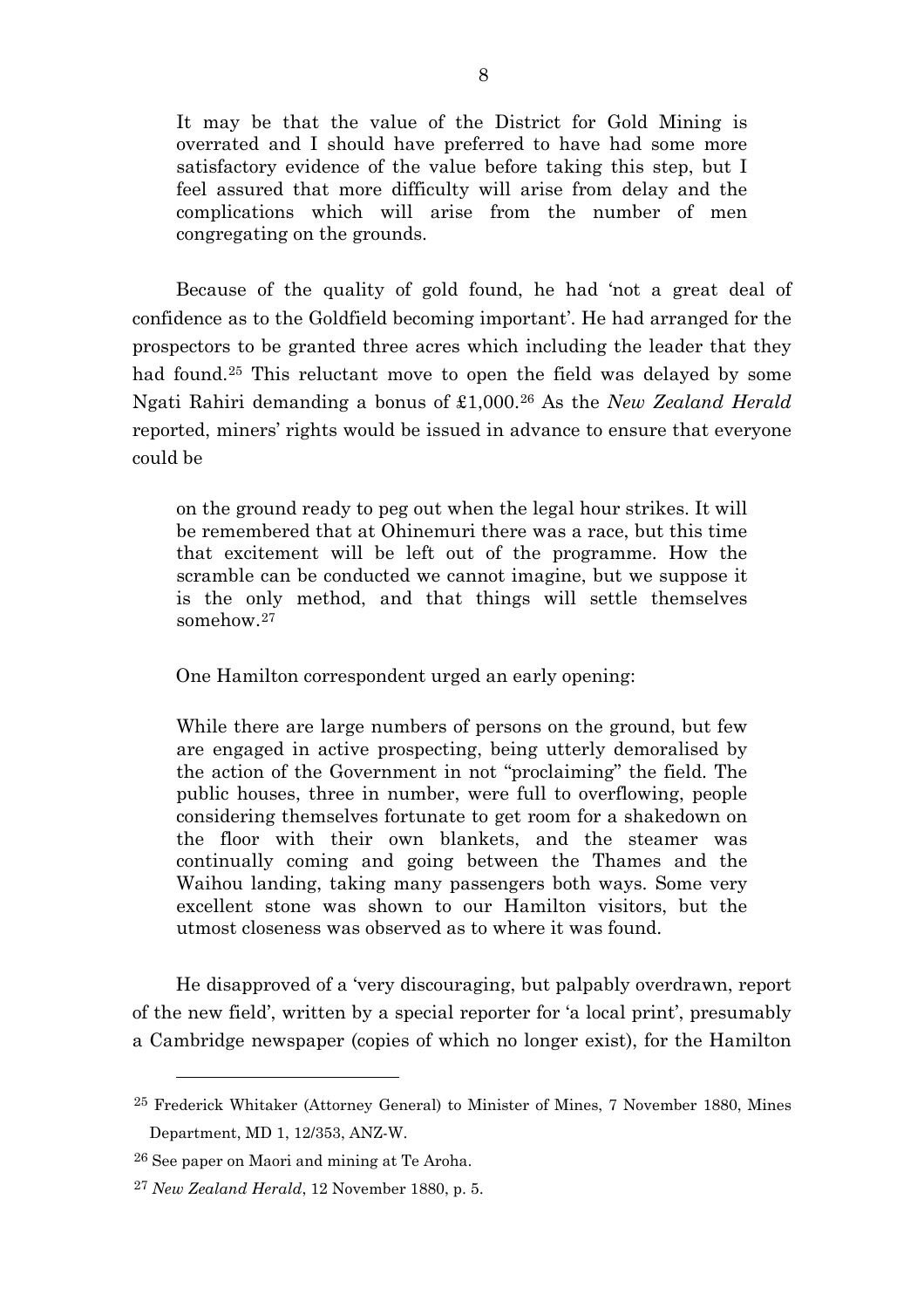newspaper was cautiously positive. 'As that worthy never went nearer Te Aroha that Hautapu', his statements were given 'no credence' in Hamilton. Reportedly this newspaper had 'received its brief to decry the field', and was 'certainly doing its best in that direction'. He also supported calls for the goldfield to be opened only

to men holding claims under miners' rights, and that the ground should not be leased for many months to come. It is essential that new goldfield prospecting should be encouraged to the utmost, and to issue leases is to ensure that the ground will not be prospected to one-fiftieth the extent it would be if every acre occupied were bound to be worked without twenty-four hours' intervals, except on Sunday, by so many men.[28](#page-9-0)

### EXAGGERATED HOPES DISCOURAGED

Opinions in Tauranga were exceedingly positive. 'From the specimens picked up in the ranges several experienced miners say that the lode ... will be the richest, with the exception of the Caledonian', in Hauraki.[29](#page-9-1) (As the Caledonian was the richest bonanza of the early Thames field, this was a very brave prophecy.) These specimens were stated to be 'the richest ever found in New Zealand', and the reporter who visited Te Aroha 'saw £5 offered for a small piece of stone and refused, the stone measuring 9 inches by 5 inches, and containing it was supposed more than 3oz of gold'. Although the main reef might not be found for a while,

one prospector who has examined the ranges is confident that the reef will be struck first on the Katikati side of Te Aroha.... Our reporter informs us that while there is nothing to warrant a rush, any of the prospectors can show sufficiently rich specimens that the goldfield must turn out one of the richest ever proclaimed.[30](#page-9-2)

The *Thames Star* condemned such newspaper reports for creating exaggerated hopes.[31](#page-9-3) A few days later a special correspondent from the same Tauranga newspaper wrote more cautiously under the headline 'A Word of Counsel to the Tauranga Folk', who were warned to 'beware of

<span id="page-9-0"></span><sup>28</sup> Hamilton Correspondent, *Auckland Weekly News*, 6 November 1880, p. 21.

<span id="page-9-1"></span><sup>29</sup> *Bay of Plenty Times*, 6 November 1880, p. 2.

<span id="page-9-2"></span><sup>30</sup> *Bay of Plenty Times*, 6 November 1880, p. 2.

<span id="page-9-3"></span><sup>31</sup> *Thames Star*, 12 November 1880, p. 2.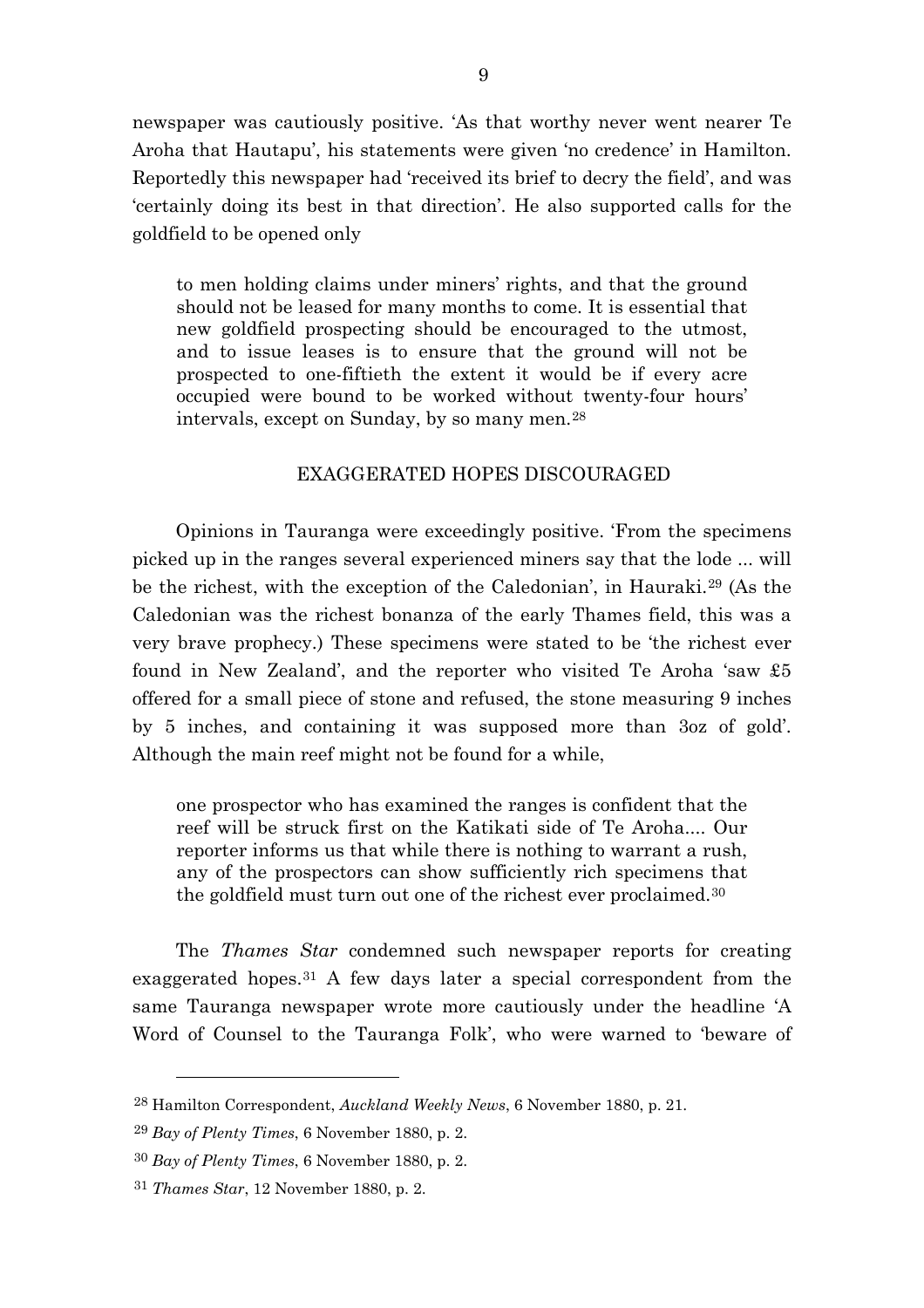being led away on a wild goose chase'. At George O'Halloran's hotel,<sup>[32](#page-10-0)</sup> where he had met the few miners in the district, 'none of them were very communicative'. Despite being shown some 'pretty rich' specimens from the Prospectors' Claim, there was

nothing to warrant a rush to the place. Many people even on the spot are dubious as to whether the stone was found there or brought from the Thames, and what appeared curious to many was that one miner spent half a day around the place where the gold was supposed to have been found and could not get even "the color." The people in the district take matters very quietly and there is far more talk the further you go from the place. Perhaps with many people "the wish is father to the thought," and my advice to all and sundry is to stay where they are, and if they do wish to go to the goldfield wait until it is proclaimed, or they may lose more money and time in a wild goose chase than they expect.[33](#page-10-1)

While this debate was taking place, several prospecting parties were in the ranges, but no finds were reported. On 10 November, the Te Aroha correspondent of the *Thames Star* once more warned people 'against leaving good wages to come up here', as nothing was 'certain as yet'.[34](#page-10-2) The Hamilton newspaper agreed there was 'nothing to warrant a rush'.[35](#page-10-3) Despite this discouragement, increasing numbers were leaving for Te Aroha, most with little mining experience: for example, out of a party of six men arriving from Auckland and Taupiri, 'one or two' were 'practical miners'.[36](#page-10-4)

### MORE PROSPECTORS ARRIVE

The *Waikato Times*' correspondent could not give any more certainty about the prospects, but his reports provided an impression of how Te Aroha was becoming the place to visit:

The news from this part of the world is of small moment as regards any more signs of gold. People continue to arrive daily, many just to pay a flying visit, a few to remain and see what

<span id="page-10-0"></span><sup>32</sup> See paper on his life.

<span id="page-10-1"></span><sup>33</sup> *Bay of Plenty Times*, 11 November 1880, p. 2.

<span id="page-10-2"></span><sup>34</sup> Te Aroha Correspondent, *Thames Star*, 10 November 1880, p. 2.

<span id="page-10-3"></span><sup>35</sup> *Waikato Times*, 11 November 1880, p. 2.

<span id="page-10-4"></span><sup>36</sup> *Waikato Times*, 11 November 1880, p. 2.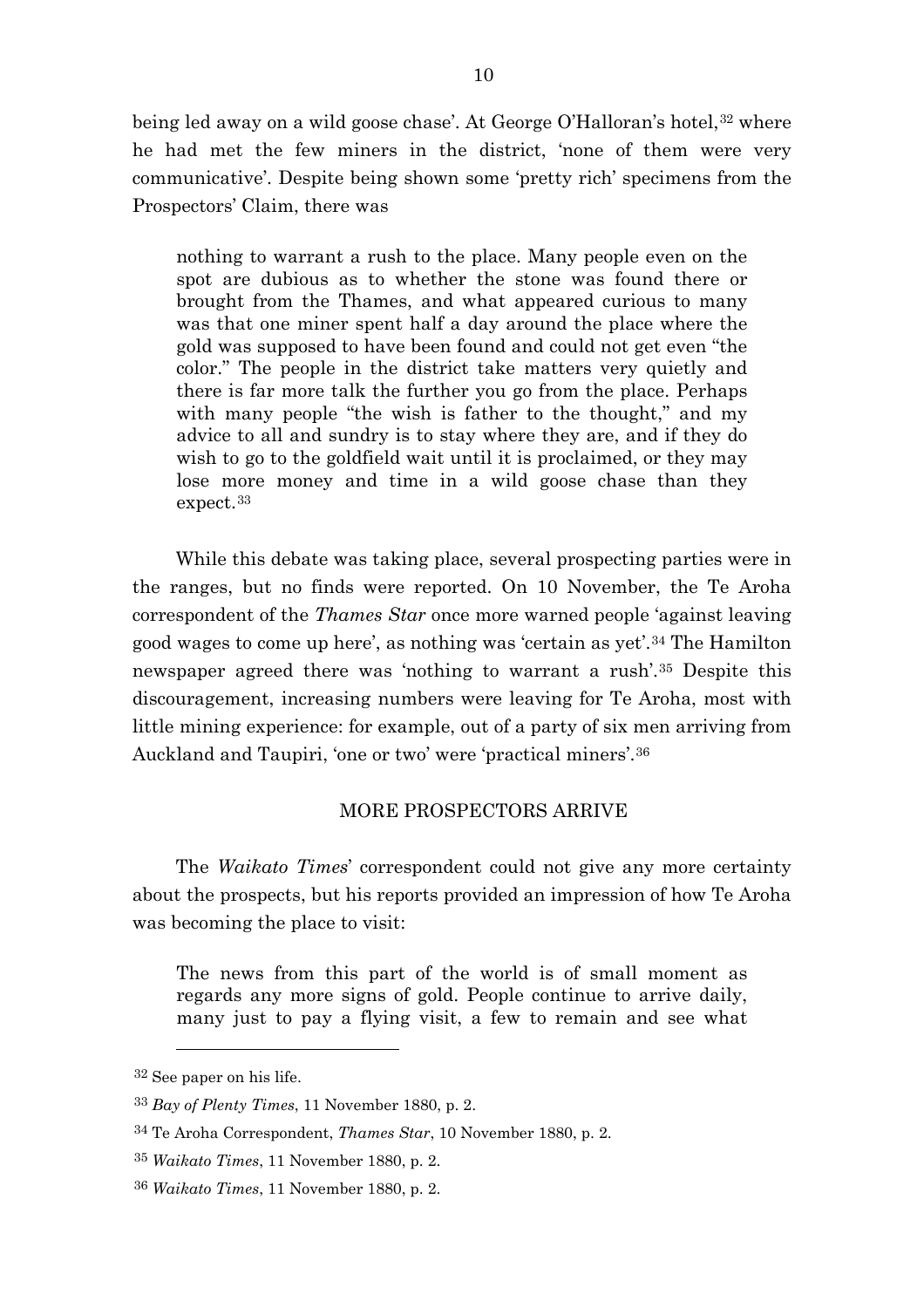affairs will take.... That the ranges will get a good overhauling there is no doubt. There are now some 30 men out, and they all say the same thing. The country abounds in reefs and leaders, and though I know that gold has been got in some of them in very small quantities, yet I am equally sure that *nothing rich* has yet been found, though this might be altered at any moment. When I say that nothing rich has been got I allude to the reefs only, because some rich specimens have been obtained loose on the surface by the prospectors. The best of the stone is now in the hands of Mr Kenrick, the Warden, and Mokena [Hou],<sup>[37](#page-11-0)</sup> the native owner of the land on which they are working has several others, one of which weighing about three lbs is extremely rich carrying good heavy gold of superior quality. This speaks well for the prospects of the place, and gives encouragement to others. Quartz of splendid appearance abounds, and Mr [James] Gribble, than whom no better authority can be found, is highly pleased with what he has seen in the short time he has been here, and he intends to remain awhile and see it out.[38](#page-11-1)

(Gribble, a prominent Thames mine manager who was then farming near Hamilton,[39](#page-11-2) would participate in the rush and be a part owner of two claims.<sup>[40](#page-11-3)</sup> He would manage one claim on behalf of Waikato investors.)<sup>[41](#page-11-4)</sup> This correspondent's account continued with the arrival of 'a party of Hamilton gentlemen' who

went up the range as far as the Prospectors claim, and enjoyed their walk up immensely, followed as it was by a dip in the hot springs to refresh themselves. Mind, I don't say this was the only refresher they indulged in. Perhaps they had something else to warm them; history is silent on this point. Your Hamilton and

 $\overline{a}$ 

<span id="page-11-3"></span>40 Te Aroha Warden's Court, Miner's Right no. 301, issued 25 November 1880, Miners' Rights Butt Book 1880, BBAV 11533/1a; Register of Te Aroha Claims 1880-1888, folios 156, 201, BBAV 11567/1a, ANZ-A; *Thames Star*, 26 November 1880, p. 2, 16 December 1880, p. 3.

<span id="page-11-0"></span><sup>37</sup> See paper on his life.

<span id="page-11-1"></span><sup>38</sup> Te Aroha Correspondent, *Waikato Times*, 11 November 1880, p. 2.

<span id="page-11-2"></span><sup>39</sup> For his life in Thames, see *Thames Advertiser*, 13 September 1870, p. 2, 13 September 1873, p. 3, 17 October 1873, p. 2, 9 December 1873, p. 3, 14 July 1874, p. 3, 13 January 1875, p. 3; for his becoming a farmer, see *Thames Advertiser*, 13 November 1880, p. 3; for his life in general, see *Waikato Times*, 4 September 1886, p. 2.

<span id="page-11-4"></span><sup>41</sup> *Thames Star*, 27 November 1880, p. 2; *Thames Advertiser*, 25 November 1880, p. 3, 10 December 1880, p. 3, Te Aroha Correspondent, 20 January 1883, p. 3.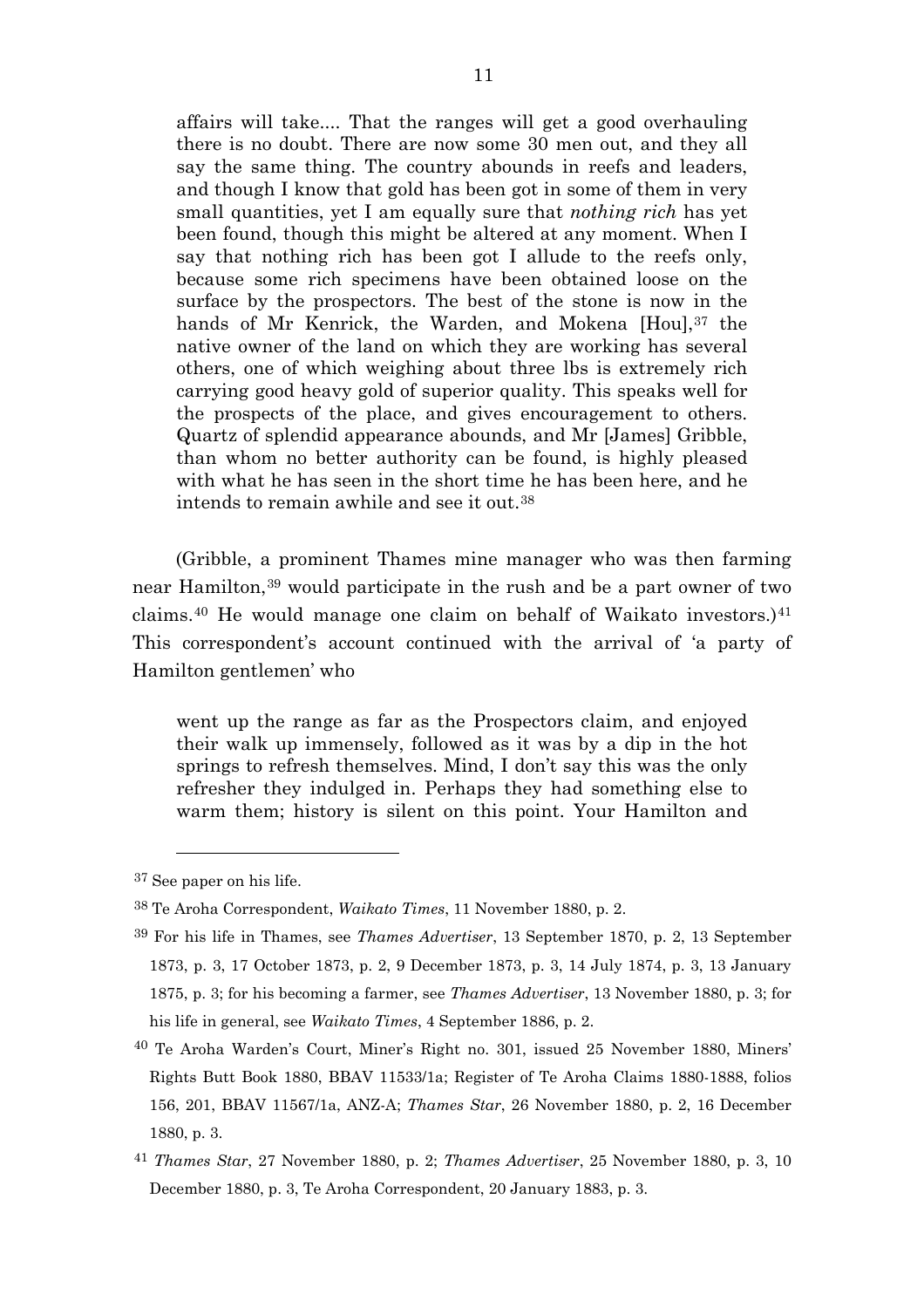Waikato readers will be able to judge themselves of the quality of stone to be found here, as Mr [William Henry] Pearce, of the Commercial Hotel has within a very good specimen of golden stone found on the range, and also some samples of quartz with no gold visible therein. They are worth looking at.[42](#page-12-0)

(Pearce, formerly a miner but now a publican,[43](#page-12-1) would participate in the rush and become an owner of one claim and a director of a company.) $^{44}$  $^{44}$  $^{44}$ 

The number of men on the ground was 'rapidly increasing' by 11 November, when the *Thames Advertiser*'s correspondent penned his next article. About 60 men, nearly all of them experienced prospectors, were there, 'hailing respectively from the West Coast, Otago, Tauranga, Katikati, Waikato, Auckland and Thames, the majority being from the latter place'.[45](#page-12-3) On the same date, the *Thames Star* estimated the population at about 100.[46](#page-12-4) The *Thames Advertiser*'s correspondent wrote that those who had

come from a distance are not by any means highly pleased with the surface prospects obtainable here, and they speak in anything but complimentary terms of those who have from time to time written bogus reports respecting the prospects of this field, and to these latter I would say - beware! for "better hads't thou been born a dog than answer to the waxed wrath of an angry gold digger."[47](#page-12-5)

Charles Featherstone Mitchell, who was regarded as the author of the most bogus of the bogus reports, continued to rail at the lack of successful prospecting and the stupidities of official policy. He complained that the news was

<span id="page-12-0"></span><sup>42</sup> Te Aroha Correspondent, *Waikato Times*, 11 November 1880, p. 2.

<span id="page-12-1"></span><sup>43</sup> *New Zealand Herald*, 6 January 1902, p. 5.

<span id="page-12-2"></span><sup>44</sup> Te Aroha Warden's Court, Miner's Right no. 925, issued 25 November 1880, Miners' Rights Butt Book 1880, BBAV 11533/1b; Register of Te Aroha Claims 1880-1888, folio 153, BBAV 11567/1a, ANZ-A; *Observer*, 18 December 1880, p. 126; *Thames Star*, 5 January 1881, p. 2.

<span id="page-12-3"></span><sup>45</sup> Own Correspondent, 'The Aroha Goldfield: Its Progress and Prospects', *Thames Advertiser*, 12 November 1880, p. 3.

<span id="page-12-4"></span><sup>46</sup> *Thames Star*, 12 November 1880, p. 2.

<span id="page-12-5"></span><sup>47</sup> Own Correspondent, 'The Aroha Goldfield: Its Progress and Prospects', *Thames Advertiser*, 12 November 1880, p. 3.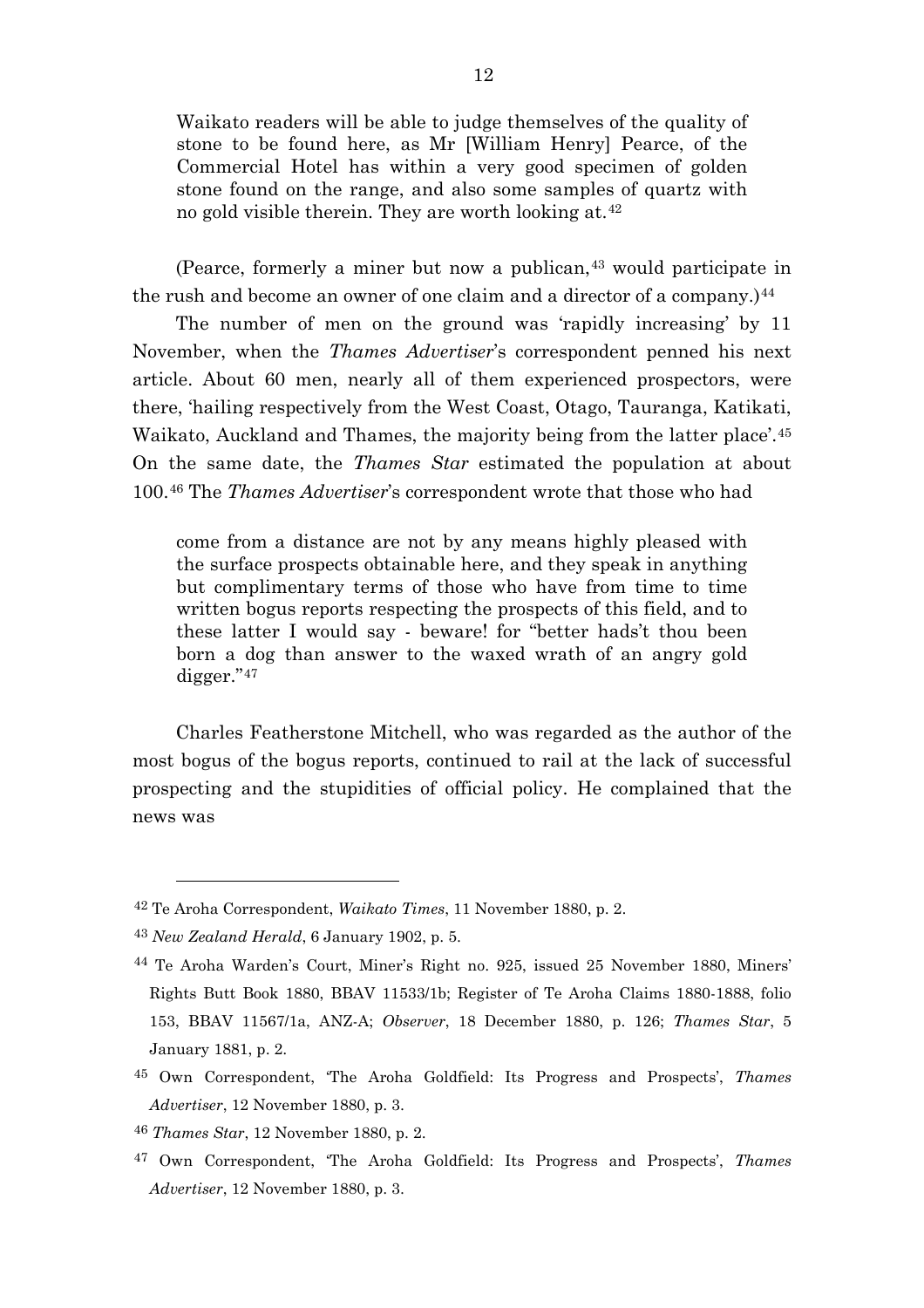becoming quite monotonous. We hear from day to day of rich finds, but that reef with heavy gold is not found yet. Did ever any one know of people more incapable of utilizing a stroke of luck than the unfortunate people of the Province of Auckland, or those who govern them? I wonder would it be libellous to call them imbeciles? ... Now when there is gold! gold! gold!- why, they cavil at that. They will not grant the paltry protection necessary to men who have spent time and money for sixteen years in exploring the country, nor do they know how to deal with a question that a child could have settled in half an hour. Many of the men who were out prospecting have come in. They ask if they are merely to do all this work for the first lot of jumpers who may come along.[48](#page-13-0)

As a Hamilton correspondent pointed out, the delay in opening the field meant it was hard to judge 'what has been found or what has not', for the prospectors would not 'show their hands'. There was 'a general feeling' that after the opening 'we shall hear of finds that will at once establish the permanent and paying character of Te Aroha goldfields'. He denied the *Waikato Times*' report of little or no work being done. 'Judging from appearances, it would not seem that there were more than about thirty men upon the field; but when Saturday night and Sunday comes more than a hundred show up. This would indicate that the men are away working back in the ranges'.[49](#page-13-1) More encouraging specimens were being found, some reputedly extracted from reefs.[50](#page-13-2)

The *Thames Advertiser*'s Te Aroha correspondent, presumably George O'Halloran,[51](#page-13-3) tried to be factual; unlike Mitchell, he avoided making opinionated statements. On 11 November, he had no new discoveries to report:

All hands are looking anxiously forward to the day of the opening, whenever that may be; and but for the loose gold-bearing stones picked up on the prospectors' spur, upon which miners pin their faith, I believe a general stampede from here would set in at once. If the authorities are desirous of retaining the mining population located here at present, the sooner they open the field the better,

<span id="page-13-0"></span><sup>48</sup> Ohinemuri Correspondent, *Thames Advertiser*, 12 November 1880, p. 3.

<span id="page-13-1"></span><sup>49</sup> Hamilton Correspondent, *New Zealand Herald*, 12 November 1880, p. 5.

<span id="page-13-2"></span><sup>50</sup> *Auckland Weekly News*, 13 November 1880, pp. 9, 17.

<span id="page-13-3"></span><sup>51</sup> See paper on his life.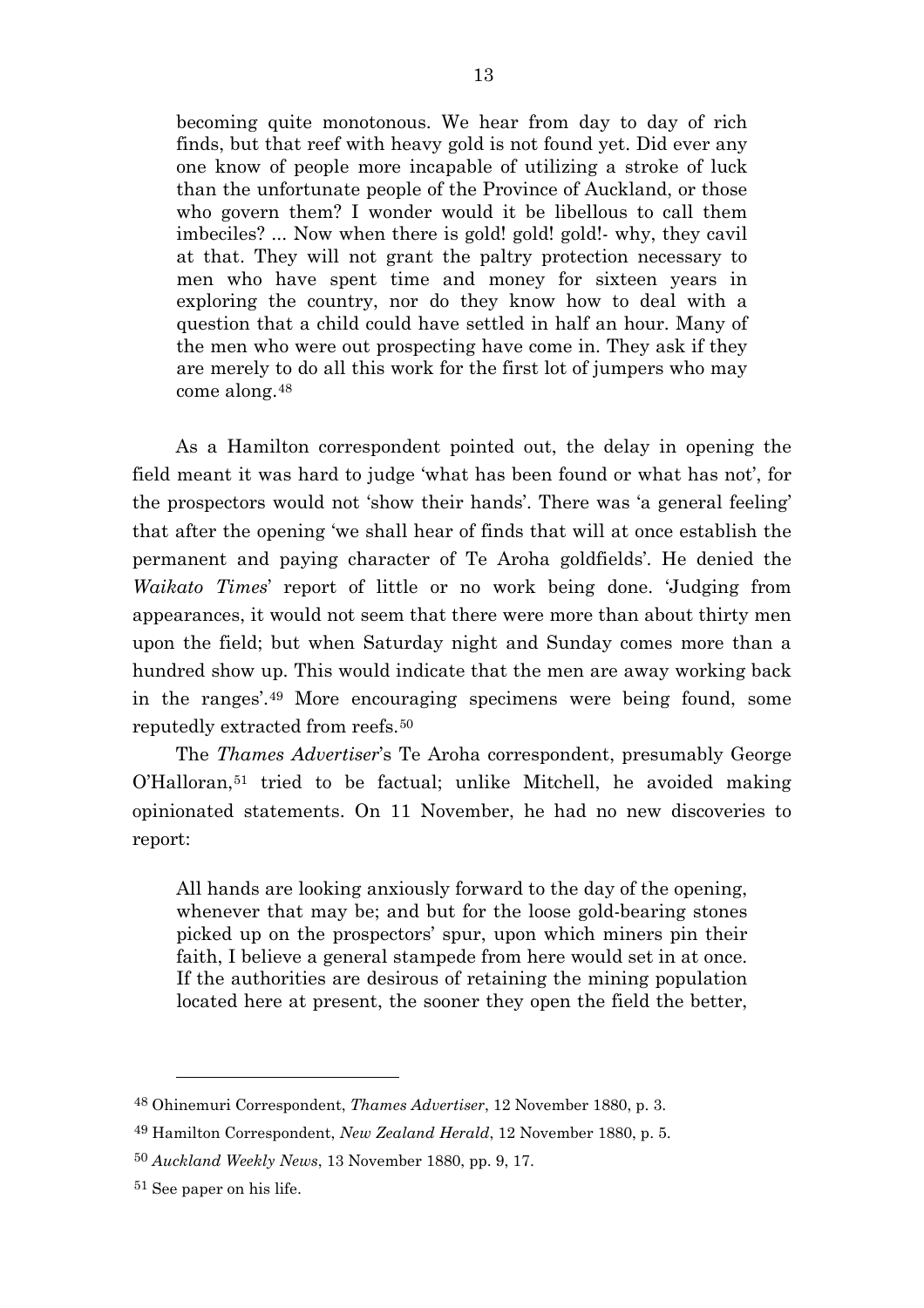for all hands are wearying of the "taihoa"[procrastination] [52](#page-14-0) policy.

In writing on the prospects of this field, I have avoided the croaker on the one hand and the enthusiast on the other. My information has been derived partly from personal observation and partly from men who are competent to judge such matters. To those without means who intend coming here, I would say stay at home and to those with sufficient means to enable them to stand a three or six months' siege I would say come on, for although the surface indications, generally, are not very grand, still the field is an extensive one, and there are belts of first-class gold bearing country here, such as the prospectors' spur, over which are scattered unmistakable evidence of mineral wealth.<sup>[53](#page-14-1)</sup>

The day after these cautious words were published, the *Thames Star*'s correspondent announced a rich find in the Prospectors' Claim.[54](#page-14-2) Miners confirmed that its values were genuine.[55](#page-14-3) As a consequence, 'the S.S. Vivid came down from Te Aroha on Saturday with all her flags flying, in honour of her being the bearer of the official news respecting the first discovery of good gold in a reef at Te Aroha'.[56](#page-14-4) A special reporter who rushed to Te Aroha confirmed the value of the find. He discussed its worth with Gribble, who considered it to be 'of considerable importance', but also warned against a rush. The 'about 70' men this reporter counted there were mostly not from Thames but from the West Coast, Tauranga, Coromandel, Waikato, Napier, and Wellington, plus one man from Sydney. He named 16 miners from Thames and Coromandel, one of whom 'had come up from Coromandel to watch events on behalf of two Auckland capitalists'.[57](#page-14-5) Of these 16, all but two would be shareholders in the first claims marked out after the opening.

<span id="page-14-1"></span><span id="page-14-0"></span><sup>52</sup> Elizabeth and Harry Orsman, *The New Zealand Dictionary* (Auckland, 2 ed., 1995), p. 278.

<span id="page-14-2"></span><sup>53</sup> Own Correspondent, 'The Aroha Goldfield: Its Progress and Prospects', *Thames Advertiser*, 12 November 1880, p. 3.

<span id="page-14-3"></span><sup>54</sup> Te Aroha Correspondent, *Thames Star*, 13 November 1880, p. 2.

<span id="page-14-4"></span><sup>55</sup> See Hamilton Correspondent, *Auckland Weekly News*, 20 November 1880, p. 9; John McCombie, 'Early Days in Te Aroha', *Auckland Weekly News*, 8 December 1910, p. 17.

<span id="page-14-5"></span><sup>56</sup> *Thames Advertiser*, 15 November 1880, p. 3.

<span id="page-14-6"></span><sup>57</sup> Special Reporter, 'The Aroha Goldfield', *Thames Advertiser*, 15 November 1880, p. 3.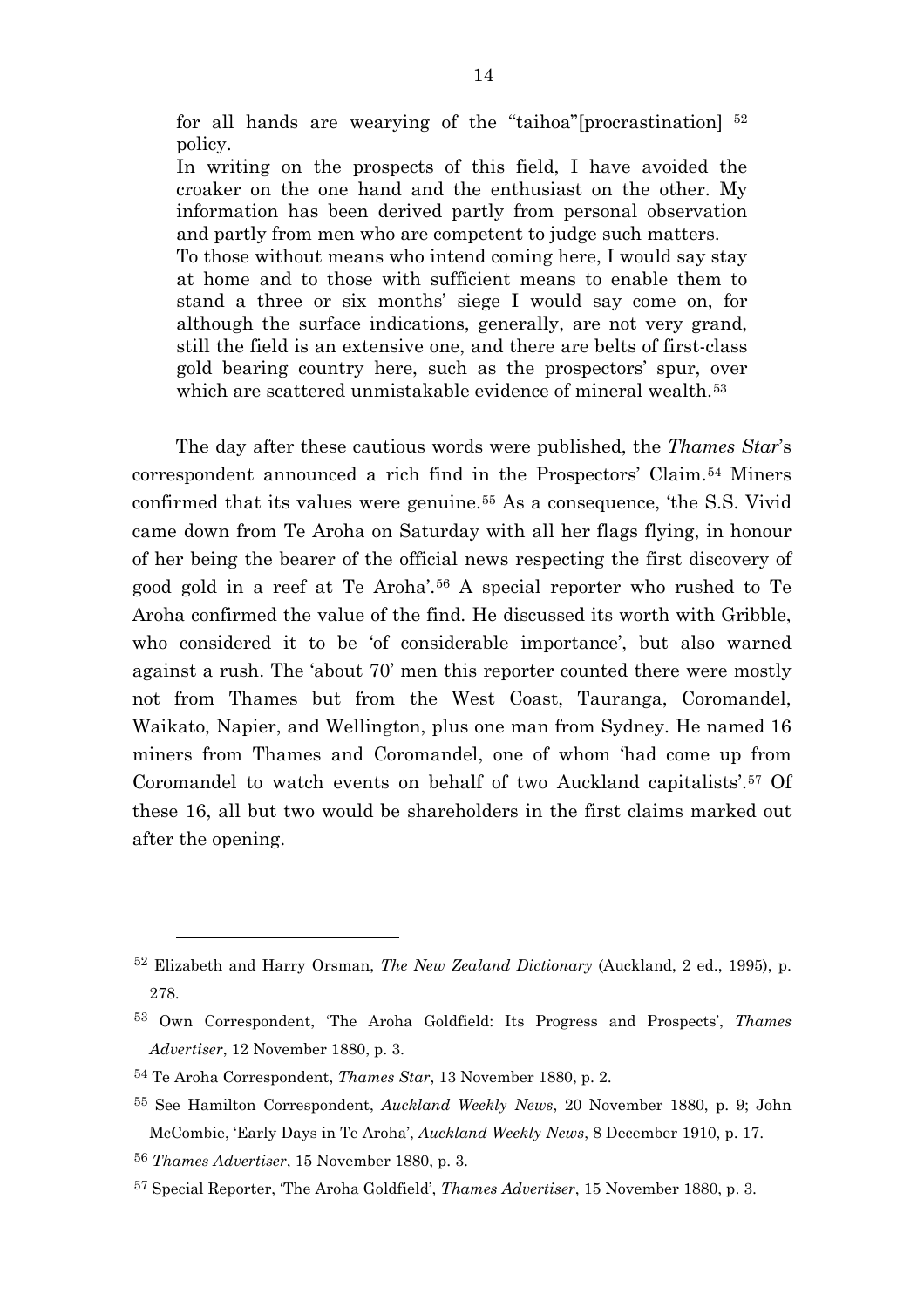One of these men was John McCombie,[58](#page-14-6) who in 1910 wrote his recollections of Te Aroha before the official opening:

The general topic of conversation was the prospective value of Hone's "find," and the outlook for the field generally. It did not take many hours to realise that Hone's "find" consisted of loose quartz, rich in gold, and that the reef from which it broke away had not then been unearthed. Small steamers with punts in tow started plying regularly on the Waihou River, connecting Te Aroha with Thames, and every day added its quota to the digger element.

The days were filled up with prospecting, and the evenings devoted chiefly to swapping yarns and fighting mosquitoes, which were strongly in evidence during the autumn and summer months. One day Corbett, Ferguson, McIntyre, Marrinan,<sup>[59](#page-15-0)</sup> and myself, when out prospecting, discovered a big reef crossing the gully north of [Denis] Murphy's claim [pegged out in 1908],[60](#page-15-1) and about one mile distant from the township. The first pieces of ore broken out therefrom, after being reduced to a powder and panned off, yielded a prospect that knocked all hands speechless with surprise. This prospect was variously estimated to give a return ranging from £20 to £50 per ton. At that time prospectors were raking all the spurs and gullies in the neighbourhood, and the great difficulty that presented itself to us was to keep the prying eyes of other men off the "bonanza," pending the opening of the field by the Government. After discussing a variety of schemes it was resolved to cover up the outcrop by felling a lot of heavily-branched tawa trees on the top of it, and then we started for the camp in order to obtain the requisite chopping implements. We broke out and carried with us quite a lot of the ore, and, when we got clear of this heavily-timbered country and into the sunlight, we subjected some of the specimens to the crushing and panning process. Although the result was simply astonishing there was a peculiar glint about it that was not observable in the gloom of the bush, and that did not chime in with our ideas of the fitness of things. Then some doubts were expressed about its being the genuine article. "Too good to be true," said one fellow. "It's mundic [pyrite]," chipped in another one. "Give it a fire test," chipped in a third one. We lit a fire, placed the dish with its valuable contents thereon, and in less time that it takes me to tell the story, our vision of fabulous wealth vanished in smoke. Briefly the glittering contents of the dish had evaporated. It was chromate of lead, which has often

<sup>58</sup> See paper on Billy Nicholl.

<span id="page-15-0"></span><sup>59</sup> For these men, see paper on the discovery of gold at Te Aroha and its consequences.

<span id="page-15-1"></span><sup>60</sup> See paper on Denis Murphy.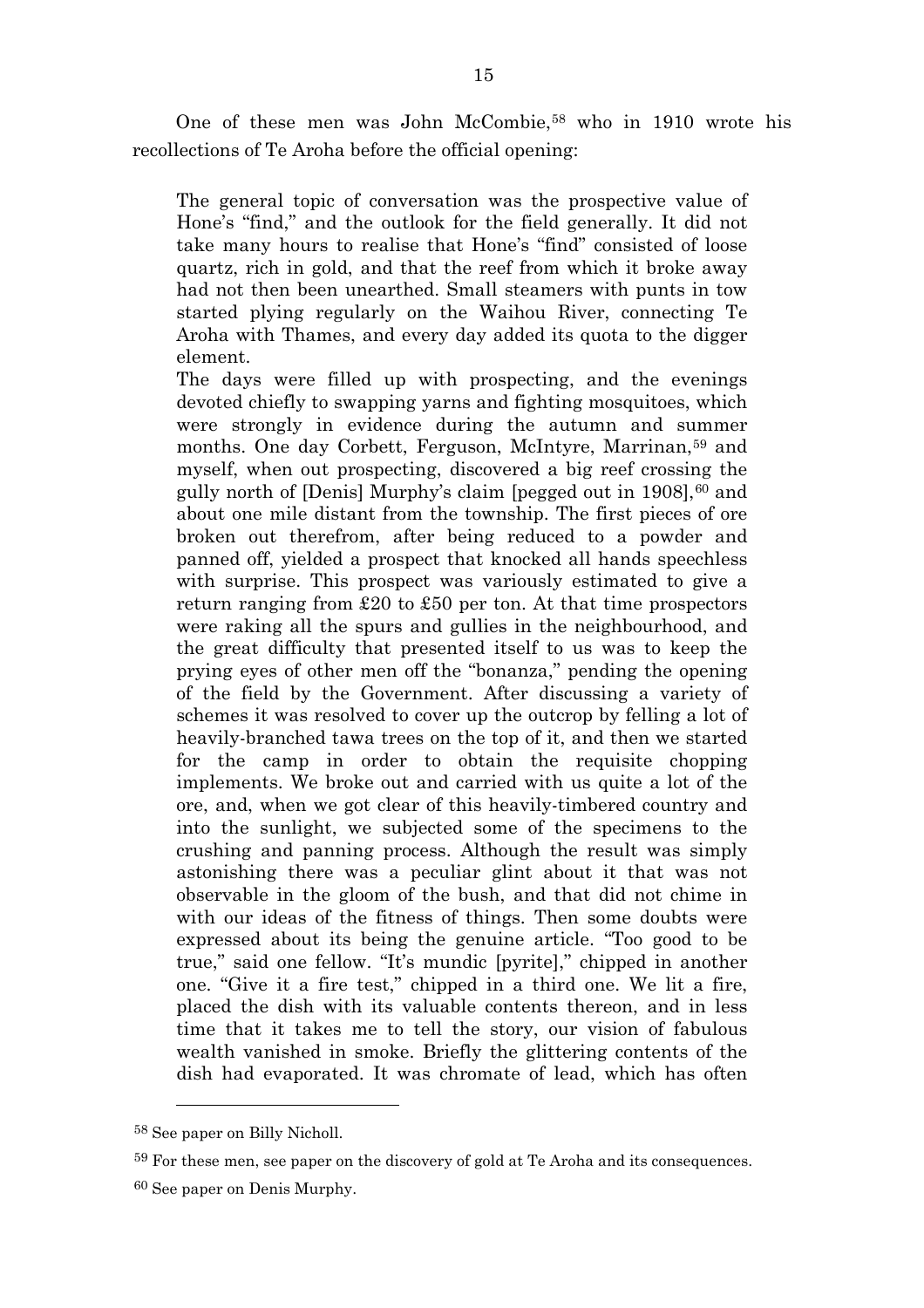been mistaken for gold because of its strong resemblance to the royal metal.[61](#page-16-0)

If these experienced prospectors, miners, and mine managers could be so confused about what they had unearthed, the amateurs flocking from the Waikato and elsewhere would be even more easily misled, and were less competent to test their finds. Michael Marrinan (or Marriman) was the only one of these four men who would not become an owner of any claims, although he did participate in the rush.[62](#page-16-1)

The report published in the *Thames Advertiser* on 15 November ended with the usual, futile, caution:

There is nothing here as yet to warrant a rush, and I would advise those who are doing well elsewhere not to come here, until the lode will have been tried at a lower level, which is now being run in with that view, as fast as circumstances will permit. But I suppose it is useless to attempt anything in the shape of advice to those who are smitten with the gold fever. Gold-digging is the lottery of adventure, and few men pause to calculate the chances of success.[63](#page-16-2)

#### THE NEW SETTLEMENTS

Those who arrived by mid-November found a canvas township. Early in the month, 'Morgan's township', named after Mokena Hou, was surveyed, and storekeepers from Hamilton started up in business.[64](#page-16-3) John Wood,[65](#page-16-4) by 11 November erecting a butcher's shop, was expected to do 'a good business, there being at present no regular supply of meat obtainable'.[66](#page-16-5) Until early that year he had conducted the Nottingham Castle Hotel in Morrinsville.<sup>[67](#page-16-6)</sup>

<span id="page-16-0"></span><sup>61</sup> John McCombie, 'Early Days of Te Aroha', *Auckland Weekly News*, 8 December 1910, p. 17.

<span id="page-16-1"></span><sup>62</sup> Te Aroha Warden's Court, Miner's Right no. 373, issued 25 November 1880, Miners' Rights Butt Book 1880, BBAV 11533/1a, ANZ-A.

<span id="page-16-2"></span><sup>63</sup> Special Reporter, 'The Aroha Goldfield', *Thames Advertiser*, 15 November 1880, p. 3.

<span id="page-16-3"></span><sup>64</sup> Te Aroha Correspondent, *Thames Star*, 10 November 1880, p. 2.

<span id="page-16-4"></span><sup>65</sup> See *Te Aroha News*, 7 September 1921, p. 3.

<span id="page-16-5"></span><sup>66</sup> Te Aroha Correspondent, *Waikato Times*, 11 November 1880, p. 2.

<span id="page-16-6"></span><sup>67</sup> *Thames Advertiser*, 24 February 1879, p. 3, 23 March 1880, p. 3; *Descriptive Handbook to the Waikato* (Hamilton, 1880), pp. 33, 66.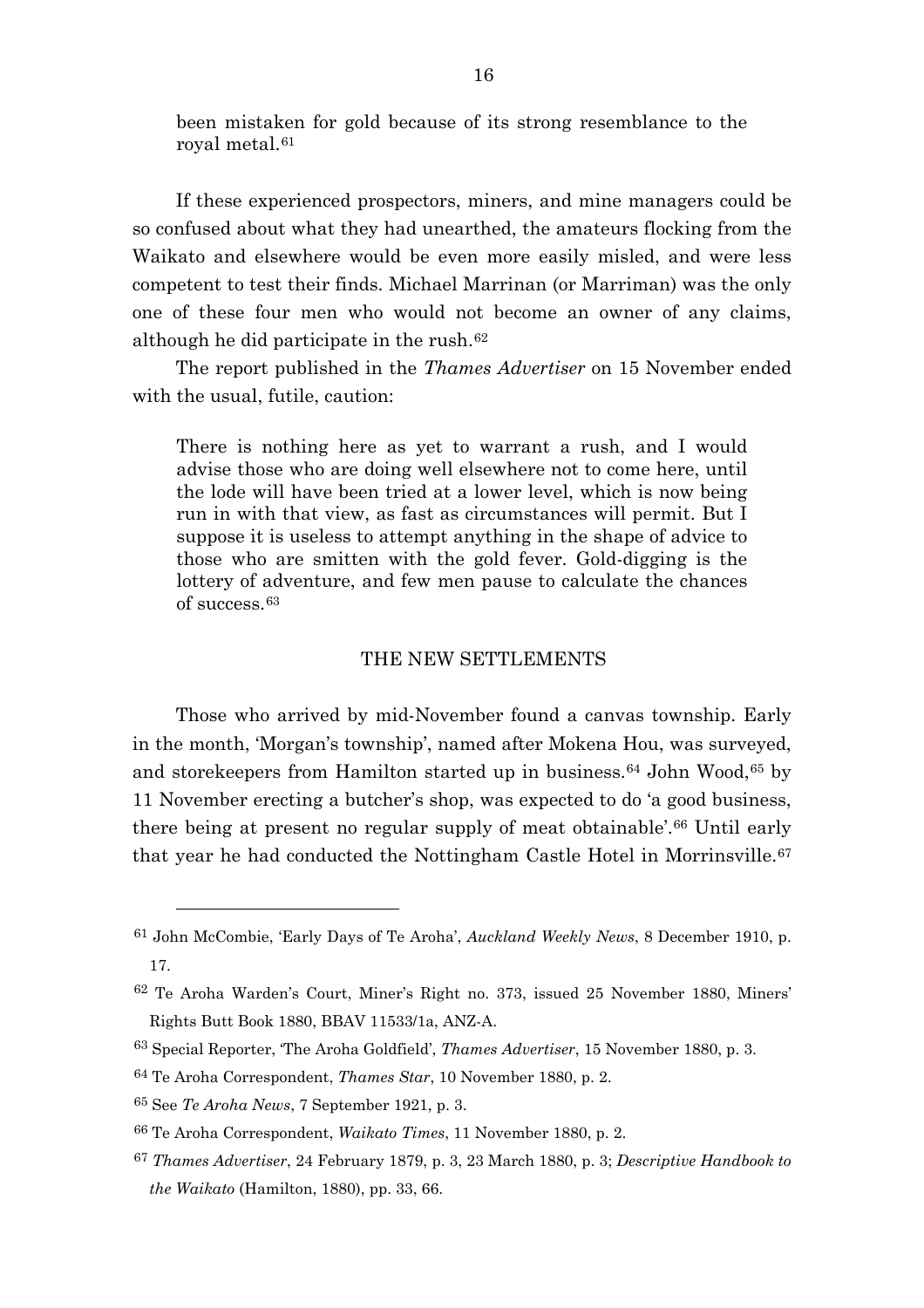During the rush, he concentrated his efforts on obtaining business sites,  $68$ not acquiring an interest in a claim until January 1881; he later had shares in four at Waiorongomai.[69](#page-17-1) John Bullock, for himself and partners, was superintending the erection of a store.<sup>[70](#page-17-2)</sup> Earlier, he had been on the goldfields of the West Coast and then at Thames, investing in mining in both places as well as at Ohinemuri.[71](#page-17-3) Although in 1880 he sold 'Cheap Bread, Hot Pie and Coffee, Confectionery' and other food, he had correctly described himself three years earlier as a 'speculator'.[72](#page-17-4) He did not acquire any shares in any claims during the rush, but did obtain a business site.[73](#page-17-5) At Waiorongomai he would be part owner of 14 claims, a shareholder in eight companies, and a director of most of the latter.[74](#page-17-6)

On 14 November, a Te Aroha correspondent described the settlements, starting with one named Fraterville, 'named after the Messrs Frater Bros, who pitched the first tent upon the site of where now are built the canvas homes of some five-and-twenty gold seekers'.<sup>[75](#page-17-7)</sup> The Frater brothers,

- <span id="page-17-4"></span><sup>72</sup> *Thames Star*, 30 October 1880, p. 3; District Court, *Thames Advertiser*, 9 February 1877, p. 3.
- <span id="page-17-5"></span>73 Te Aroha Warden's Court, Register of Applications 1880-1882, folios 27, 28, BBAV 11505/3a, ANZ-A.

<span id="page-17-0"></span><sup>68</sup> Te Aroha Warden's Court, Register of Applications 1880-1882, folios 5, 57, 58, BBAV 11505/3a, ANZ-A.

<span id="page-17-1"></span><sup>69</sup> Te Aroha Warden's Court, Register of Te Aroha Claims 1880-1888, folio 201, BBAV 11567/1a; Register of Licensed Holdings 1881-1887, folios 25, 55, 64, 84, BBAV 11500/9a, ANZ-A.

<span id="page-17-2"></span><sup>70</sup> Te Aroha Correspondent, *Waikato Times*, 11 November 1880, p. 2.

<span id="page-17-3"></span><sup>71</sup> For example, see *New Zealand Gazette*, 31 August 1867, p. 339, 13 September 1869, p. 478, 21 September 1876, p. 665, 19 October 1876, p. 716, 15 February 1877, p. 2.

<span id="page-17-6"></span><sup>74</sup> Te Aroha Warden's Court, Register of Te Aroha Claims 1880-1888, folios 238, 244, 245, 254, BBAV 11567/1a; Register of Licensed Holdings 1881-1887, folios 4, 13, 24, 30, 53-55, 81, 97, 103, 118, BBAV 11500/9a, ANZ-A; *New Zealand Gazette*, 23 March 1882, p. 490, 17 August 1882, p. 1131, 14 September 1882, p. 1264, 14 December 1882, p. 1885, 31 May 1883, p. 722, 6 September 1883, p. 1265, 27 September 1883, p. 1369, 22 November 1883, p. 1675; *Thames Advertiser*, 7 March 1882, p. 3, 15 September 1883, p. 3, 21 April 1887, p. 2; *Thames Directory for 1885* (Thames, 1885), p. 127.

<span id="page-17-7"></span><sup>75</sup> Own Correspondent, 'The Aroha Goldfield: Its Progress and Prospects', *Thames Advertiser*, 15 November 1880, p. 3.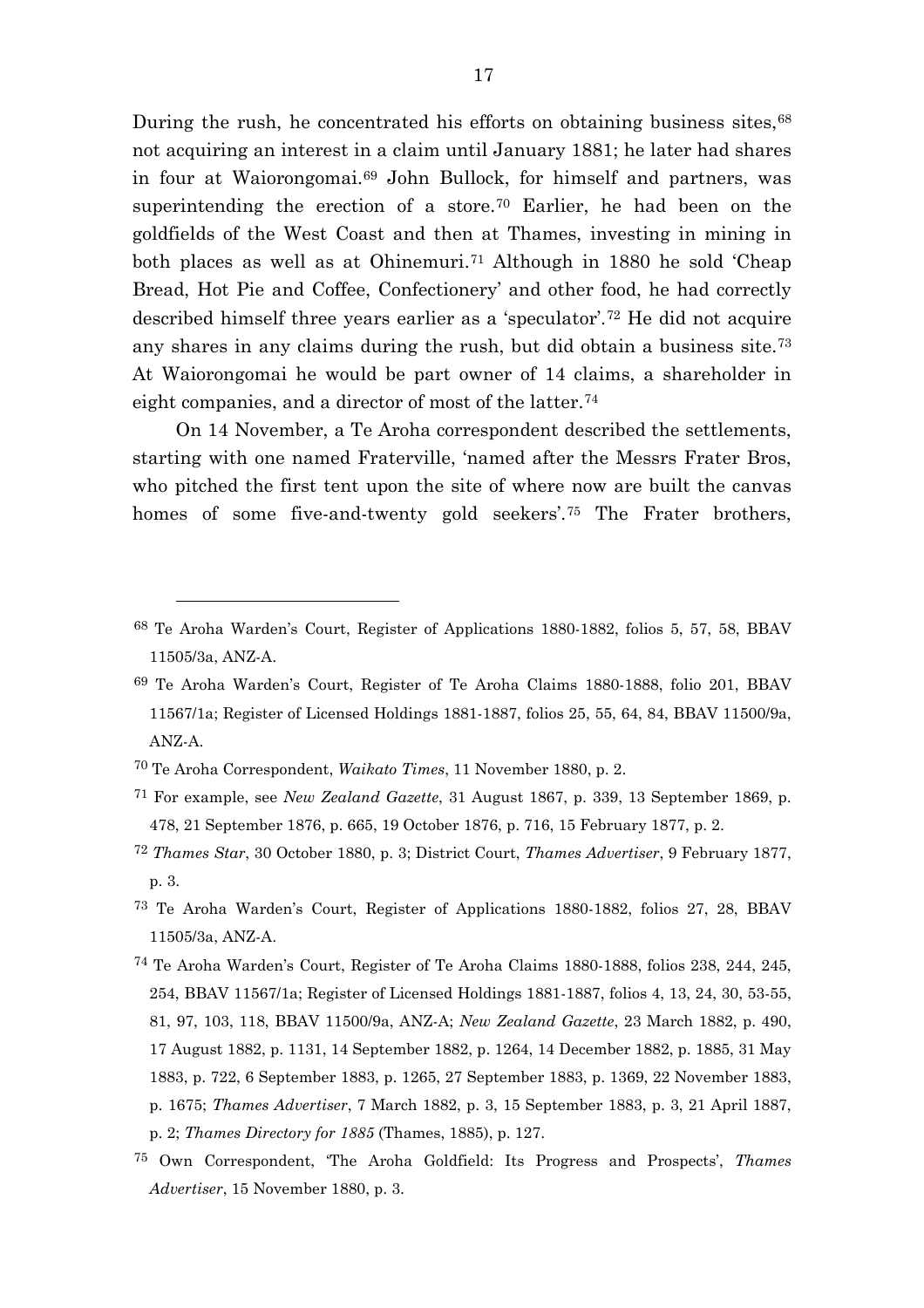James,[76](#page-18-0) John,[77](#page-18-1) Robert,[78](#page-18-2) and William,[79](#page-18-3) were sharebrokers and land agents.

The flat which lies between O'Halloran's Hotel and the landing presents, this morning, quite a lively scene. Look which way you will, buildings are to be seen in various stages of completion, comprising butchers, bakers, wholesale and retail shops and stores. In short, a week hence we shall be able to indulge in all the etceteras of civilised life.[80](#page-18-4)

A reporter from Thames described the settlements:

At present there are two canvas townships at Te Aroha - Morgantown and Fraterville, the former being on the flat between O'Halloran's Hotel and the landing, and the latter between the Springs and the prospectors' claim. In Morgantown, Mr Wood, late of the Nottingham Castle Hotel, Piako, has opened a butcher's shop, Messrs [Thomas] Veale, Bullock, and [John Leech] Allen a bakery, Mr Geo. Clotworthy (late of Tairua) a general store, and Mr T. Veale is now having erected a weather-boarded grocery establishment. Mr O[sborn Beal] Hubble, late of Gisborne, has started work as a brick-layer, and Mr Parkes, formerly of the Thames, intends to open a smithy in a few days.<sup>[81](#page-18-5)</sup>

Veale, a prosperous Thames grocer, owned the store and bakery managed by Bullock and Allen.[82](#page-18-6) Although he would not take up any shares in claims in 1880, Veale held some in the Te Aroha battery and later

<span id="page-18-0"></span><sup>76</sup> See *Auckland Weekly News*, 4 September 1897, p. 30.

<span id="page-18-1"></span><sup>77</sup> See *New Zealand Herald*, 27 September 1927, p. 10.

<span id="page-18-2"></span><sup>78</sup> See *New Zealand Herald*, 7 May 1927, p. 8.

<span id="page-18-3"></span><sup>79</sup> See *Auckland Star*, 14 December 1934, p. 8; *New Zealand Herald*, 15 December 1934, p. 16.

<span id="page-18-4"></span><sup>80</sup> Own Correspondent, 'The Aroha Goldfield: Its Progress and Prospects', *Thames Advertiser*, 15 November 1880, p. 3.

<span id="page-18-5"></span><sup>81</sup> Special Reporter, 'The Aroha Goldfield', *Thames Advertiser*, 15 November 1880, p. 3.

<span id="page-18-6"></span><sup>82</sup> *Thames Advertiser*, 8 July 1873, p. 2, 13 August 1874, p. 2, 3 January 1877, p. 2; *Thames Star*, 8 November 1880, p. 3, 11 November 1880, p. 2, 22 November 1880, p. 2; *A Return of the Freeholders of New Zealand … 1882* (Wellington, 1884), p. V 2; *Cyclopedia of New Zealand* vol. 6 (Christchurch, 1908), p. 124.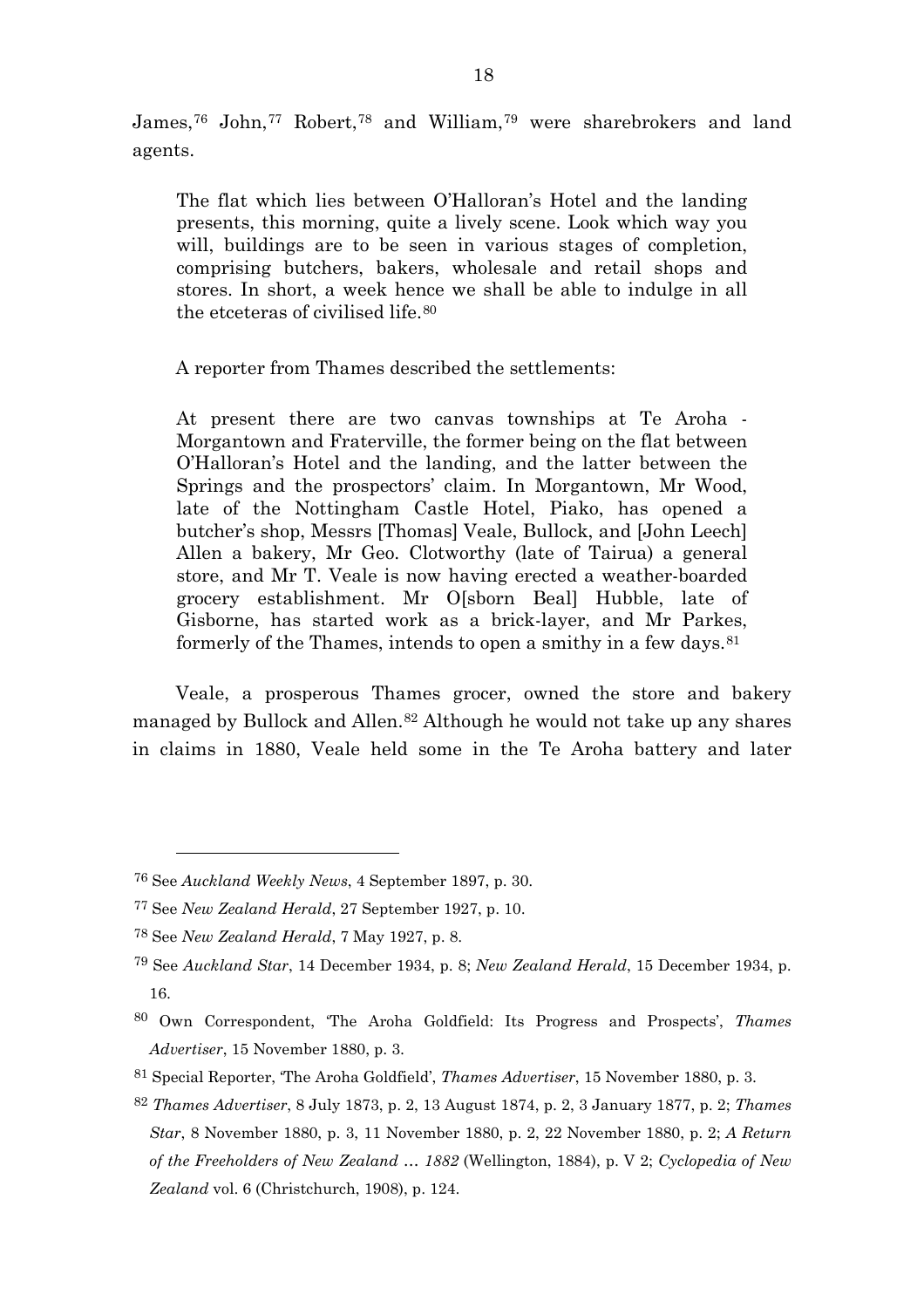acquired interests in three claims and two companies at Waiorongomai.[83](#page-19-0) Allen had been a miner and then a baker at Thames.<sup>[84](#page-19-1)</sup> He would not acquire any interests during the rush, but in the following year held shares in three Waiorongomai and two Te Aroha claims.[85](#page-19-2) George Clotworthy had invested in Thames mines before becoming a storekeeper at Tairua.<sup>[86](#page-19-3)</sup> He would not take out a miner's right until 3 December, after which he obtained interests in two Te Aroha claims.[87](#page-19-4) Hubble had been a bricklayer at Gisborne before becoming one, briefly, at Te Aroha.[88](#page-19-5) Parkes has not been identified, not being listed in the Thames electoral roll.

'The first batch of bread baked at Te Aroha was out of the oven early on Saturday morning and was given away, every person about the place receiving a loaf for nothing'.[89](#page-19-6) Provided by Veale, it was pronounced 'excellent' and 'quite a treat'.[90](#page-19-7) In 1927, he recalled baking 300 loaves.[91](#page-19-8) The prices charged for food were 'unprecedentedly low': beef was 4s per pound, and bread 4d a loaf.[92](#page-19-9) A couple of days later, five stores were being erected, plus another butcher's shop 'and other business places'.[93](#page-19-10)

- <span id="page-19-0"></span><sup>83</sup> *New Zealand Gazette*, 28, April 1881, p. 476, 14 September 1882, p. 1264, 14 December 1882, p. 1885; Te Aroha Warden's Court, Register of Licensed Holdings 1881-1887, folios 4, 53, 54, BBAV 11500/9a, ANZ-A.
- <span id="page-19-1"></span>84 Thames Warden's Court, Register of Deeds 1869, folio 377, BACL 14417/3a; Shortland Claims Register 1870, no. 2358, BACL 14397/5a, ANZ-A; *Thames Advertiser*, 24 August 1877, p. 2, 1 September 1877, p. 2, 13 November 1880, p. 3.
- <span id="page-19-2"></span>85 Te Aroha Warden's Court, Register of Licensed Holdings 1881-1887, folios 13, 55, 63, BBAV 11500/9a; Register of Te Aroha Claims 1880-1888, folios 248, 254, BBAV 11567/1a, ANZ-A.
- <span id="page-19-3"></span>86 Thames Warden's Court, Thames Claims Register 1868, folios 244, 276, 351, BACL 14397/1a, ANZ-A; *Thames Advertiser*, 20 September 1872, p. 2, 7 June 1873, p. 2, 8 November 1878, p. 2.
- <span id="page-19-4"></span>87 Te Aroha Warden's Court, Miner's Right no. 644, issued 3 December 1880, Miners' Rights Butt Book 1880, BBAV 11533/1e; Register of Te Aroha Claims 1880-1888, folios 163, 191, BBAV 11567/1a, ANZ-A.
- <span id="page-19-5"></span><sup>88</sup> See *East Coast Electoral Roll, 1880*, p. 13; advertisement, *Thames Advertiser*, 20 December 1880, p. 1; advertisement, *Poverty Bay Herald*, 13 November 1884, p. 3.
- <span id="page-19-6"></span><sup>89</sup> Special Reporter, 'The Aroha Goldfield', *Thames Advertiser*, 15 November 1880, p. 3.
- <span id="page-19-7"></span><sup>90</sup> *Thames Star*, 15 November 1880, p. 2.

- <span id="page-19-8"></span><sup>91</sup> *Te Aroha News*, 3 October 1927, Supplement, p. 3.
- <span id="page-19-9"></span><sup>92</sup> *Thames Star*, 23 November 1880, p. 2.
- <span id="page-19-10"></span><sup>93</sup> Cambridge Correspondent, *Auckland Weekly News*, 20 November 1880, p. 9.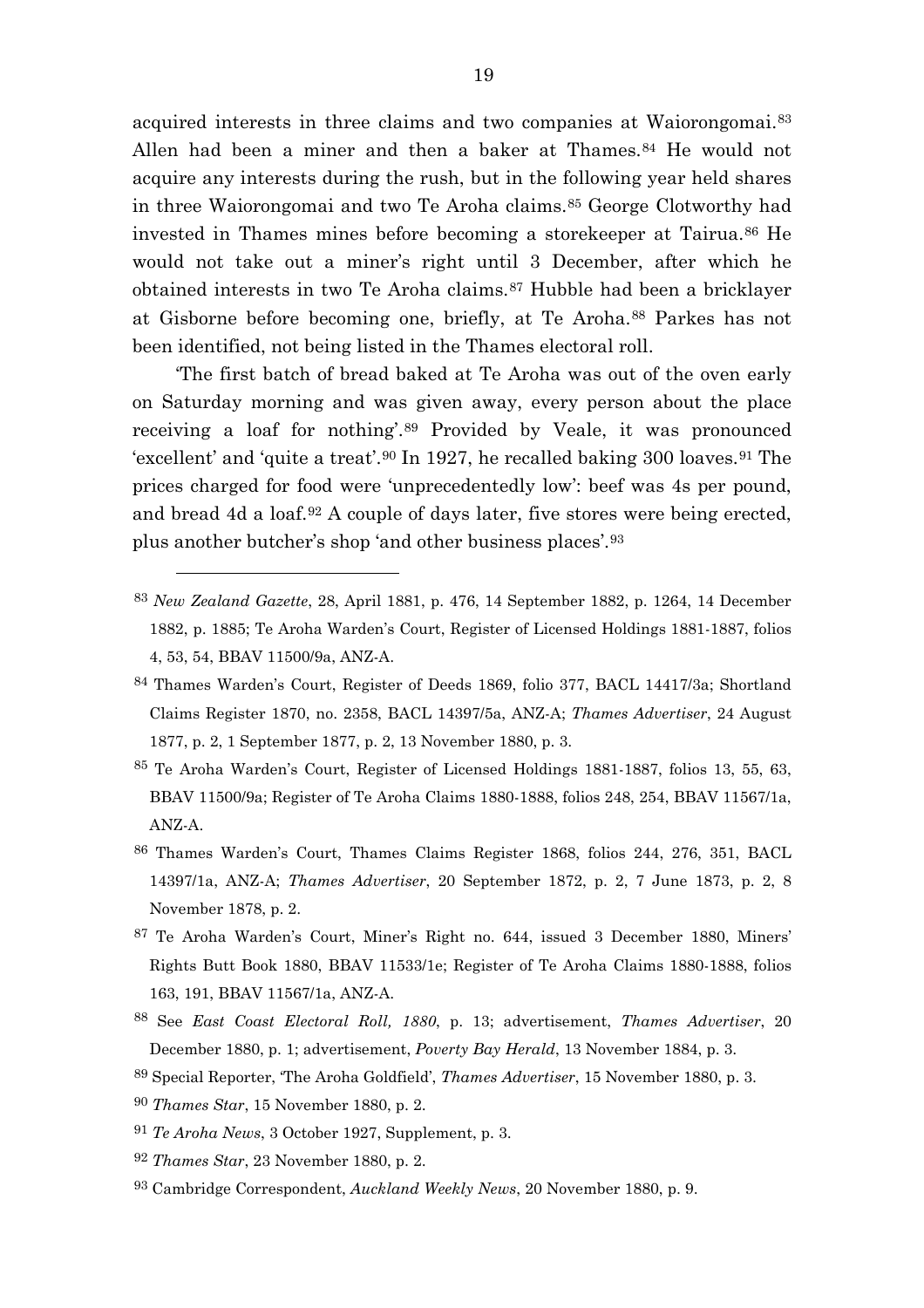The flat lying between O'Halloran's and the river, a portion of which has been laid out for a township, is the favourite camping ground, and already the frame work of several large buildings are to be seen in course of erection. Mr Veale's new store and bakehouse is a conspicuous object, and the frame work of Mr Clotworthy's building may also be easily distinguished.[94](#page-20-0)

The three hotels reportedly provided 'excellent' accommodation,[95](#page-20-1) one correspondent noting that 'the claims giving the best returns at present' were O'Halloran's and Missen's hotels. He wondered how they managed to provide such good meals, being so far from butchers, bakers, and greengrocers. 'We had a splendid dinner at O'Halloran's' which could not have paid him at the price. Visitors were warned that, though the catering was 'first-rate', it would be wise to bring a blanket if remaining for the night, as accommodation was limited.[96](#page-20-2) Government offices, which at this stage comprised large tents, were erected one week before the opening.[97](#page-20-3)

### SPECULATION IN RESIDENCE SITES

The imminent start of the rush prompted one Thames speculator in land, Samuel Stephenson, to publish an advertisement:

# THE MOUNTAIN OF GOLD TOWNSHIP OF RUAKAKA, TE AROHA THE PREMIER SITE of one acre, for sale, for an Hotel, right under the Prospectors Claim; only freehold land for miles on that side of the river.<sup>[98](#page-20-4)</sup>

Whilst correct about the freehold, it was quite wrong about the location, which was close to Omahu, and over two miles from the claim. No hotel was ever built on this site. Stephenson and his partner, James Burtt

<span id="page-20-0"></span><sup>94</sup> Special Correspondent, *Thames Star*, 22 November 1880, p. 2.

<span id="page-20-1"></span><sup>95</sup> *Auckland Weekly News*, 13 November 1880, p. 9

<span id="page-20-2"></span><sup>96</sup> *Waikato Times*, 16 November 1880, p. 2.

<span id="page-20-3"></span><sup>97</sup> Harry Kenrick to Oliver Wakefield, 22 October 1880; Oliver Wakefield to Blackett, 30 October 1880, Mines Department, MD 1, 12/353, ANZ-W; Thames Correspondent, *Auckland Weekly News*, 20 November 1880, p. 9.

<span id="page-20-4"></span><sup>98</sup> Advertisement, *Thames Advertiser*, 16 November 1880, p. 2.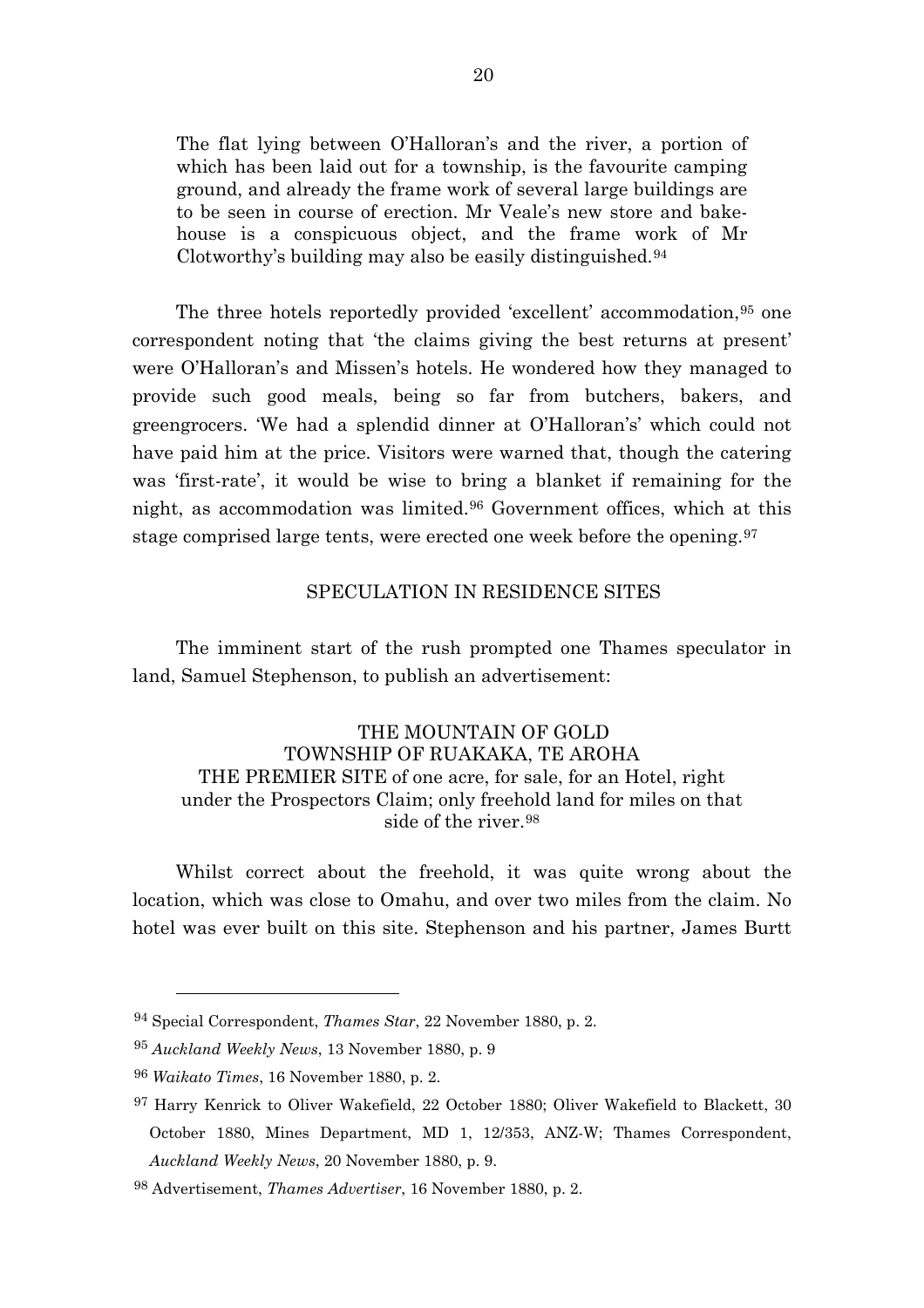of Auckland,[99](#page-21-0) also offered allotments for sale in early December, their advertisement promising a 'Magnificent River Frontage, Splendid Soil, abundantly Watered by mountain streams, crystallised through quartz and gold-bearing stone.... Purchasers of Allotments in this Township may some day develop a mine of wealth'.[100](#page-21-1) That neither Stephenson nor Burtt ever acquired any mining interests undermined their supposed confidence in the wealth awaiting those who bought their land. The *Thames Star* considered that buying these allotments would be a good speculation because, as the district was likely to go ahead, the land would increase in value. It thought the expectation of many that Te Aroha was 'the site of the largest inland town in New Zealand' would very likely become true.<sup>[101](#page-21-2)</sup>

## THE POPULATION SWELLS AND ANTICIPATION GROWS

A week before the opening, about 150 were living at Te Aroha, 'with constant arrivals from the Thames', and 'several parties swagging it from Hamilton and Cambridge',<sup>[102](#page-21-3)</sup> including 'several of the fair sex'.<sup>[103](#page-21-4)</sup> The large number of people from Cambridge and Hamilton who visited the Prospectors' Claim on Sunday 14 November 'were all astonished and delighted at the show of gold'. Gold fever was spreading in the Waikato, and miners continued to grumble that the field should be opened at once.[104](#page-21-5) A party from Cambridge reported the find of gold as 'a perfect jeweller's shop'.[105](#page-21-6) The local correspondent of the *Waikato Times* reported that

the rich find in the Prospectors' Claim has settled the minds of many old miners, who were beginning to feel uneasy and discontented with being shown nothing but surface specimens. Very general anxiety prevails at the delay in issuing the proclamation; and in the face of having no protection very little work is being done, although no doubt the experienced men have formed a pretty correct notion where they intend to peg off.

<span id="page-21-0"></span><sup>99</sup> For both men, see paper on the Aroha Block from 1880 onwards.

<span id="page-21-1"></span><sup>100</sup> Advertisement, *Thames Star*, 15 November 1880, p. 3.

<span id="page-21-2"></span><sup>101</sup> *Thames Star*, 15 November 1880, p. 2.

<span id="page-21-3"></span><sup>102</sup> Hamilton Correspondent, *Auckland Weekly News*, 20 November 1880, p. 9.

<span id="page-21-4"></span><sup>103</sup> *Waikato Times*, 20 November 1880, p. 2.

<span id="page-21-5"></span><sup>104</sup> *Thames Star*, 15 November 1880, p. 2.

<span id="page-21-6"></span><sup>105</sup> Cambridge Correspondent, *Auckland Weekly News*, 20 November 1880, p. 9.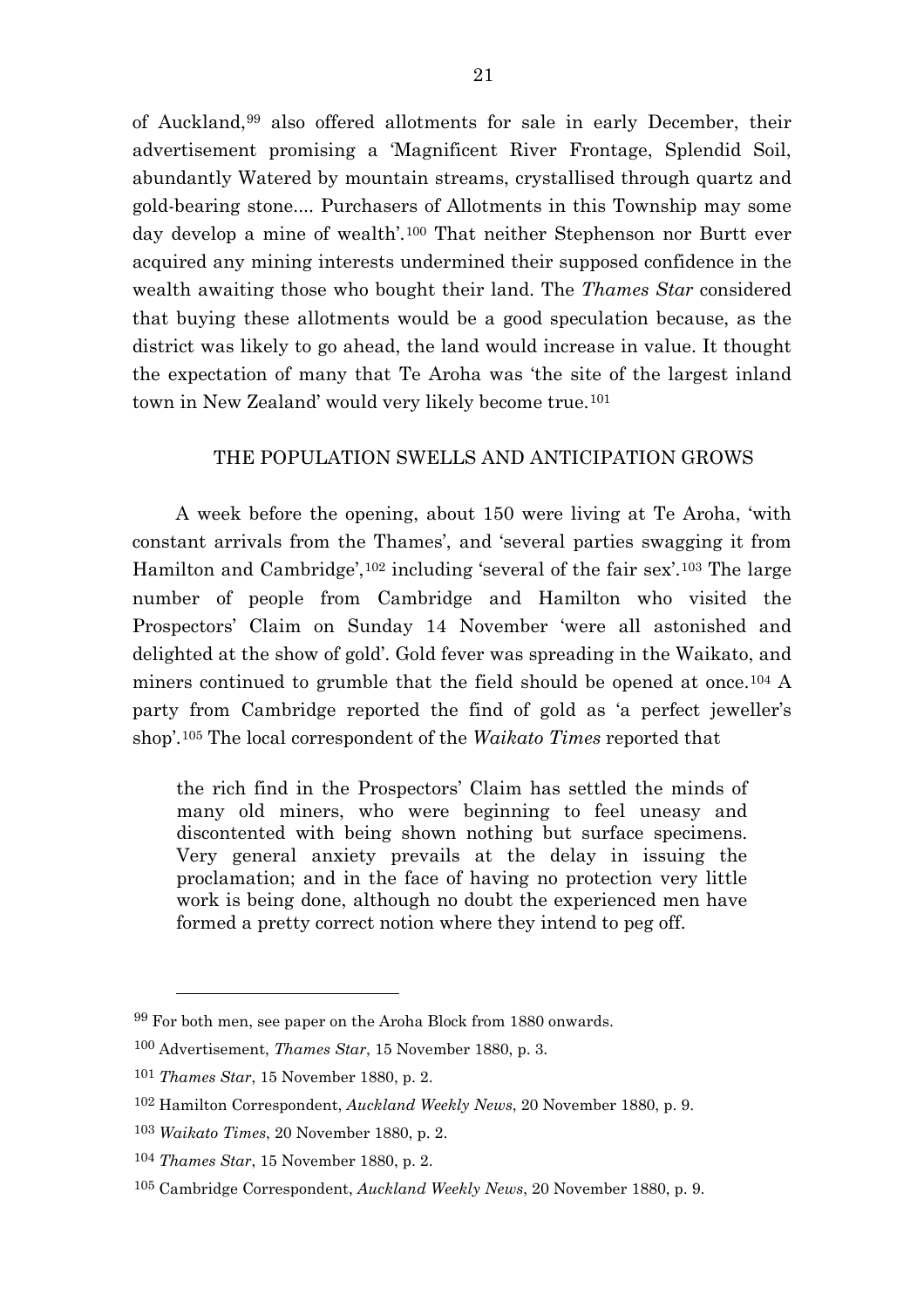More delay entailed more difficulties, and those who had come first should be entitled to the first claims. After describing the quartz samples, 'thickly interspersed with the precious metal' that were being shown to visitors to the Prospectors' Claim, he again discouraged men to leave their jobs until the date of opening was known. As Te Aroha was only 35 miles from Hamilton, men could walk there in one day.[106](#page-22-0)

Despite these repeated exhortations to delay arriving, parties continued to leave Hamilton to prospect 'in readiness for the opening'. One comprising four men was 'associated with several of the townspeople in the venture, who subscribe weekly towards defraying expenses'.[107](#page-22-1) Two days later, it was reported that 'several parties have left Waikato for the field within the last day or so', some comprising unemployed men subsidized by Hamilton tradesmen. The *Waikato Times* hoped they would find alluvial gold because this would provide work for 'hundreds' until the reefs were proved.[108](#page-22-2) Hamilton residents were excited at having a goldfield so close to their farms and shops, and when the first coach from there arrived at Te Aroha 'a Union Jack was displayed on a pole from the roof of the coach in honour of the first trip'.<sup>[109](#page-22-3)</sup> Commenting on the exodus from Hamilton, Cambridge, and elsewhere in the Waikato, a Hamilton correspondent wrote that it was 'peculiarly a Waikato goldfield' and he expected Hamilton and Cambridge would 'get the first fruits of business enterprise there'. William Kennedy Carter,<sup>[110](#page-22-4)</sup> who did not become a shareholder in any claim, was about to start a regular coach service between the two places, and another carter was about to start conveying food and produce from Hamilton on American waggons that could hold two tons. While this would be a good market for farm produce, some worried about labour shortages caused by the lure of the goldfield.[111](#page-22-5) One Thames correspondent confirmed that there was 'considerably more excitement' over the goldfield in the Waikato than at Thames, horsemen 'constantly passing between Hamilton and Te Aroha'.[112](#page-22-6) On one trip, the coach from Hamilton passed at least 30 men

<span id="page-22-0"></span><sup>106</sup> Te Aroha Correspondent, *Waikato Times*, 16 November 1880, p. 2.

<span id="page-22-1"></span><sup>107</sup> *Waikato Times*, 16 November 1880, p. 2.

<span id="page-22-2"></span><sup>108</sup> *Waikato Times*, 18 November 1880, p. 2.

<span id="page-22-3"></span><sup>109</sup> *Thames Star*, 18 November 1880, p. 2.

<span id="page-22-4"></span><sup>110</sup> See *Waikato Times*, advertisement, 20 April 1876, p. 1, advertisement, 18 December 1880, p. 1, 11 November 1916, p. 9, 27 October 1917, p. 6, 31 July 1918, p. 4.

<span id="page-22-5"></span><sup>111</sup> Hamilton Correspondent, *New Zealand Herald*, 17 November 1880, p. 5.

<span id="page-22-6"></span><sup>112</sup> Thames Correspondent, *Auckland Weekly News*, 20 November 1880, p. 9.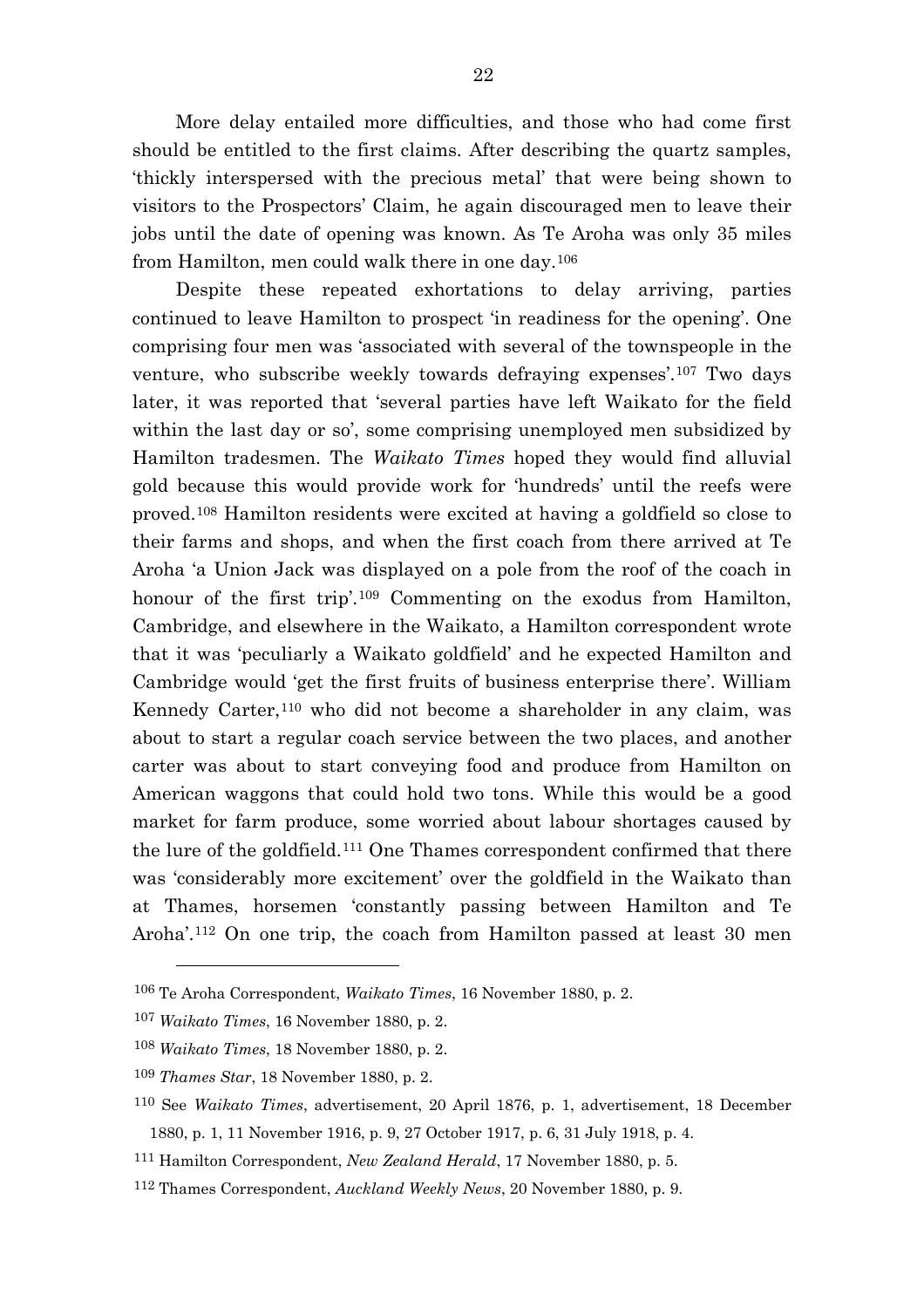'swagging it to the field'.[113](#page-23-0) At Te Aroha, there was much interest in these newcomers, estimated by O'Halloran to have brought the population up to 200,

comprising prospectors, miners, publicans, squatters, gentlemen farmers, farmers, cockatoo strugglers and ground parrots [small farmers].[114](#page-23-1) It is highly amusing to witness the arrival of these latter, many of them being armed with double-ended navvy picks, and other ungainly weapons with which to prosecute the work of prospecting.[115](#page-23-2)

The *Thames Star*'s correspondent also noted inexperienced swagmen arriving from the Waikato 'by the dozen, the appearance of the bucolic miners with long-handled shovels and navvy picks being a constant theme for mirth to the old hands on the field'.[116](#page-23-3) This newspaper continued to remind its readers that a lot of work was needed to prove the existence of a large and payable goldfield, for work in the Prospectors' Claim was carried out only on 'a fossicking principle'.[117](#page-23-4) But in the following issue it announced that miners from Thames had found some 'splendid' and 'very rich stone' elsewhere on the mountain in the past couple of days.[118](#page-23-5) Until the official opening, 'very little work' was being done, and all those claiming to have found prospects were 'very reticent about their information'.[119](#page-23-6) One newspaper estimated that from 300 to 400 were prospecting, 'their operations extending for miles along the range, chiefly in a direction southerly from the prospectors claim'.<sup>[120](#page-23-7)</sup>

A Cambridge correspondent wrote that 'the sensational items floating about Cambridge on the Te Aroha gold discovery are something wonderful. I was told this morning that four new chums had been offered £1000 a-piece for their claims', but he doubted this report. He was also told that someone in Cambridge had 'a piece of gold the size of a pigeon's egg', and in this town

<span id="page-23-0"></span><sup>113</sup> *New Zealand Herald*, 22 November 1880, p. 5.

<span id="page-23-1"></span><sup>114</sup> Eric Partridge, *A Dictionary of Slang and Unconventional English*, 8 ed., ed. Paul Beale (London, 1984), pp. 234, 507.

<span id="page-23-2"></span><sup>115</sup> Te Aroha Correspondent, *Thames Advertiser*, 22 November 1880, p. 3.

<span id="page-23-3"></span><sup>116</sup> Special Correspondent, *Thames Star*, 23 November 1880, p. 2.

<span id="page-23-4"></span><sup>117</sup> *Thames Star*, 18 November 1880, p. 2.

<span id="page-23-5"></span><sup>118</sup> *Thames Star*, 19 November 1880, p. 2.

<span id="page-23-6"></span><sup>119</sup> Thames Correspondent, *Auckland Weekly News*, 20 November 1880, p. 9.

<span id="page-23-7"></span><sup>120</sup> *Waikato Times*, 20 November 1880, p. 2.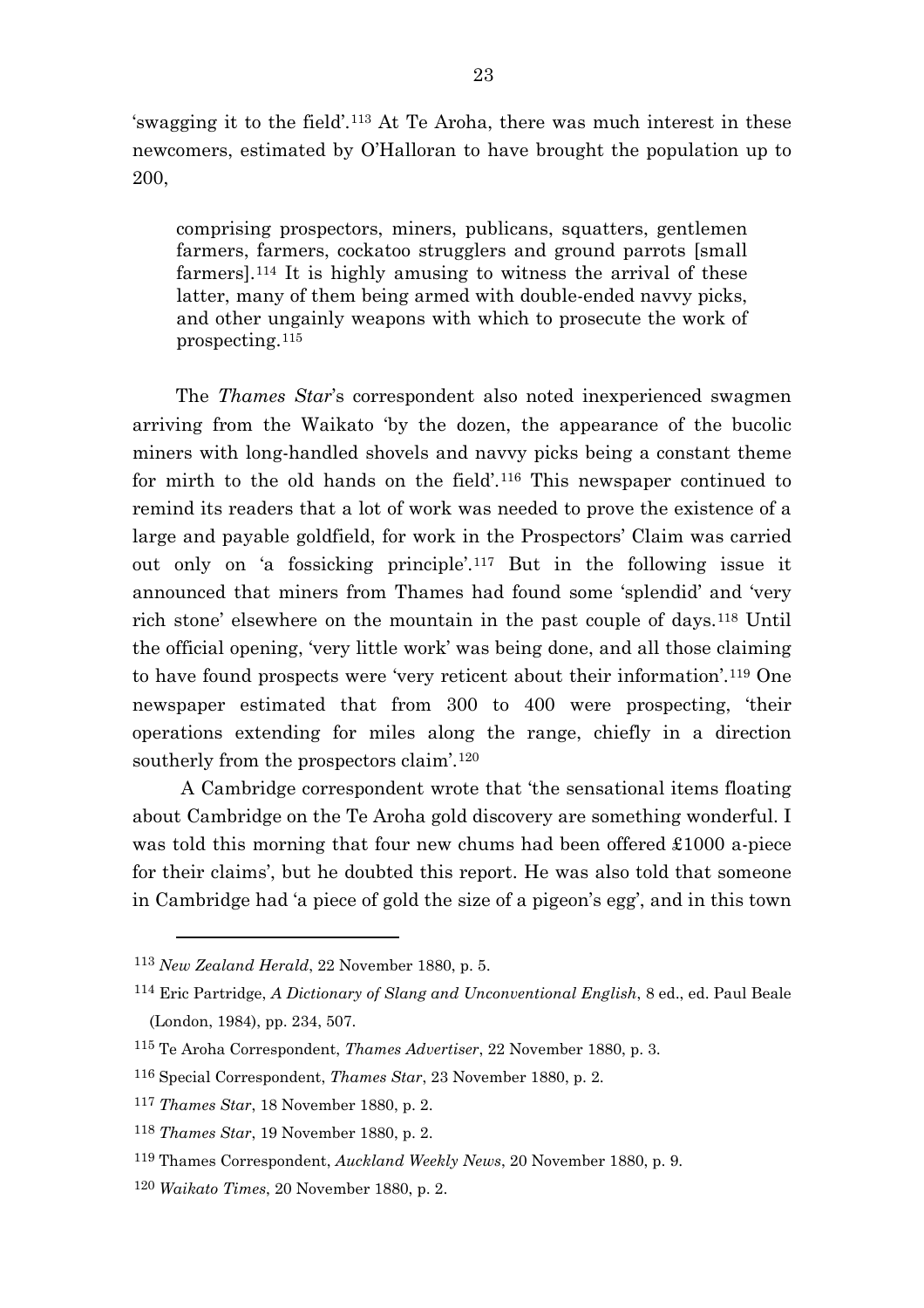there was 'a strong feeling of confidence in' the goldfield and all who could go were 'preparing to be in "at the birth" '.[121](#page-24-0) In Thames, there was 'little or no excitement' about the finds

and comparatively few have left here for the district. There can be no doubt, however, that next week a good many miners and others will go up if only to have a look round. The Thames storekeepers do not appear to be quite as much on the alert as those of Hamilton and Cambridge, and, unless they bestir themselves a little more, the trade with the Te Aroha will be lost to them.[122](#page-24-1)

By then there was sufficient interest to require five steamers to transport people and supplies, and the county council was energetically bridging creeks and in other ways improving the road from Thames.<sup>[123](#page-24-2)</sup> Reportedly a watchmaker was moving from Napier to Te Aroha to erect a 'specimen and test crushing battery'.[124](#page-24-3) The *New Zealand Herald*, which had long doubted whether there were grounds for opening the field, was reassured by 'encouraging finds' which provided 'good reason to believe that Te Aroha will have an important history. This discovery can hardly fail to be of great importance to the colony, as it will open up the great valley through which access can be most readily obtained to the interior of the North Island'.[125](#page-24-4)

### ARRANGEMENTS FOR OPENING DAY

After agreement was reached with Ngati Rahiri, it was announced that the field would open at 9 o'clock in the morning on 25 November. Miners' rights could be obtained at Thames from 20 November onwards, and at Te Aroha two days later. The maximum area that could be marked out was five acres, equal to 15 men's ground, meaning that 15 men would be required to man it. Arrangements for pegging-off were simplified, but, as Kenrick expected arguments, he would be at the Prospectors' Claim at the time of

<span id="page-24-0"></span><sup>121</sup> Cambridge Correspondent, *Waikato Times*, 20 November 1880, p. 2.

<span id="page-24-1"></span><sup>122</sup> Thames Correspondent, *Auckland Weekly News*, 20 November 1880, p. 9.

<span id="page-24-2"></span><sup>123</sup> *Thames Star*, 20 November 1880, p. 2, 22 November 1880, p. 2.

<span id="page-24-3"></span><sup>124</sup> *Thames Star*, 20 November 1880, p. 2.

<span id="page-24-4"></span><sup>125</sup> *New Zealand Herald*, 24 November 1880, p. 5.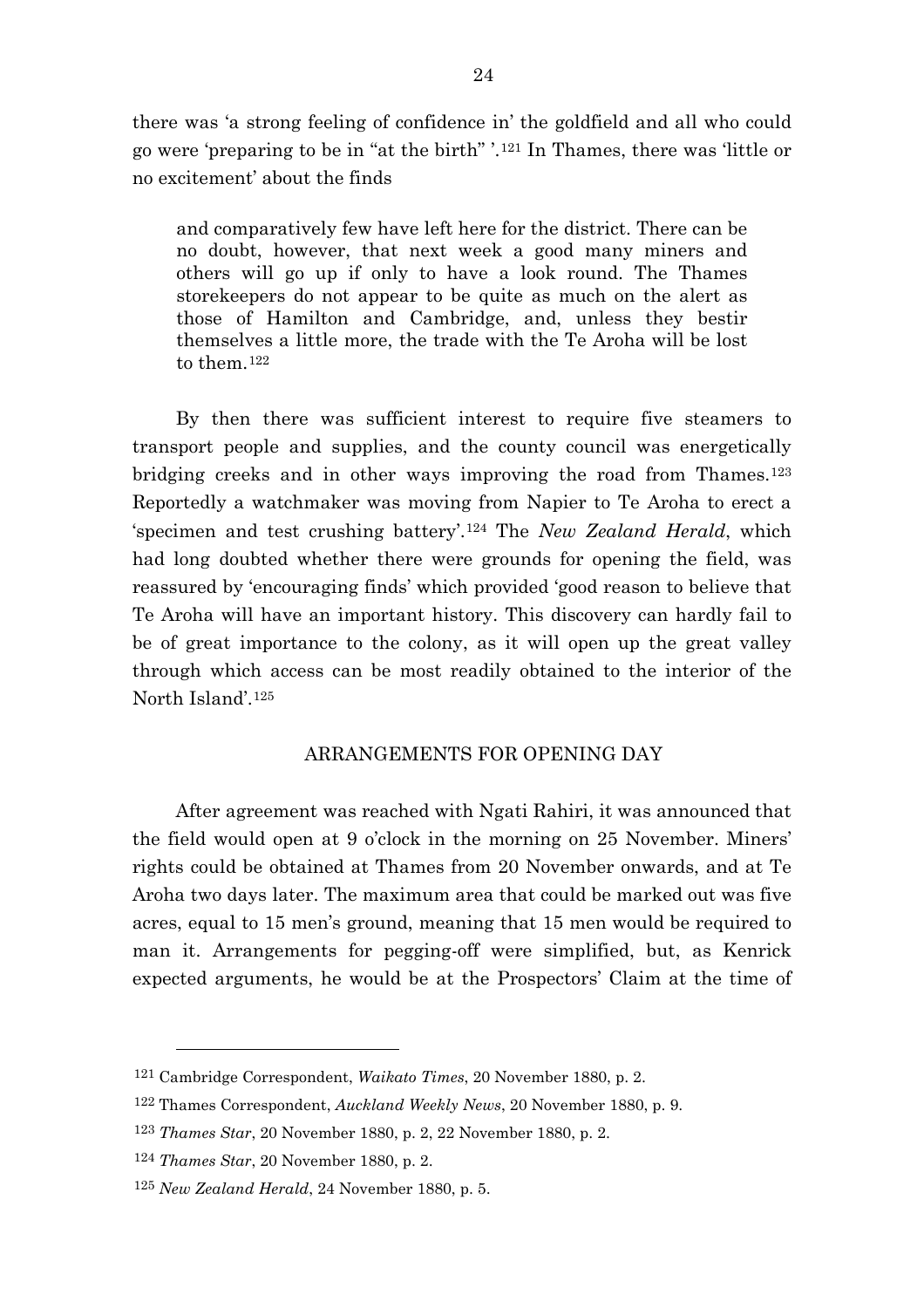opening to 'decide all disputes at once as far as practicable'.[126](#page-25-0) He and his assistants would take the names of those disputing the ownership of claims marked out, which would 'limit the number of claimants to those actually present on the ground'. The policeman who had been keeping order for the past month would be joined by a sergeant and three constables 'to prevent the occurrence of scenes incidental to a new goldfield'.[127](#page-25-1)

There were rumours that these policemen would be needed. O'Halloran believed that parties of miners were being organized 'by men who will undoubtedly resort to main force should moral suasion fail to enable them to hold their ground'.[128](#page-25-2) The 'general opinion' amongst those foregathering was

that some very serious disturbances might be anticipated, for several parties of men were equally determined to secure a certain piece of ground adjoining the prospectors. It was even said that one or two of the parties had so arranged that while some of the men were to do the pegging out, the duty of the others would be to keep their rivals away from the ground. Of course there is little dependence to be placed on a great deal of what is said, but the question - how disturbances are to be avoided - has not so far been satisfactorily answered.[129](#page-25-3)

# EXPECTATIONS RISE, AS DOES THE NUMBER OF THE HOPEFUL.

Just before opening day, it was reported that two Auckland prospectors who had cut the Prospectors' No. 2 reef had joined forces with a Waikato syndicate and would 'advance a prior right for the discovery and workings. Five men will be stationed at each peg to resist invaders'.[130](#page-25-4) Stories continued to circulate about new finds: one, published three days before the opening, reported that gold had

been discovered two miles each side of the Prospectors' Claim, and stone is shown said to come from several other localities besides the Prospectors' Spur. It appeared to be the universal

<span id="page-25-0"></span><sup>126</sup> Thames Correspondent, *Auckland Weekly News*, 20 November 1880, p. 9.

<span id="page-25-2"></span><span id="page-25-1"></span><sup>127</sup> *Thames Advertiser*, 19 November 1880, p. 3.

<sup>128</sup> Te Aroha Correspondent, *Thames Advertiser*, 22 November 1880, p. 3.

<span id="page-25-3"></span><sup>129</sup> *Thames Star*, 22 November 1880, p. 2.

<span id="page-25-4"></span><sup>130</sup> *Thames Advertiser*, 25 November 1880, p. 3.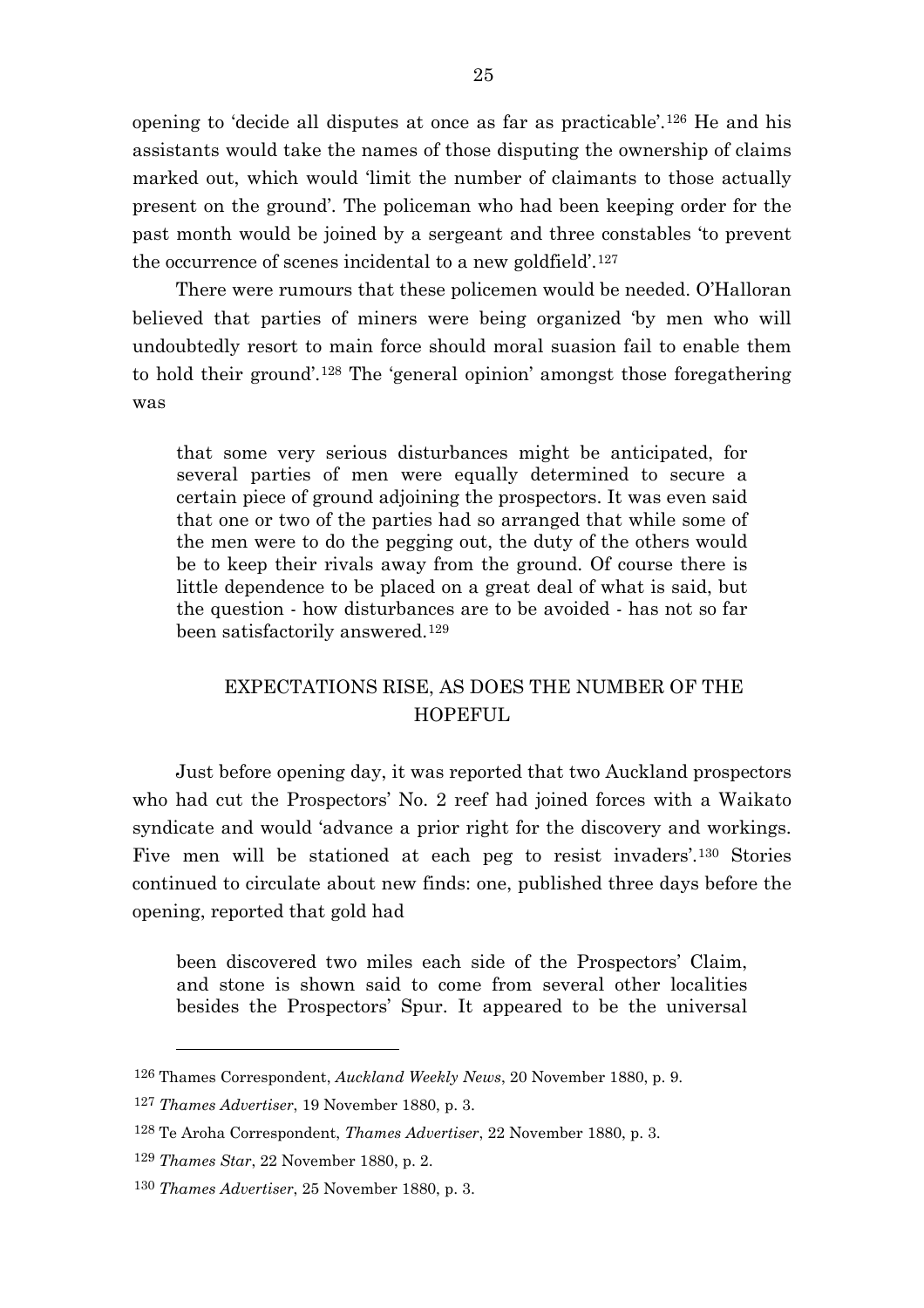opinion that the country was worth a good deal of prospecting, and that there was every indication that the district was highly auriferous; in fact, one miner of experience, who had been on many goldfields, remarked that he never saw more favorable indications upon a new field.[131](#page-26-0)

Good leaders and a gold-bearing reef had been found in the 'Kukaka' (presumably Ruakaka) Creek, it was reported.[132](#page-26-1) Bay of Plenty residents still hoped that gold would be found on their side of the range, encouraged by reports from the Tauranga newspaper's correspondent:

Rumours are rife as to finds in other directions, the latest being away on the far side of Te Aroha, while one party shifted camp on Saturday 5 miles this side, and near the main Katikati range. Many think the best eventual finds of gold will be in the main range dividing Katikati from Te Aroha, and principally on this fall of range.

He qualified this hope by warning that, beyond the Prospectors' Claim, 'everything' was 'dark', and would remain so until the field opened.[133](#page-26-2) Another party had reportedly found

a show equally as good as the prospectors, but not the slightest hint is given as to the locality. Certain it is several parties have found gold, but nothing will be known till after the field in proclaimed. The fact that a licensed surveyor on the field is engaged to survey seven claims as soon as the proclamation is out, is evidence that others have found something worth working.[134](#page-26-3)

Three days later, it was 'well known' in Hamilton that 'more than one party' had found 'two claims quite as good as the prospectors, but it would be serving no useful purpose, and only injuring the lucky finders to mention names'.[135](#page-26-4) On the Sunday before the opening, 'a number of visitors from the Waikato were over, some from Cambridge, others from Alexandra [later Pirongia] and Hamilton. A great many persons went up to the Prospectors'

<span id="page-26-0"></span><sup>131</sup> Special Correspondent, *Thames Star*, 22 November 1880, p. 2.

<span id="page-26-1"></span><sup>132</sup> *Thames Star*, 23 November 1880, p. 2.

<span id="page-26-2"></span><sup>133</sup> Te Aroha Correspondent, *Bay of Plenty Times*, 25 November 1880, p. 2.

<span id="page-26-3"></span><sup>134</sup> Hamilton Correspondent (Friday), *Auckland Weekly News*, 27 November 1880, p. 9.

<span id="page-26-4"></span><sup>135</sup> Hamilton Correspondent (Monday), *Auckland Weekly News*, 27 November 1880, p. 9.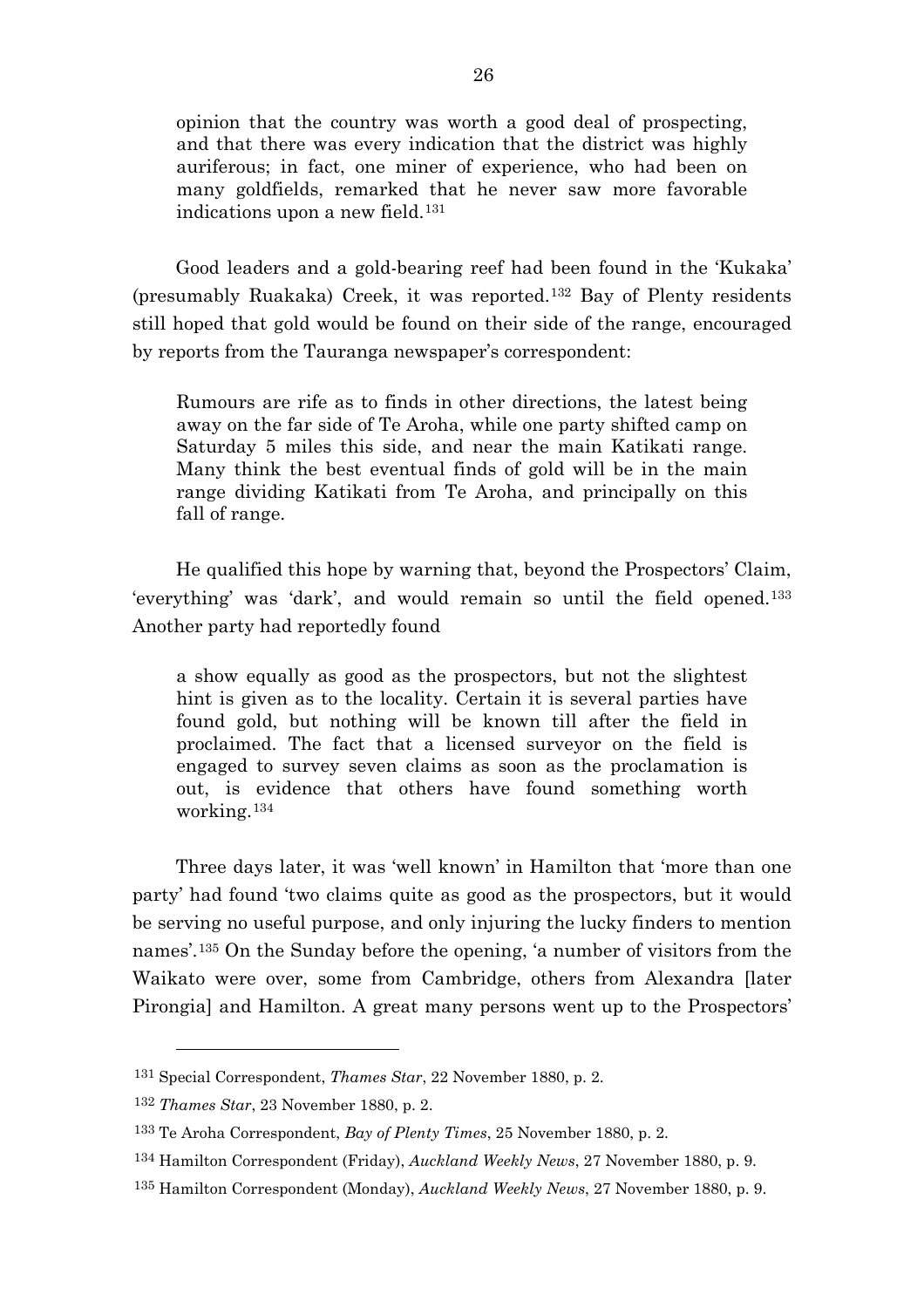Claim, but as the face of the drives were covered up little was gained for the climb up the hill'.[136](#page-27-0) The *Thames Star*'s correspondent regretted that a big rush was likely because 'no good find' was known to exist outside the Prospectors' Claim:

I am told that letters have been sent to different parts of the colony by so-called miners here, stating that this is a fine diggings, splendid shows, and all the rest of the high falutin of needy parties who want to collar the coin. In some cases the bait has been swallowed and money forwarded, in many cases to be squandered in the hotel, the so-called diggers being no more fit to give an opinion or discover a reef than a cow.[137](#page-27-1)

This newspaper reported that at Thames 'the Te Aroha gold fever' was 'apparently a most infectious disease, as the whole male portion of our community seem to have caught the contagion', all expecting to make a profit from it. 'Johnny McSweeney and other prospectors who were on the Thames were the heroes of the hour'. On the wharf, 120 men were crowded awaiting boats, 'each one bearing the orthodox swag - frying pan, pannikin, with pick and shovel slung outside. All appeared in good spirits, and were evidently determined to give the field a thorough trial'.[138](#page-27-2) Not all these men were experienced miners. On the day before the opening, the passengers on three 'over-flowing' steamers included, as well as miners from the South Island and Sydney, a draper, a tobacconist, a bootmaker, a builder, and two or three publicans, all seeking business sites.[139](#page-27-3) On the Saturday before the opening, about 50 people crossed the bridge at Hamilton, and more went over on Sunday:

Amongst these was a party from Ngaruawahia and a large party from Whatawhata, the greater part of them intending to remain on the field. There will be a great demand for business sites, many business men in Waikato townships intending to open branch establishments on the new field; indeed, Waikato appears to be taking up an early position at Te Aroha.[140](#page-27-4)

<span id="page-27-0"></span><sup>136</sup> Special Correspondent, *Thames Star*, 22 November 1880, p. 2.

<span id="page-27-1"></span><sup>137</sup> Special Correspondent, *Thames Star*, 23 November 1880, p. 2.

<span id="page-27-2"></span><sup>138</sup> *Thames Star*, 23 November 1880, p. 2.

<span id="page-27-3"></span><sup>139</sup> *Thames Advertiser*, 25 November 1880, p. 3.

<span id="page-27-4"></span><sup>140</sup> Hamilton Correspondent (Tuesday), *Auckland Weekly News*, 27 November 1880, p. 9.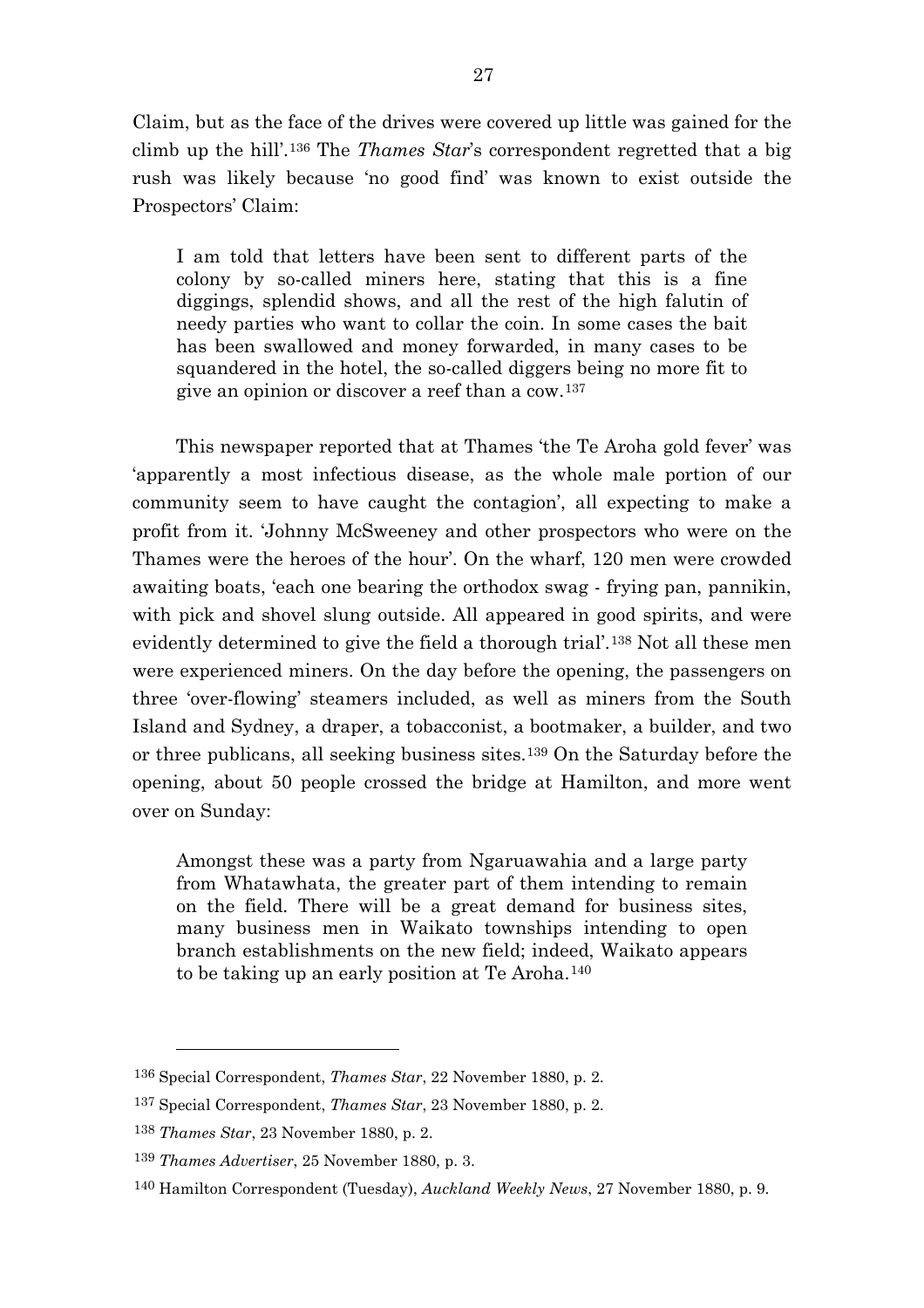On 22 November, two coaches packed with passengers left Hamilton, 'and every available buggy and paddle horse was put into requisition'. One of the parties consisted of 'half-a-dozen prominent settlers, taking in their wagon every requisite for setting up camp on the latest and most approved principle'. Trains from Auckland deposited potential miners from there and intermediate settlements at Hamilton.[141](#page-28-0) About 20 men from 'the quiet little settlement of Taupiri' participated in 'the general exodus to the diggings', about a dozen leaving the coal mines because of the 'slack demand' for household coal.[142](#page-28-1) Several parties of coalminers from Huntly also left after the reports created 'considerable excitement'.[143](#page-28-2)

At Cambridge, 'one or two of our smaller storekeepers have shut up shop, sent their superfluous baggage to the auctioneers', and departed. 'Not a day passes but a party of more or less in number, with their swags and camp appurtenances leave'.[144](#page-28-3) Forty left on one day alone.[145](#page-28-4) A local resident, presumably over-dramatizing, wrote that Cambridge was 'nearly depopulated'.[146](#page-28-5) The day prior to the opening saw a 'regular stampede' from Hamilton and all other Waikato townships:

Everybody seems to be going to the opening of the field. Two of Carter's coaches started early this morning filled with passengers, and many were disappointed. Not a private vehicle or horse will be left in the township by evening, and very few of the male sex. How they will all get on at Te Aroha to-night, where there is no accommodation for man or beast on the large scale that will be required, is hard to say. The wise virgins will fill their lamps with oil, that is, take their own and their horses' commissariat.[147](#page-28-6)

<span id="page-28-0"></span><sup>141</sup> *Waikato Times*, 23 November 1880, p. 2.

<span id="page-28-2"></span><span id="page-28-1"></span><sup>142</sup> *Waikato Times*, 25 November 1880, p. 2.

<sup>143</sup> Huntly Correspondent, *Auckland Weekly News*, 27 November 1880, p. 9.

<span id="page-28-3"></span><sup>144</sup> *Waikato Times*, 25 November 1880, p. 2.

<span id="page-28-4"></span><sup>145</sup> *Thames Advertiser*, 25 November 1880, p. 3.

<span id="page-28-5"></span><sup>146</sup> W.L.C. Williams to Hamilton Newall, 27 November 1880, W.L.C. Williams Letterbook 1880-1884, in private possession. The recipient was probably either Hamilton or Robert Newall, cordial makers of Ngaruawahia: *Waipa Electoral Roll*, *1880*, p. 15.

<span id="page-28-6"></span><sup>147</sup> Hamilton Correspondent (Wednesday), *Auckland Weekly News*, 27 November 1880, p. 9; see also Hamilton Correspondent, *Observer*, 27 November 1880, p. 89.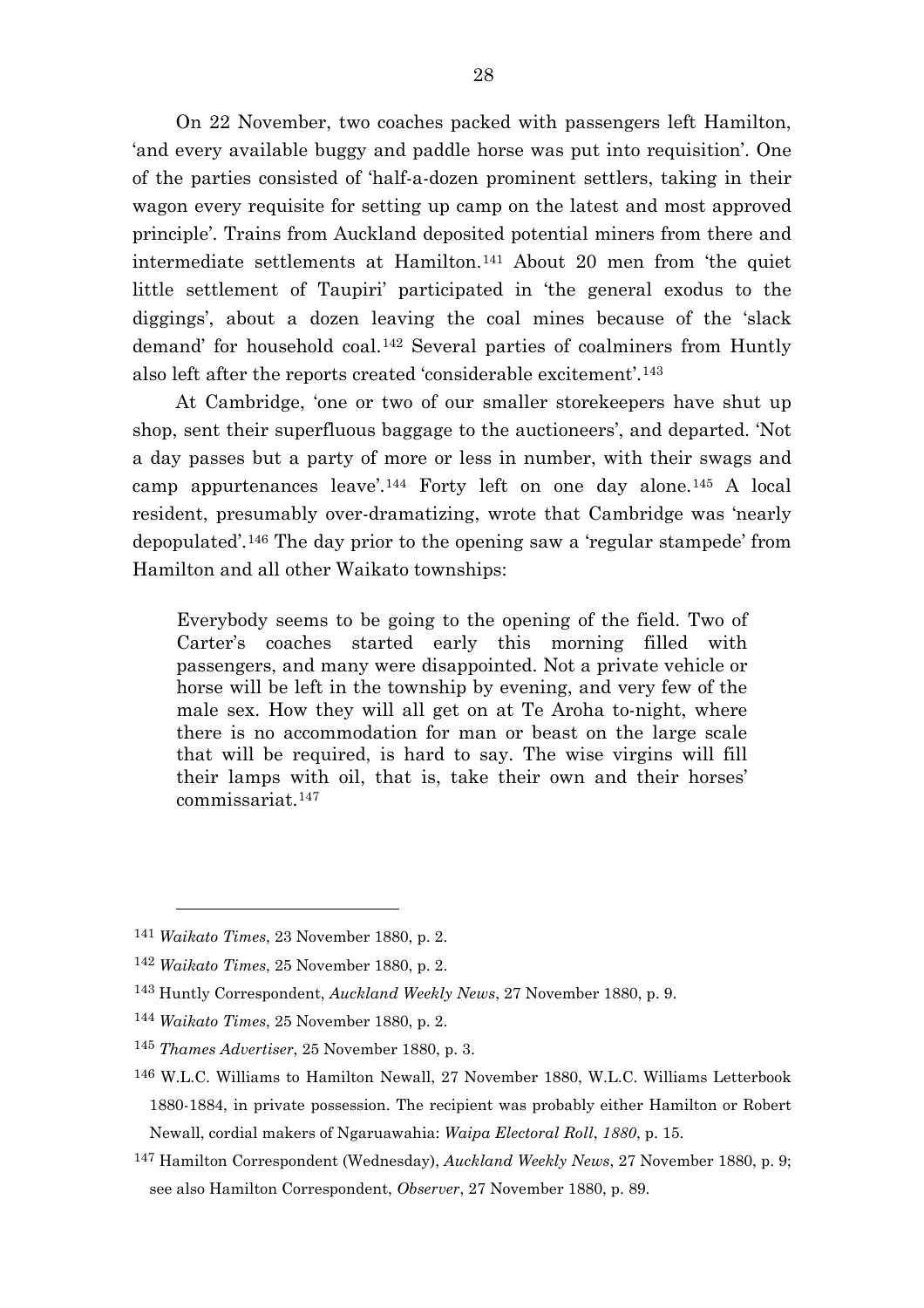Numbers of the unwise had to sleep in the fern.<sup>[148](#page-29-0)</sup> An amateur goldhunter on the staff of the *Observer*, who arrived two days before the opening after travelling from Thames 'penned up in a small steamer from early morn until closing eve', spent his first night 'on the cold, cold ground in a dry ditch, under a weeping willow'.[149](#page-29-1) In 1930, Charles John Wright Barton, a farmer from the Waipa district,[150](#page-29-2) wrote of his involvement in the rush:

I was deputed by a number of Hamilton residents to peg out a claim for them and they provided me with the necessary funds for a start. I was then farming on the Waipa. Some days before the opening I set out from Hamilton, riding all night. The roads were good for those times, and there was a punt somewhere about where the bridge now is. The first day I pitched my tent near the springs. Meeting an old friend, Mr Fraser, of Coromandel, "Tokatea Fraser," we joined forces and spent the time in the ranges at the back of the township. We neither of us formed a very high opinion of the prospects as a goldfield, judging by the show at the Prospectors' Claim.[151](#page-29-3)

('Tokatea Fraser' was John Cameron Fraser, formerly a Coromandel mine manager who had become a timber merchant.)[152](#page-29-4) Barton's actions reflected his initial impressions, for he did not take up any interests. The *Waikato Times* deplored this exodus, for various reasons:

In consequence of the large number of men, working men principally, who have gone to the Aroha in the hope of making their fortunes, the labour market just now is very tight. Indeed, if things continue as of present it is difficult to know whether any labour will be available at all in a few weeks. As it is, a very indifferent quality has to be put up with, and that at an advanced rate. A day or two ago a gentleman was obliged to give 10s per day to a man for gardening, the operations of which the *employe* was only very slightly acquainted with; and ordinary day

<span id="page-29-0"></span><sup>148</sup> *Thames Advertiser*, 25 November 1880, p. 3.

<span id="page-29-1"></span><sup>149</sup> Own Correspondent, 'Te Aroha', *Observer*, 18 December 1880, p. 126.

<span id="page-29-2"></span><sup>150</sup> He had changed the sequence of his first names: in 1880 he was John Charles Wright Barton, a farmer in the Newcastle District of Waipa: *Waipa Electoral Roll*, *1880*, p. 2.

<span id="page-29-3"></span><sup>151</sup> Extract from letter written by C.J.W. Barton, 27 October 1930, printed in *Te Aroha and the Fortunate Valley: Pioneering in the Thames Valley 1867-1930*, ed. F.W. Wild (Te Aroha, 1930), p. 349.

<span id="page-29-4"></span><sup>152</sup> *Thames Electoral Roll*, *1880*, p. 16; John Kennett, 'Sir Colin Fraser', *Australian Dictionary of Biography*, vol. 8 (Melbourne, 1981), p. 576.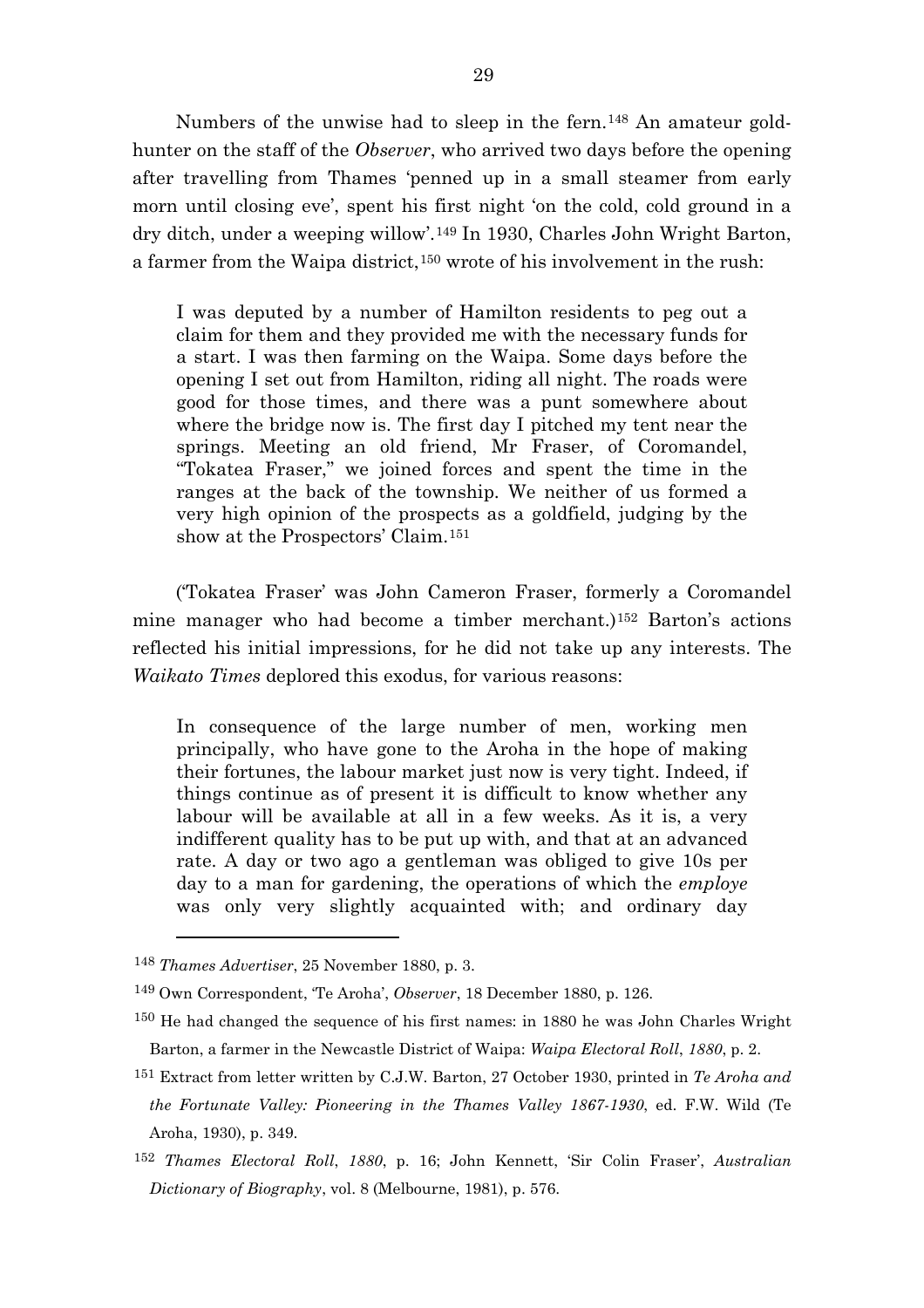labourers were asking extremely high rates. What is worse, men are every day throwing up good employment in order that they may depart to the golden mountain. We can't help thinking that such a course is unwise. Not long ago complaints about the scarcity of work were painfully frequent, and now everything is incautiously thrown aside in order to be "first on the field." But really, except in the case of practical men, who have had some experience in quartz reefing, nothing will be gained by going upon the field until it is known that gold exists there in something like quantity. In the meantime, it were much better for working men to retain that which they have, rather than squander their savings needlessly in the wrong direction. There is no reason, moreover, why they should not secure an interest in the field without throwing up a certainly such as their present employment; it is quite possible for them to band themselves together into associations, deputing to some trustworthy person the care of their interests. By this means time would be gained and an opportunity secured of discovering the probable nature of the field, before a sacrifice is made of the present means of support.[153](#page-30-0)

What this common sense evaluation of the situation left out was the sheer exhilaration of being involved in an historic occasion that might produce great personal wealth. As this newspaper's Cambridge correspondent wrote,

Te Aroha! Te Aroha! concentrates all feelings and all energies. Every little bit of gold from Te Aroha possesses a fictitious value, and is viewed with a species of Fetish worship. Men whose years have been spent on the goldfields, to whom gold in every form has been the study of life, approached the few specimens that have reached Cambridge, and contemplated them with an awe and veneration, which to the casual observer might appear ridiculous, but such is life.[154](#page-30-1)

By this time only one battery test had been made, almost a month previously, of the ore on which so many hopes were based.

### CONCERNS OVER THE REGULATIONS

<span id="page-30-0"></span><sup>153</sup> *Waikato Times*, 23 November 1880, p. 2.

<span id="page-30-1"></span><sup>154</sup> Cambridge Correspondent, *Waikato Times*, 25 November 1880, p. 2.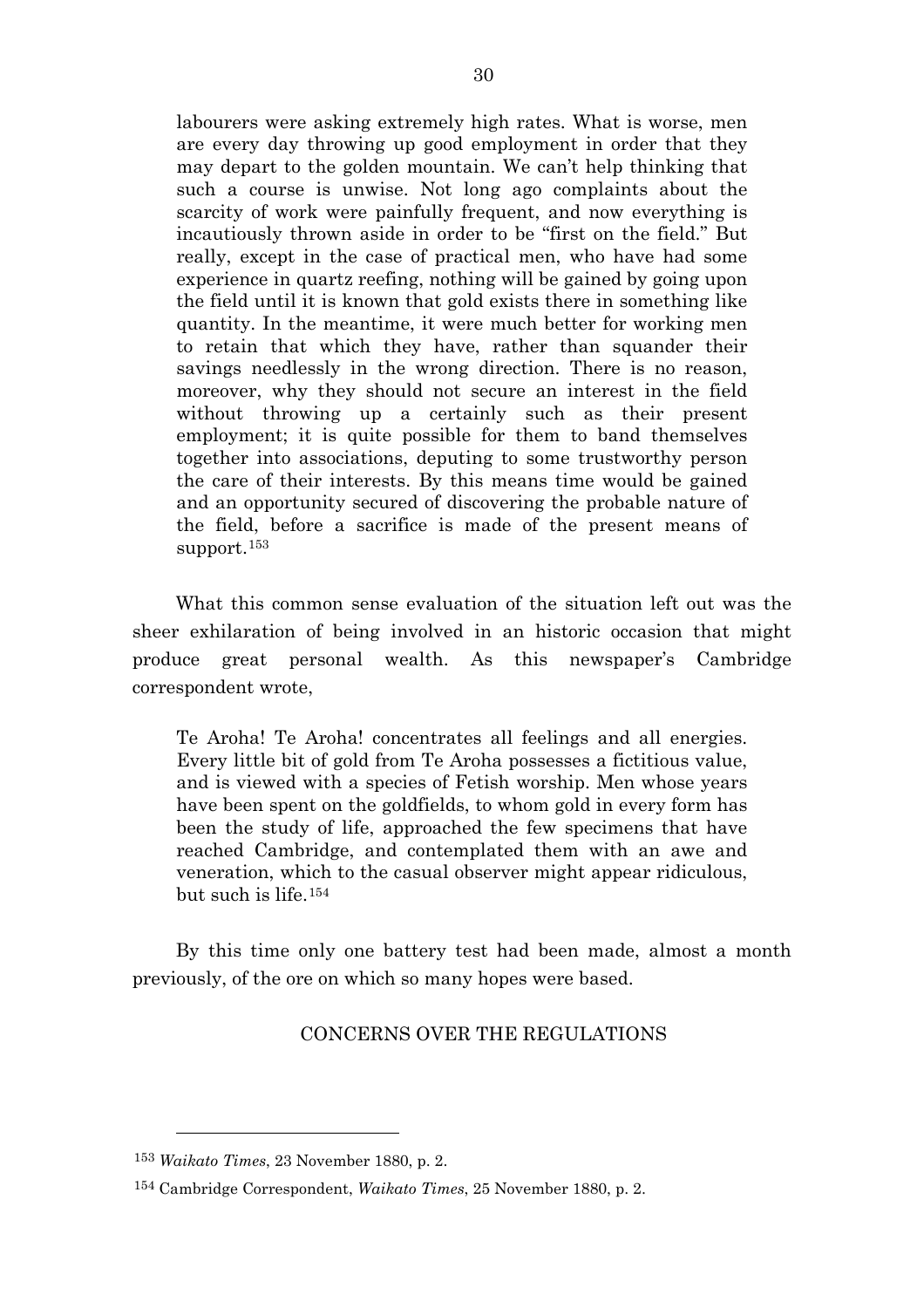As opening day approached, 'dissatisfaction at the method of opening the field' intensified.[155](#page-31-0) The *Thames Star* argued that all bona fide discoverers of gold, not just the original prospectors, were entitled to the protection of their claims, quoting in its support Part 13 of the Gold Mining Districts Act 1873.<sup>[156](#page-31-1)</sup> One correspondent believed that arguments over allotments would be avoided if Kenrick advertised a time and place to hear claimants.[157](#page-31-2) The reporter for the first Te Aroha newspaper, the *Te Aroha Miner and Thames Valley Agriculturalist*, first published on 30 November,[158](#page-31-3) wrote that when Kenrick arrived on the day before the opening he was 'deputationised by the miners, singly and collectively, regarding the mode of pegging out'. The reporter was 'sorry' to discover a 'large amount of dissatisfaction'.[159](#page-31-4) Accordingly, Kenrick convened a meeting in front of his office at 4 o'clock on that afternoon; one estimate gave from 500 to 600 attending.[160](#page-31-5) The very full account in the *Thames Advertiser* of this and the subsequent meeting revealed the reasons for objecting to his plans:

Mr Kenrick commenced by stating that he had called them together to explain the course that would be adopted at the opening of the field on the following morning, and also to explain to those who were unacquainted with the Gold Mining Districts Act and regulations the steps necessary to secure claims or sites. He premised by stating that every effort had been made to obviate as far as possible the confusion and scramble that was inevitable at the opening of a new goldfield under such peculiar circumstances as the present. The delay in the opening was unavoidable - in fact it was a matter for congratulation that it was not prolonged, as very nice and difficult negotiations had to be undertaken with native and European owners. First, as to the opening. The field would be open at 9 o'clock on the following morning, when claims and business sites would be pegged off. As watches varied, the time would be taken from the Warden's watch; and precisely at 9 o'clock two guns would be discharged

<span id="page-31-0"></span><sup>155</sup> Special Correspondent, *Thames Star*, 23 November 1880, p. 2.

<span id="page-31-1"></span><sup>156</sup> *Thames Star*, 23 November 1880, p. 2.

<span id="page-31-2"></span><sup>157</sup> Te Aroha Correspondent, *Auckland Star*, 23 November 1880, p. 3.

<span id="page-31-3"></span><sup>158</sup> *Thames Advertiser*, 3 December 1880, p. 2.

<span id="page-31-4"></span><sup>159</sup> *Te Aroha Miner*, 30 November 1880, reprinted from copy in possession of Thomas Veale, in *Shop in Te Aroha: Carnival Week October 17 to 24, 1927: Souvenir Programme of Events and Competitions* (Te Aroha, 1927), p. 63.

<span id="page-31-5"></span><sup>160</sup> *Waikato Times*, 27 November 1880, p. 2.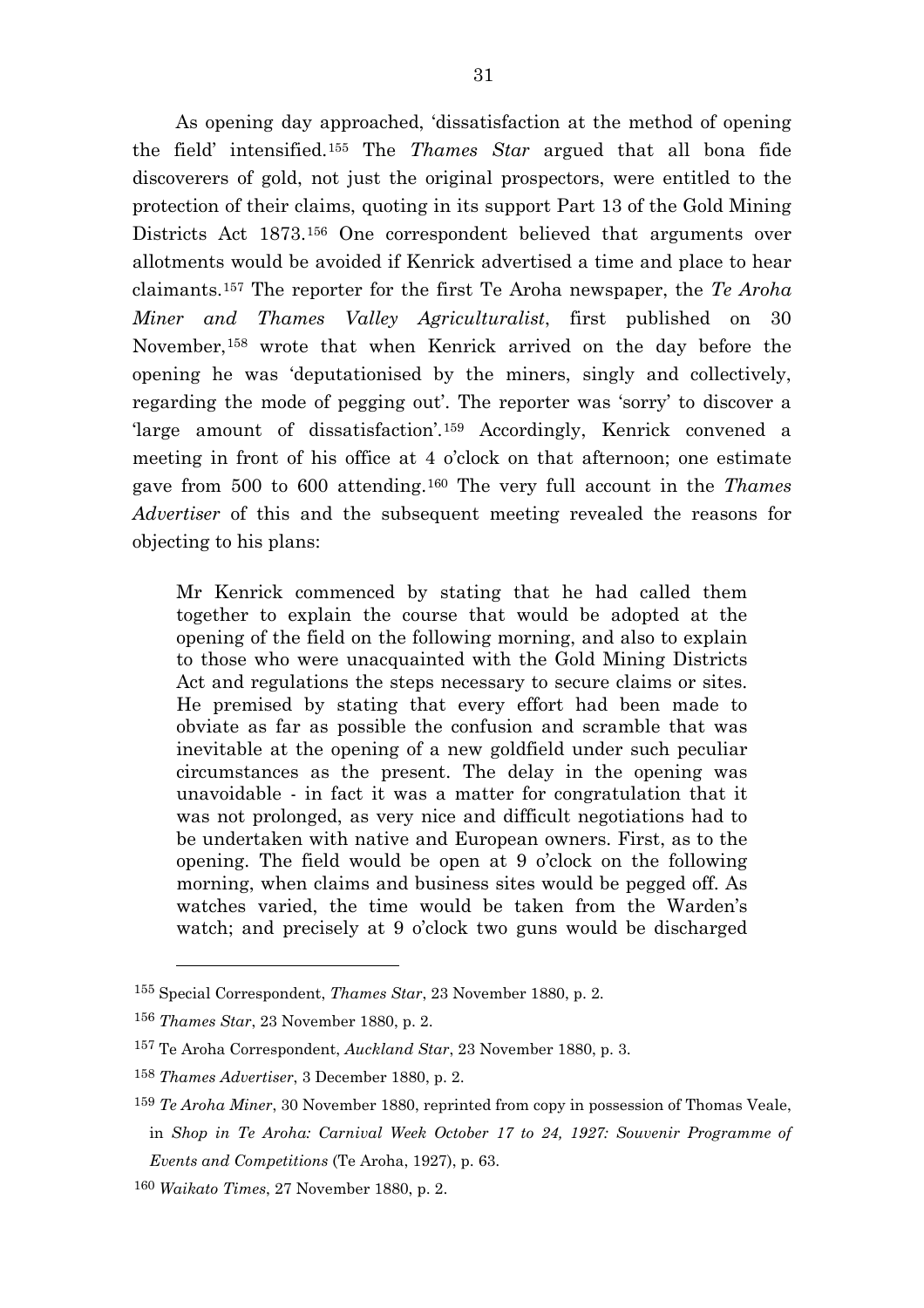from the spur at the top of the prospectors' claim. This would be heard by all in the vicinity, and it was there only that time would be material, the ground being disputed adjoining the prospectors' only. As it was expected that there would be a rush of men to peg adjoining the prospectors' claim, he (the Warden) had arranged that a trustworthy man - constable or Government officer - would be stationed at each of the prospectors' pegs, and as many along the lines as could be spared. They would have a written authority to demand to see the mining rights of those pegging in their vicinity, as also the names of the rest of the members of each party. These names would be taken down, and the presence of all the men on the ground at once verified, for it was necessary that there should be a man holding a miner's right on the ground to represent each man's ground taken up. The Warden then explained the required size and position of pegs, &c, &c, and said - I must now refer, I am sorry to say, to some very unpleasant rumours that are disturbing the minds of the well-disposed. These are that threats have been freely used, that violence would be resorted to to prevent pegs being inserted on some of the disputed claims. He was aware that "tall talk" was not an unusual thing at a new rush, but it was necessary to point out that even threats of violence could not be permitted in a district such as this, - a district where the law of force had been but recently confronted by the law itself. He believed that these threats were, - well, bounce, and nothing more, - but he must point out that if any excitable individual should so far forget himself as to use actual violence to prevent anyone pegging, then that individual would most certainly lose both his claim and his liberty, for he (the Warden) had determined that in all disputes, other things being equal, violence or force used would turn the scale against the user. He had also determined not to inflict pecuniary penalties at first, but imprisonment, and the police had instructions promptly to arrest every offender. It was necessary to state this, but he hoped, and believed, that the opening would be disgraced by no such scenes, and that they would act so as to give him reason to be proud of being the first Warden of the Aroha goldfield. He would endeavour at once to settle the disputes that were apparently inevitable. Those that required the assistance of a surveyor would be adjourned for a day or two, but they must remember that when forty or fifty men claimed some eight or ten men's ground, many would be disappointed. He would only ask them to believe that his decision would be impartial, and given after a fair and careful consideration of their claims. He did not expect to satisfy: an archangel could not do that, but they must remember that there were as good fish in the sea as any that came out of it, and from the information given him as Warden, he fully expected to see them rushing two or three miles away from the prospectors in a few days. After some further explanation of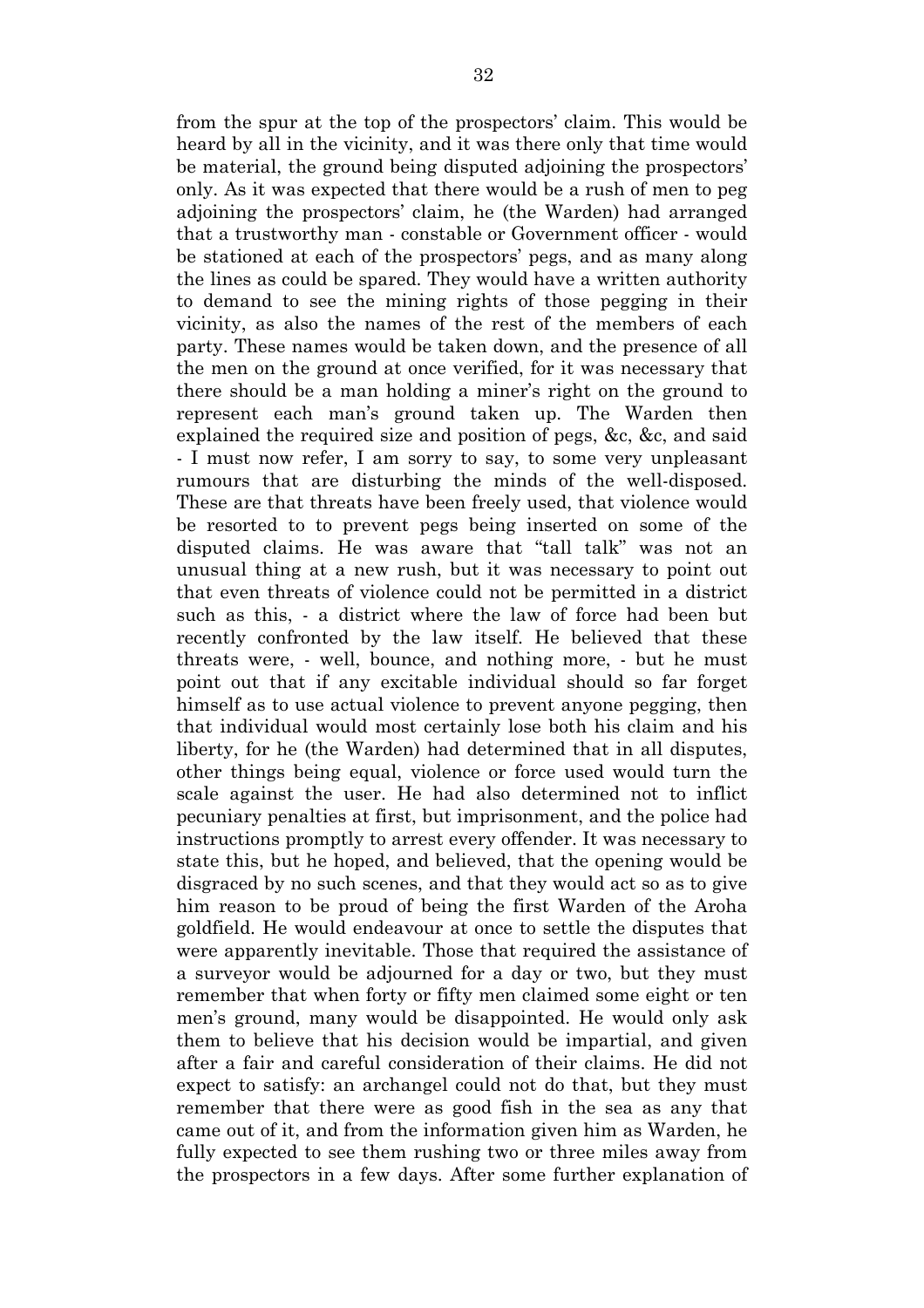the necessary steps to be taken, a number of questions were asked and answered. Many questions were put as to the rule that would guide the Warden in settling claims that were all equal. This, the Warden said, they would learn when the disputes came before him. He would then give his decision, but not his reasons. The former, some of them at any rate, [they] would agree with; the latter would possibly be cavilled at by all. Questions were put as to whether the Warden would give any preference to those who had done work or reported a discovery. He said that, other things being equal, he thought this ought to weigh with him. This did not appear to be appreciated by a good number present, who thought that lots ought to be drawn by every miner who pegged in time. The Warden said if they could agree amongst themselves to this course he would be glad to give the claim to the successful party, but that he had no power to direct this course to be pursued. The Warden next pointed out the method of taking up business sites, stating that business sites were for business purposes. He should, therefore, discourage as much as possible speculation in them, by awarding - when all things were equal, and the dispute lay between a business man and one who could not prove a bona fide intention to use the section for business purposes - the section to the businessman. After stating that precautions - similar to those taken at the claims - had been taken to prevent violence being used in the township, the Warden dissolved the meeting by wishing them all golden claims.<sup>[161](#page-33-0)</sup>

Dissatisfaction with his pronouncements resulted in the bellman, James Gerrish,<sup>[162](#page-33-1)</sup> announcing a meeting would be held at five o'clock.<sup>[163](#page-33-2)</sup> Two hundred 'respectable' miners attended, to quote the chairman elected by the gathering, Roderick McDonald Scott, a leading legal manager and mining agent.[164](#page-33-3) He claimed Kenrick's policies were 'wholly unjust' and his answers to questions were inconsistent, reflecting his lack of experience as a warden and ignorance of goldfields law. Thomas Shaw, then a miner, <sup>[165](#page-33-4)</sup> who would not become an owner of any claims, moved that Kenrick's statement 're preference to men who may have been prospecting outside the prospectors' claim' was 'not satisfactory to the miners, as it may prevent them from pegging out claims somewhere else'. As Kenrick clearly intended

<span id="page-33-0"></span><sup>161</sup> *Thames Advertiser*, 26 November 1880, p. 3.

<span id="page-33-1"></span><sup>162</sup> See paper on his life.

<span id="page-33-2"></span><sup>163</sup> *Waikato Times*, 27 November 1880, p. 2.

<span id="page-33-3"></span><sup>164</sup> See *Thames Star*, 14 June 1905, p. 2; *Observer*, 17 June 1905, p. 17.

<span id="page-33-4"></span><sup>165</sup> See Warden's Court, *Thames Advertiser*, 23 October 1876, p. 3; Warden's Court, *Thames Star*, 1 December 1881, p. 2.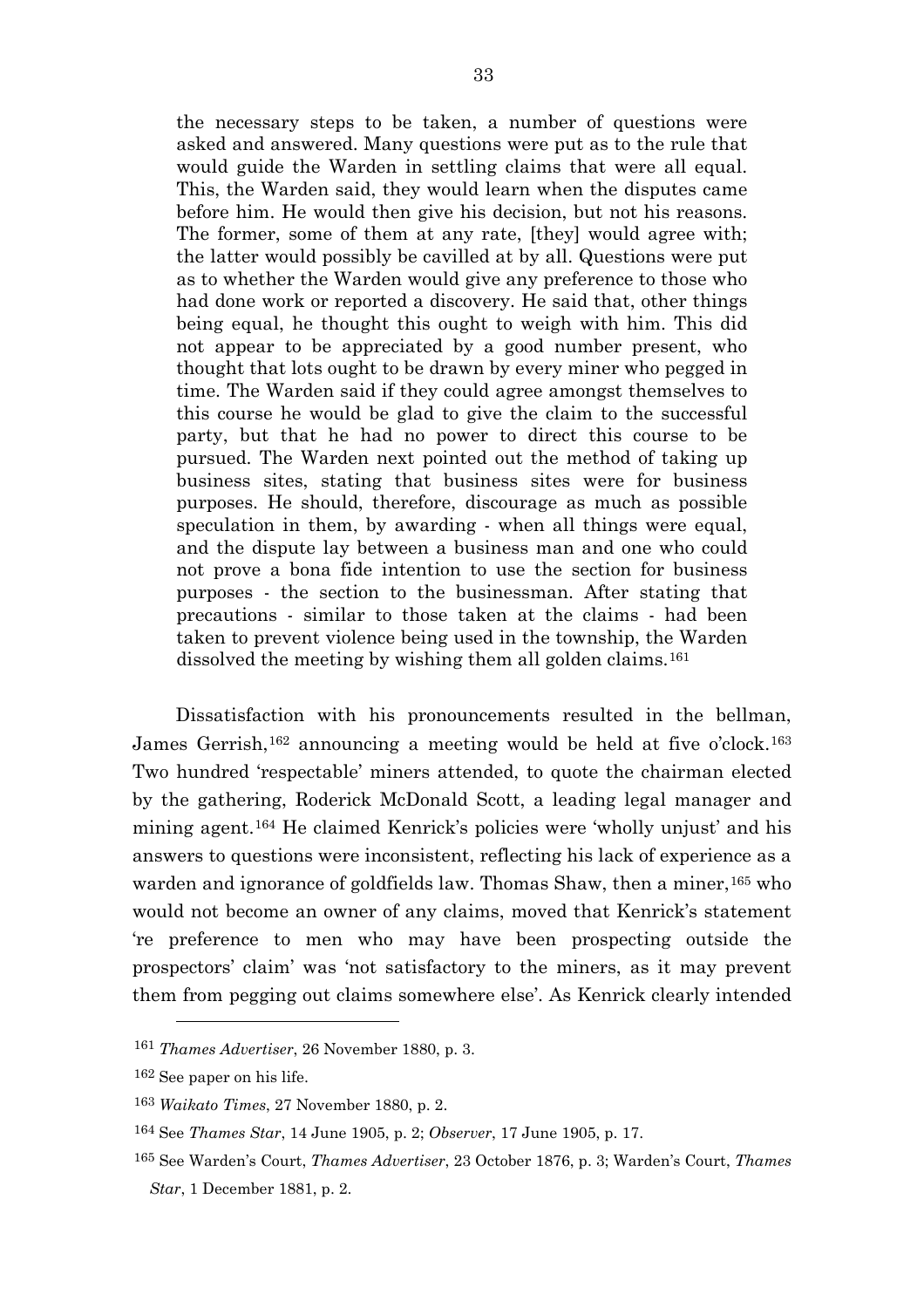to give preference to those who had already been 'fossicking', there was little point anyone pegging out near the Prospectors' Claim. Augustus Clement Cornes, another leading miner,[166](#page-34-0) seconded Shaw's resolution, and strongly condemned Kenrick's intentions, as did others. Hugh McIlhone, recently dismissed on Kenrick's initiative as Inspector of Miners' Rights,<sup>[167](#page-34-1)</sup> seized the opportunity to abuse him. 'The statements made by the Warden were of the most extraordinary character he had ever listened to.... He could hardly bring himself to believe that a man placed in Mr Kenrick's position would so far expose himself to ridicule as to talk such trash'. Although Kenrick's statements were contrary to law, McIlhone advised miners to obey his instructions 'and allow any matters that might arise to be decided by the authorities in Wellington'. After the resolution was passed unanimously, a deputation presented it to Kenrick, who replied that 'their business was not one requiring an answer, and therefore he would not give them one'. It was subsequently rumoured that a report of these proceedings would be sent to the Minister of Mines,<sup>[168](#page-34-2)</sup> but no such report is in the departmental files.

According to another account of this meeting, when Kenrick stated that he might choose between claimants for the same piece of ground in favour of 'those who had done work on the ground', this was 'met with loud expressions of disapproval, several of those present stating that the Warden might as well give the ground away at once. The Warden was then understood to withdraw his previous remark and to state that he would decide on the merit of all claims to the best of his ability'.[169](#page-34-3) Yet according to another account, Kenrick's arrangements for the opening and intended method of considering disputes 'met with general approval'.[170](#page-34-4)

Although Kenrick and George Thomas Wilkinson, the Native Agent,<sup>[171](#page-34-5)</sup> were praised for taking 'a great deal of trouble' to avoid many of the difficulties of earlier openings,<sup>[172](#page-34-6)</sup> uppermost in the minds of both officials

<span id="page-34-0"></span><sup>166</sup> See paper on his life.

<span id="page-34-1"></span><sup>167</sup> Harry Kenrick to Under-Secretary, Mines Department, 1 May 1884, Mines Department, MD 1, 85/497, ANZ-W; Warden's Court, *Thames Advertiser*, 11 June 1880, p. 3; letter

from 'Critic', *Thames Star*. 23 June 1880, p. 2.

<span id="page-34-2"></span><sup>168</sup> *Thames Advertiser*, 26 November 1880, p. 3.

<span id="page-34-3"></span><sup>169</sup> *Waikato Times*, 27 November 1880, p. 2.

<span id="page-34-4"></span><sup>170</sup> *New Zealand Herald*, 26 November 1880, p. 5.

<span id="page-34-5"></span><sup>&</sup>lt;sup>171</sup> See paper on Merea Wikiriwhi and George Thomas Wilkinson.

<span id="page-34-6"></span><sup>172</sup> *Thames Star*, 3 November 1880, p. 2.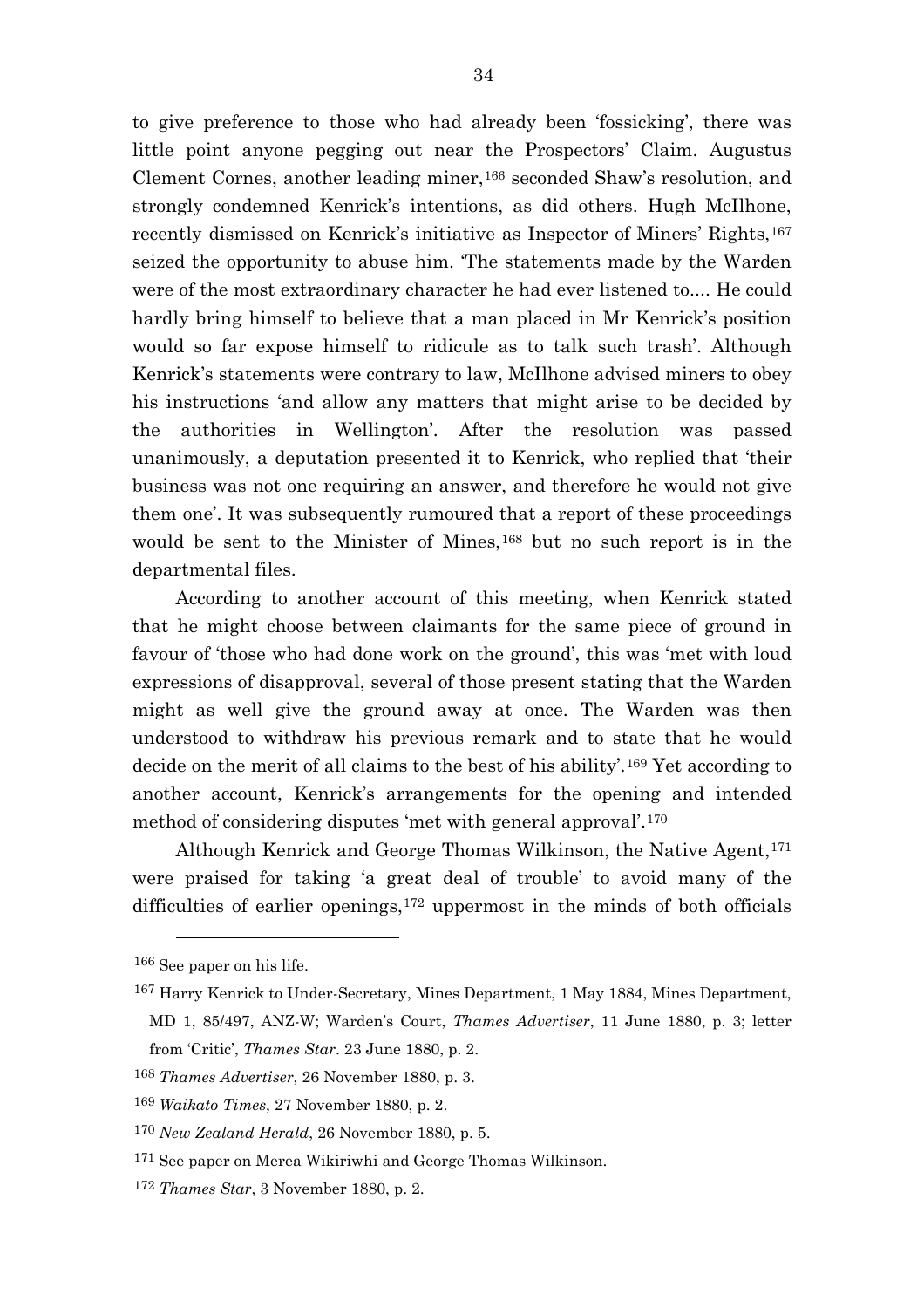and miners were previous disorderly opening days. In Hauraki, there been the literal rush at Karangahake in 1875, which led, in the words of 'A.C.', for a need to protect the weak 'against the strong and unruly' at Te Aroha.[173](#page-35-0) When the Tairua field opened in 1875, there had been attempts to jump others' ground by false pegging out and other methods.[174](#page-35-1) Fears were expressed that the litigation resulting from the confusion of these two rushes would be repeated.[175](#page-35-2) One correspondent anticipated that because applications for both claims and business sites would be lodged at the same time, 'in all probability' there would be 'a most disgraceful scramble' to decide 'who shall squeeze first into the small shed hastily erected for a temporary Warden's office. I fancy it would have been better if the claims had been registered in the morning, and business sites say at noon'. Several small stores were being erected, with their 'owners running the risk of being first applicant'.[176](#page-35-3) With 500 expected to take part in the rush, or even 900 according to one estimate of the number of miners' rights issued at Thames,<sup>[177](#page-35-4)</sup> there was potential for trouble.

### ON THE EVE

On the eve of the proclamation, excitement was heightened. The *Waikato Times*' reporter described a large exodus to Te Aroha,

Hamilton and Cambridge being almost deserted. The weather was fine, the roads exceptionally good, and the trip consequently proved a very enjoyable one. The majority of the visitors proceeded direct to the Aroha, some crossing the river and either taking up their quarters at O'Halloran's Hotel, or pitching camp on the site of the new township, and the rest remained on the near [western] side of the river, encamped in a grove of native trees along the banks.... A large number of miners had also arrived from the Thames by the steamers Vivid and Memsahib, and speedily swelled the number of tents in the encampment. During the early part of the day, the scene was tranquil enough, the majority of the men being away up the mountain busily

<span id="page-35-0"></span><sup>173</sup> Letter from 'A.C.', *Thames Advertiser*, 16 November 1880, p. 3.

<span id="page-35-1"></span><sup>174</sup> See *Thames Advertiser*, 24 May 1875, p. 3.

<span id="page-35-2"></span><sup>175</sup> *Thames Advertiser*, 22 November 1880, p. 3.

<span id="page-35-3"></span><sup>176</sup> Te Aroha Correspondent, *Auckland Star*, 23 November 1880, p. 3.

<span id="page-35-4"></span><sup>177</sup> *Thames Star*, 22 November 1880, p. 2; Thames Correspondent, *Auckland Star*, 23 November 1880, p. 3.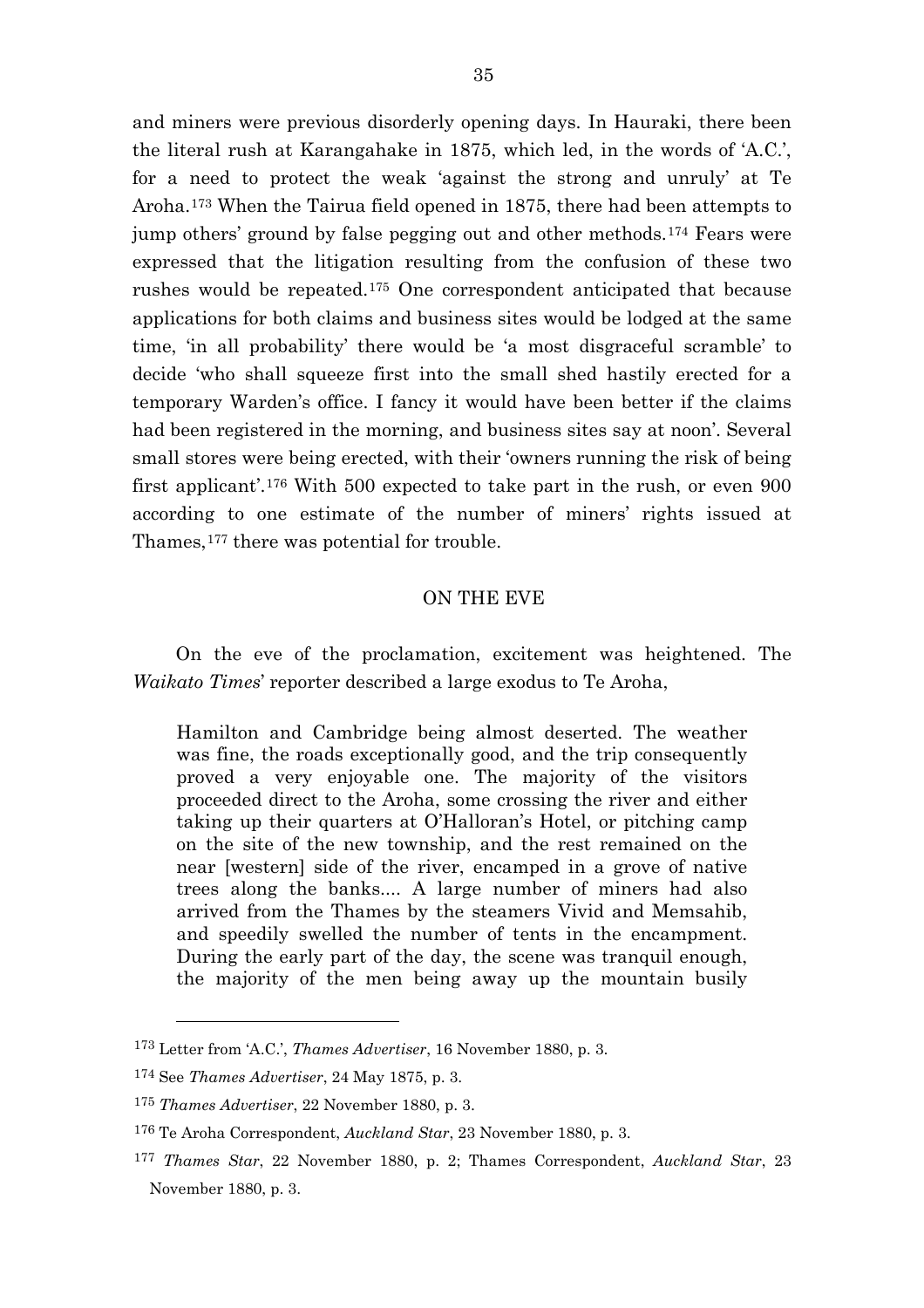concocting measures for the morrow. In the afternoon, however, things became more lively; groups of miners were gathered about O'Halloran's Hotel, which seemed to be doing a thriving business, engaged in discussing the all absorbing subject of gold.[178](#page-36-0)

In its final comments before the opening, the *New Zealand Herald* felt that it

may be well to utter a few words of caution. Ohinemuri and Tairua were opened with higher expectations than Te Aroha, and the result was great loss to many. Both those suffered who spent labour and money in the mines, and those who entered into business on the faith of a goldfield being there at which a considerable number of men would be employed. It must also be kept in mind that Te Aroha is, if a goldfield at all, a quartz field, that time must elapse before any return can be obtained, as batteries must be erected, and the mines opened. We feel it our duty to utter these words of caution, hoping at the same time that Te Aroha may surpass the highest expectations.[179](#page-36-1)

The *Auckland Star* believed the opening might 'mark a wholly new era' for the district. The first discoveries were 'certainly promising enough to excite the liveliest prognostications that have already drawn a population of hundreds to the scene in the course of a few weeks', and a permanent settlement would 'set the plough of the agriculturalist speedily at work across the fertile lands stretching for miles inland until the stream of colonization hems in and overflows the barriers which have been erected by the natives in the King Country'. Despite this alluring vision, the editorial writer warned that, 'so far, nothing has been proved that will warrant men in rushing recklessly to the field in great numbers'. Far too many men had rushed there from the Waikato, 'depriving farmers of necessary labour'. Its special correspondent, who had had 'very considerable experience of mining', was cited to support the view that 'existing facts' did not justify a large rush. Yet the editorial quoted as 'one very marked advantage about the "goldmining fever" that by attracting adventurous and speculative spirits, it secures an amount of prospecting and an earnestness in the search which no money investment regulated by purely prudential principles would attain'. It disapproved of Kenrick's requirement for continuous occupation of the ground. 'The effect of this will be to place a

<span id="page-36-0"></span><sup>178</sup> *Waikato Times*, 27 November 1880, p. 2.

<span id="page-36-1"></span><sup>179</sup> *New Zealand Herald*, 25 November 1880, p. 5.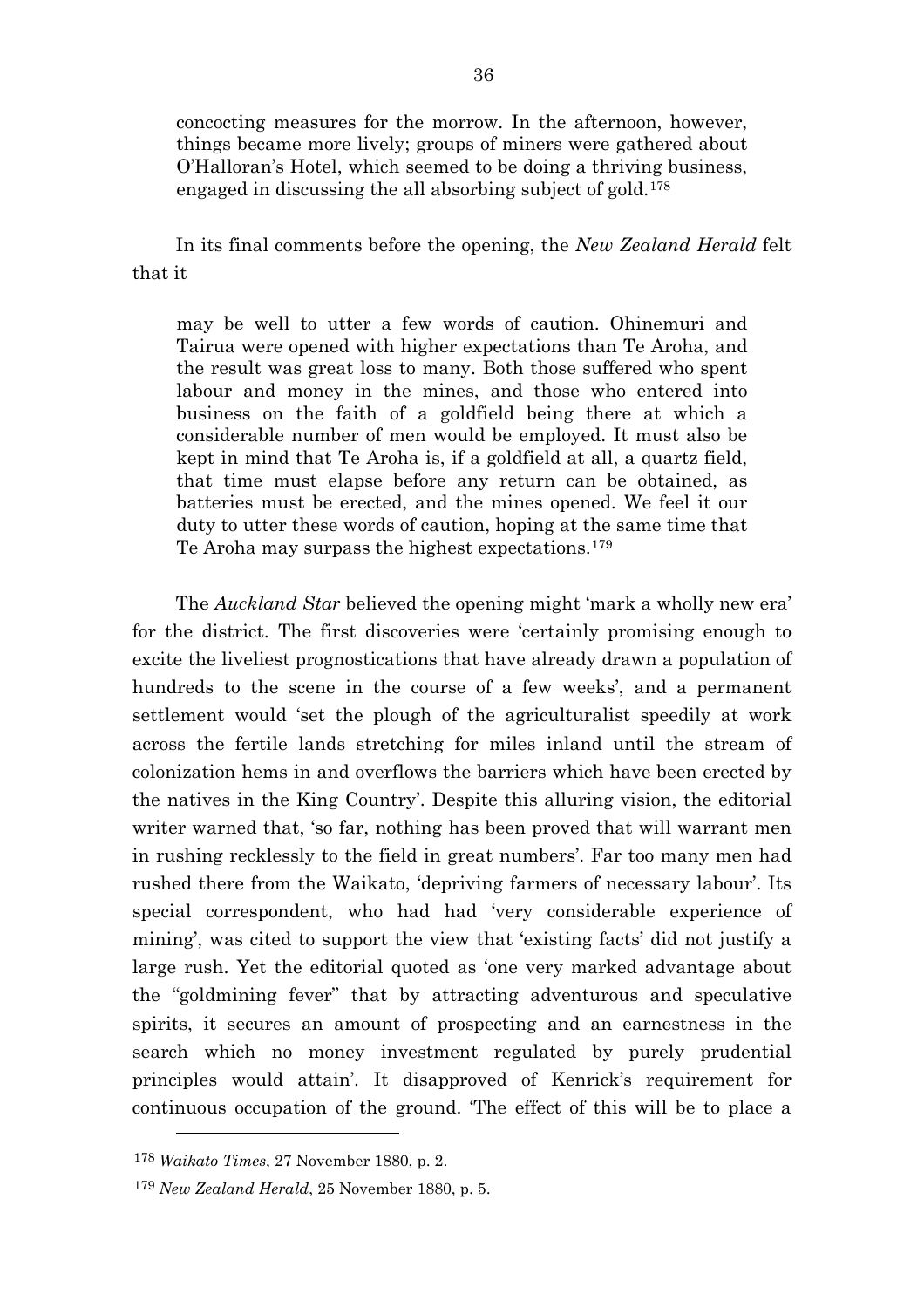bona fide prospector, whether on his own account or employed on wages, absolutely at the mercy of loafers who may be watching his movements, ready to jump any "find," which his skill, experience, and industry may discover'. A number of mining investors were soon to point out to the Attorney General 'the pernicious effect this rule will have upon legitimate prospecting, and no doubt it will be at once altered so far as to afford a prospector some reasonable protection after pegging out his ground'. The editorial concluded with the assurance that the prospectors had 'the good wishes of the whole community'; the 'general wish' was that 'their venture may prove to be as valuable as they hope and believe'.[180](#page-37-0)

### **CONCLUSION**

All was in readiness for the opening, but the prospects of the field were dubious. Little prospecting had been done except in the Prospectors' Claim, and loose surface boulders rather than a reef or even leaders were all that had been found, and the value of what ore had been found was uncertain. Waikato residents in particular hoped for a new market, and adjoining districts, notably Katikati, hoped that gold would be found in their areas. Only after the official opening permitted intensive prospecting and serious efforts to open up promising ground would it be proved whether Te Aroha would prove to be a duffer or a goldfield of lasting importance.

# *Appendix*

l

*Figure 1*: 'Aroha Gold Field', 1 November 1880, Mines Department, MD 1, 12/353, ANZ-W [Archives New Zealand The Department of Internal Affairs Te Tari Taiwhenua]; used with permission.

*Figure 2*: Map of Te Aroha, n.d. [November 1880?], appended to G.E. Barton to Governor, 6 August 1886, Maori Affairs Department, MA 1, 13/27a, ANZ-W [Archives New Zealand The Department of Internal Affairs Te Tari Taiwhenua]; used with permission.

<span id="page-37-0"></span><sup>180</sup> Editorial, *Auckland Star*, 25 November 1880, p. 2.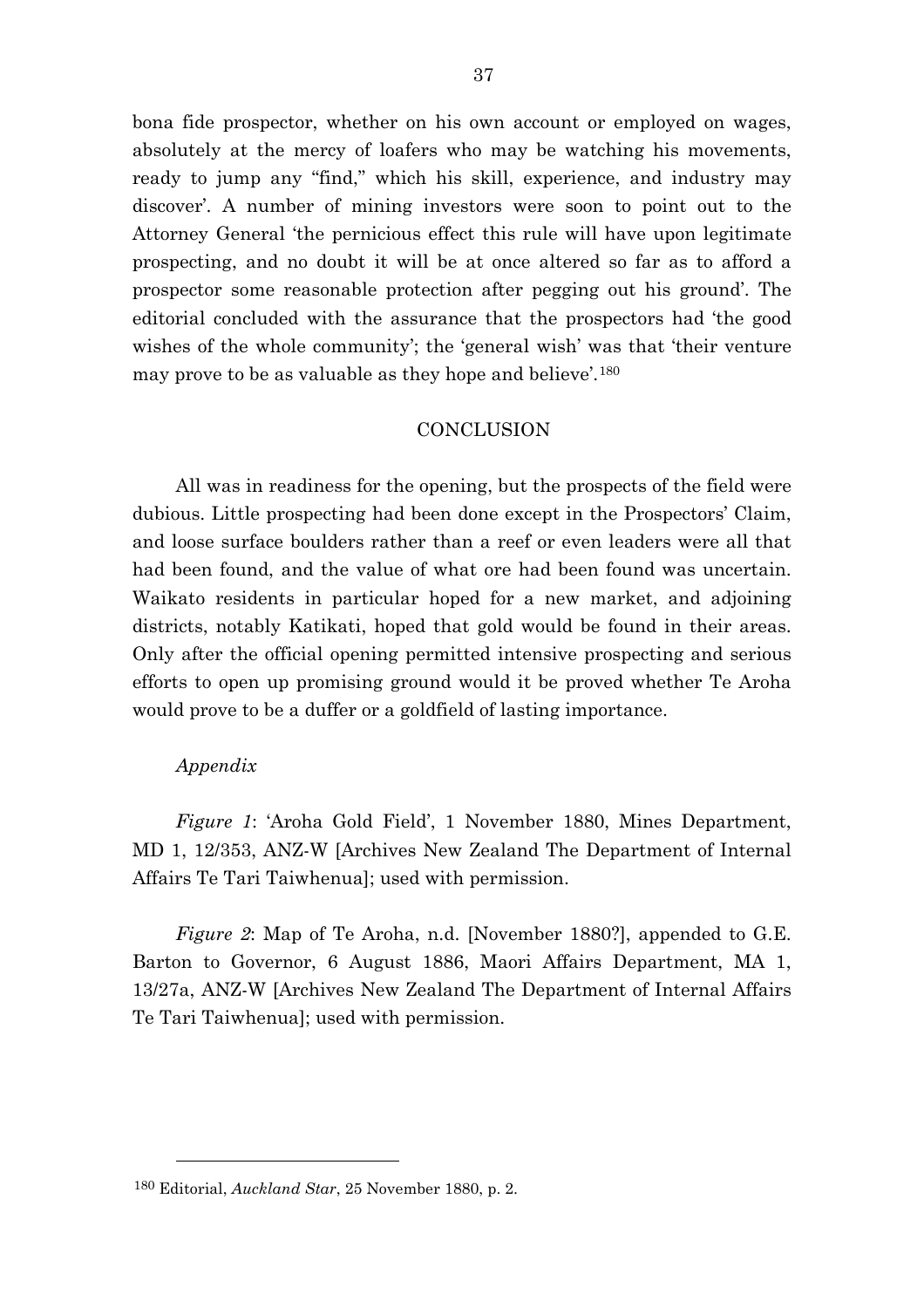

**Figure 1:** 'Aroha Gold Field', 1 November 1880, Mines Department, MD 1, 12/353, ANZ-W [Archives New Zealand The Department of Internal Affairs Te Tari Taiwhenua]; used with permission.